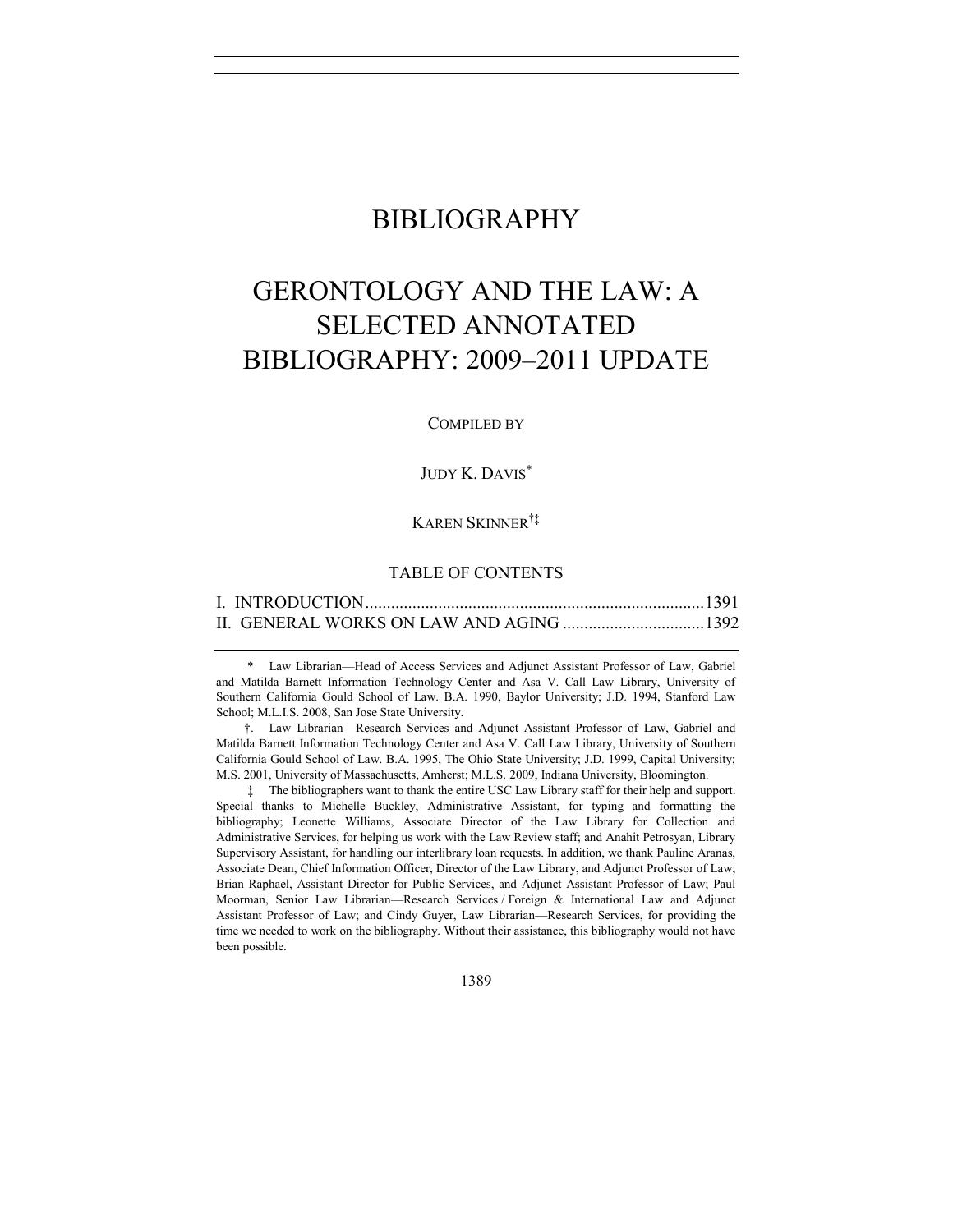| 1390                                               | SOUTHERN CALIFORNIA LAW REVIEW [Vol. 86:1389      |        |  |
|----------------------------------------------------|---------------------------------------------------|--------|--|
|                                                    |                                                   |        |  |
|                                                    | III. INCOME MAINTENANCE AND                       |        |  |
|                                                    |                                                   |        |  |
|                                                    | A. GENERAL WORKS / MISCELLANY (INCLUDING PRIVATE  |        |  |
|                                                    |                                                   |        |  |
|                                                    |                                                   |        |  |
|                                                    |                                                   |        |  |
|                                                    |                                                   |        |  |
|                                                    |                                                   |        |  |
|                                                    |                                                   |        |  |
|                                                    |                                                   |        |  |
|                                                    |                                                   |        |  |
|                                                    |                                                   |        |  |
|                                                    |                                                   |        |  |
|                                                    |                                                   |        |  |
|                                                    |                                                   |        |  |
|                                                    |                                                   |        |  |
|                                                    |                                                   |        |  |
|                                                    |                                                   |        |  |
|                                                    |                                                   |        |  |
|                                                    |                                                   |        |  |
|                                                    |                                                   |        |  |
|                                                    |                                                   |        |  |
|                                                    | C. MEDICAID ESTATE PLANNING / FINANCING LONG-TERM |        |  |
|                                                    |                                                   |        |  |
|                                                    |                                                   |        |  |
|                                                    |                                                   |        |  |
|                                                    |                                                   |        |  |
|                                                    |                                                   |        |  |
|                                                    |                                                   |        |  |
|                                                    | E. COMPETENCY / CAPACITY FOR DECISIONMAKING       |        |  |
|                                                    |                                                   |        |  |
|                                                    | 1. Book.                                          | . 1430 |  |
|                                                    |                                                   |        |  |
| F. RIGHT TO DIE / DECISIONS ABOUT DYING (INCLUDING |                                                   |        |  |
|                                                    |                                                   |        |  |
|                                                    |                                                   |        |  |
|                                                    |                                                   |        |  |
|                                                    |                                                   |        |  |
|                                                    |                                                   |        |  |
|                                                    |                                                   |        |  |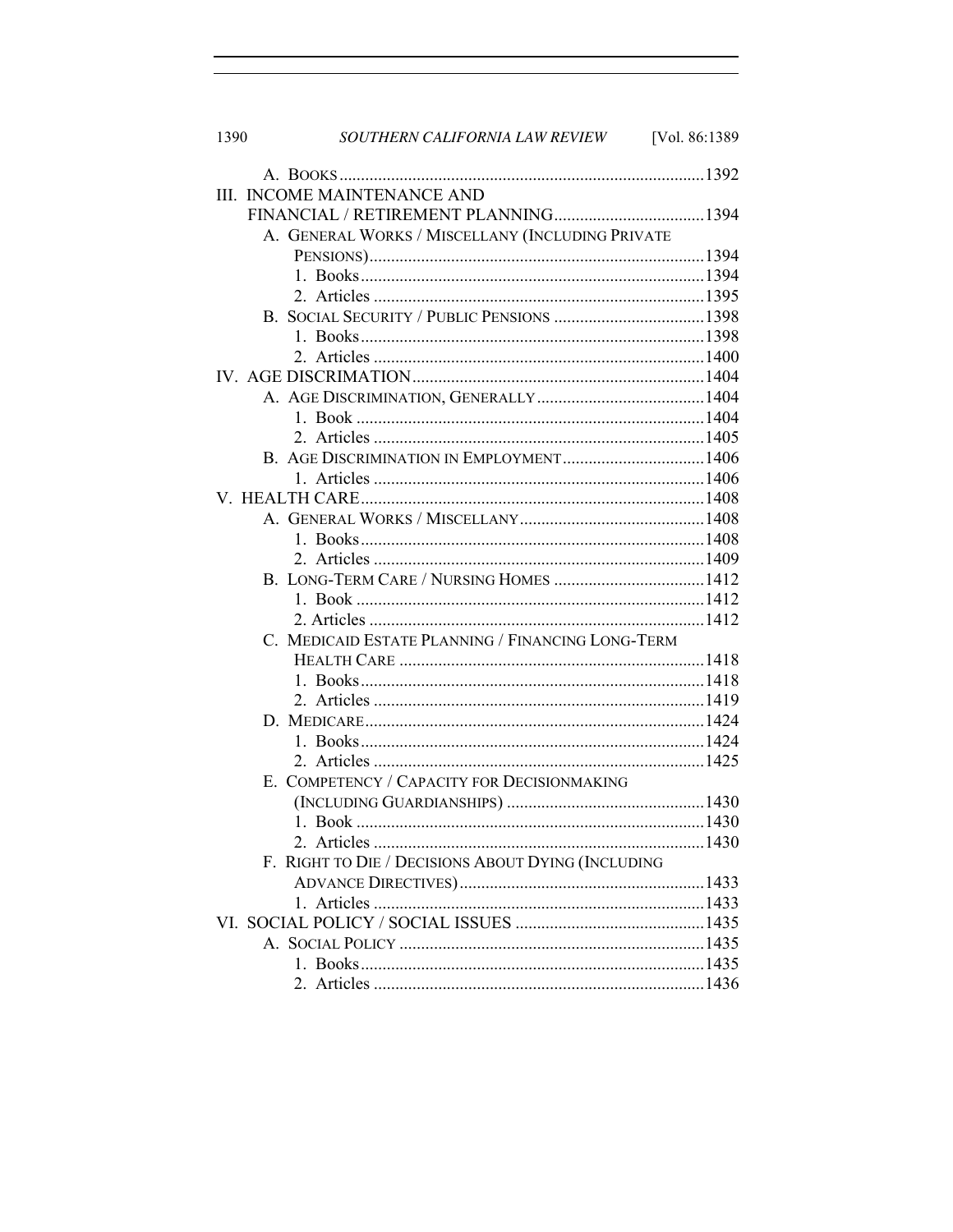#### I. INTRODUCTION

<span id="page-2-0"></span>This bibliography serves as the 2009–2011 update to *Gerontology and the Law: A Selected Annotated Bibliography*. First published in 1980 by *Law Library Journal*<sup>1</sup> the bibliography has since been updated nine times between 1982 and 2010 in the *Southern California Law Review*. <sup>2</sup> The original bibliography and the first five updates provided citations to a variety of books, articles, and other law related materials on various aspects of the law and gerontology. Starting with the sixth update, the style and content of the bibliography was changed in two ways: first, the bibliographers took a more selective approach in choosing resources to include and second, the bibliographers added annotations briefly describing the source after each citation.

For this update, the bibliographers chose a selection of scholarly books and articles discussing legal issues related to gerontology, aging, and

<sup>1.</sup> MUBARAK, JILL & OTHERS. *Gerontology and the Law: A Selected Bibliography.* 73 LAW LIBRARY JOURNAL 255 (1980).

<sup>2.</sup> HASKO, JOHN & OTHERS. *Gerontology and the Law: A Selected Bibliography.* 56 SOUTHERN CALIFORNIA LAW REVIEW 289 (1982); WILLIAMS, LEONETTE. *Gerontology and the Law: A Selected Bibliography, 1982–83 Update.* 57 SOUTHERN CALIFORNIA LAW REVIEW 631 (1984); ARANAS, PAULINE M. & OTHERS. *Gerontology and the Law: A Selected Bibliography, 1984–85 Update.* 60 SOUTHERN CALIFORNIA LAW REVIEW 897 (1987); MCGLAMERY, SUSAN & OTHERS. *Gerontology and the Law: A Selected Bibliography, 1986–90 Update.* 64 SOUTHERN CALIFORNIA LAW REVIEW 1675 (1991); RAPHAEL, BRIAN & OTHERS. *Gerontology and the Law: A Selected Bibliography, 1991–94 Update.* 69 SOUTHERN CALIFORNIA LAW REVIEW 287 (1995); PERGAMENT, RACHEL & RAPHAEL, BRIAN. *Gerontology and the Law: A Selected Annotated Bibliography: 1995–98 Update.* 72 SOUTHERN CALIFORNIA LAW REVIEW 1461 (1999); JAQUE, DIANA C. & OTHERS. *Gerontology and the Law: A Selected Annotated Bibliography: 1999–2001 Update.* 76 SOUTHERN CALIFORNIA LAW REVIEW 699 (2003); MOORMAN, PAUL J. & WIMER, JESSICA. *Gerontology and the Law: A Selected Annotated Bibliography: 2002–2005 Update.* 80 SOUTHERN CALIFORNIA LAW REVIEW 1077 (2007); DAVIS, JUDY & OTHERS. *Gerontology and the Law: A Selected Annotated Bibliography: 2006–2008 Update.* 84 SOUTHERN CALIFORNIA LAW REVIEW 251 (2010).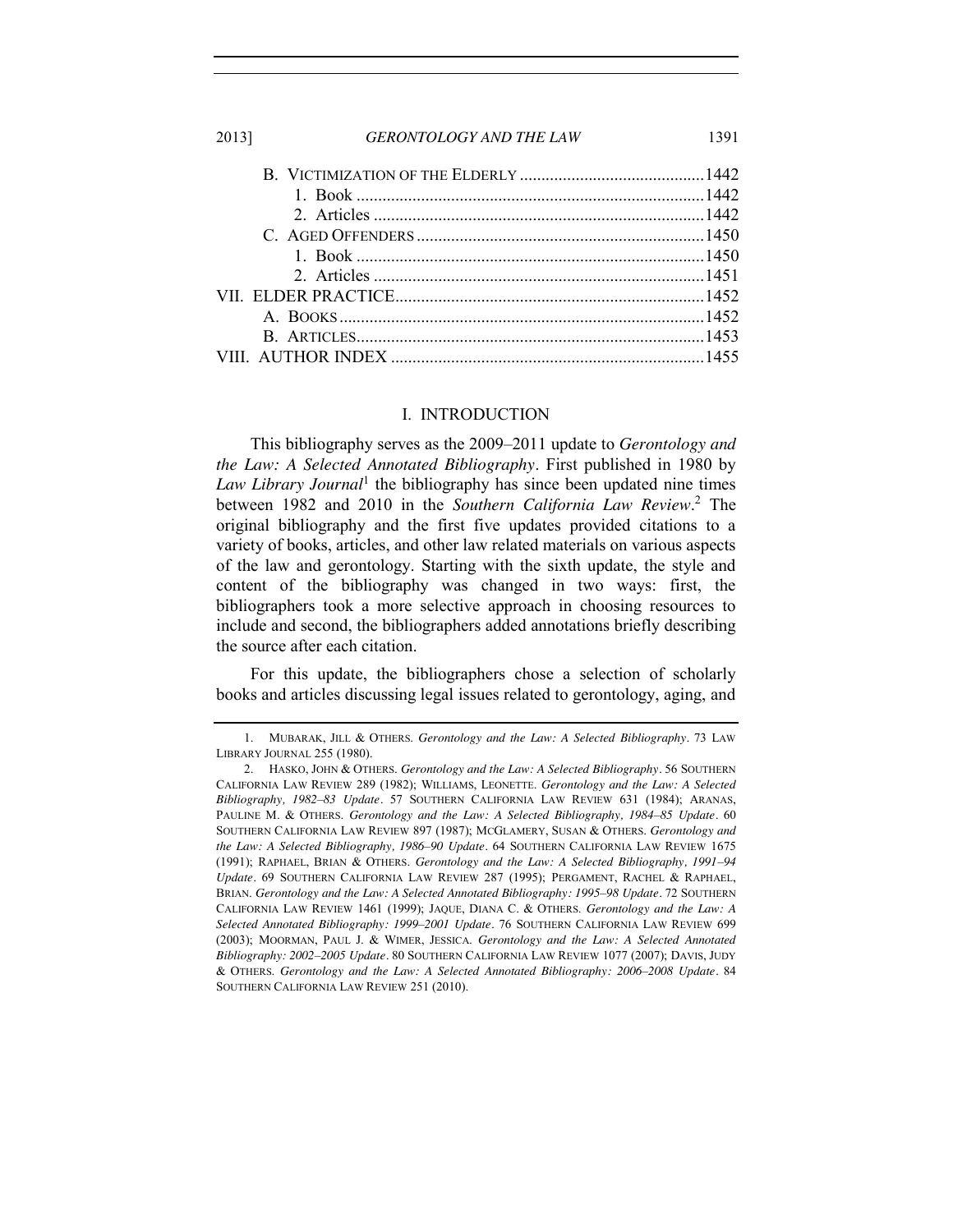the elderly in the United States published between the years 2009–2011. This bibliography does not include sources that are directed toward the general public, such as popular literature and self-help guides, and sources that do not deal with both law and gerontology. Other sources not included, some of which have been included in prior updates, are book reviews, newspaper articles, government documents, Congressional documents, conference proceedings, dissertations, and sources written in a language other than English. Although the focus of this 2009–2011 update is on the United States, a limited number of sources with an international or foreign perspective are included if deemed useful to researchers in the United States. Newer editions of older works are included if they were published between 2009–2011; however, if more than one edition was published between these dates, only the latest edition is included.

To locate sources to include in this bibliography, the bibliographers searched the following databases periodically from February 2013 to April 2013:

- Ageline (produced by the American Association of Retired Person; searched via OvidSP or EBSCO)
- Journals and Law Reviews (Westlaw Classic database)
- Legal Resource Index (produced by the Information Access Company; searched via Westlaw Classic)
- Medline (produced by the National Library of Medicine; searched via OvidSP)
- Social Sciences Citation Index (produced by Thomson Reuters; searched via ISI Web of Knowledge)
- x WorldCat (produced by OCLC Online Computer Library Center, Inc.; searched via OCLC FirstSearch)

<span id="page-3-0"></span>As with prior updates, the citations in the bibliography do not conform to *The Bluebook: A Uniform System of Citation* or to *The Chicago Manual of Style*. Instead, the citation format is a combination of the two styles and is consistent with previous updates of the bibliography.

# II. GENERAL WORKS ON LAW AND AGING

#### A. BOOKS

<span id="page-3-1"></span>FROLIK, LAWRENCE A. & WHITTON, LINDA S. EVERYDAY LAW FOR SENIORS. Boulder, CO: Paradigm Publishers, 2010. This book focuses on everyday law for the aging population. The authors identify the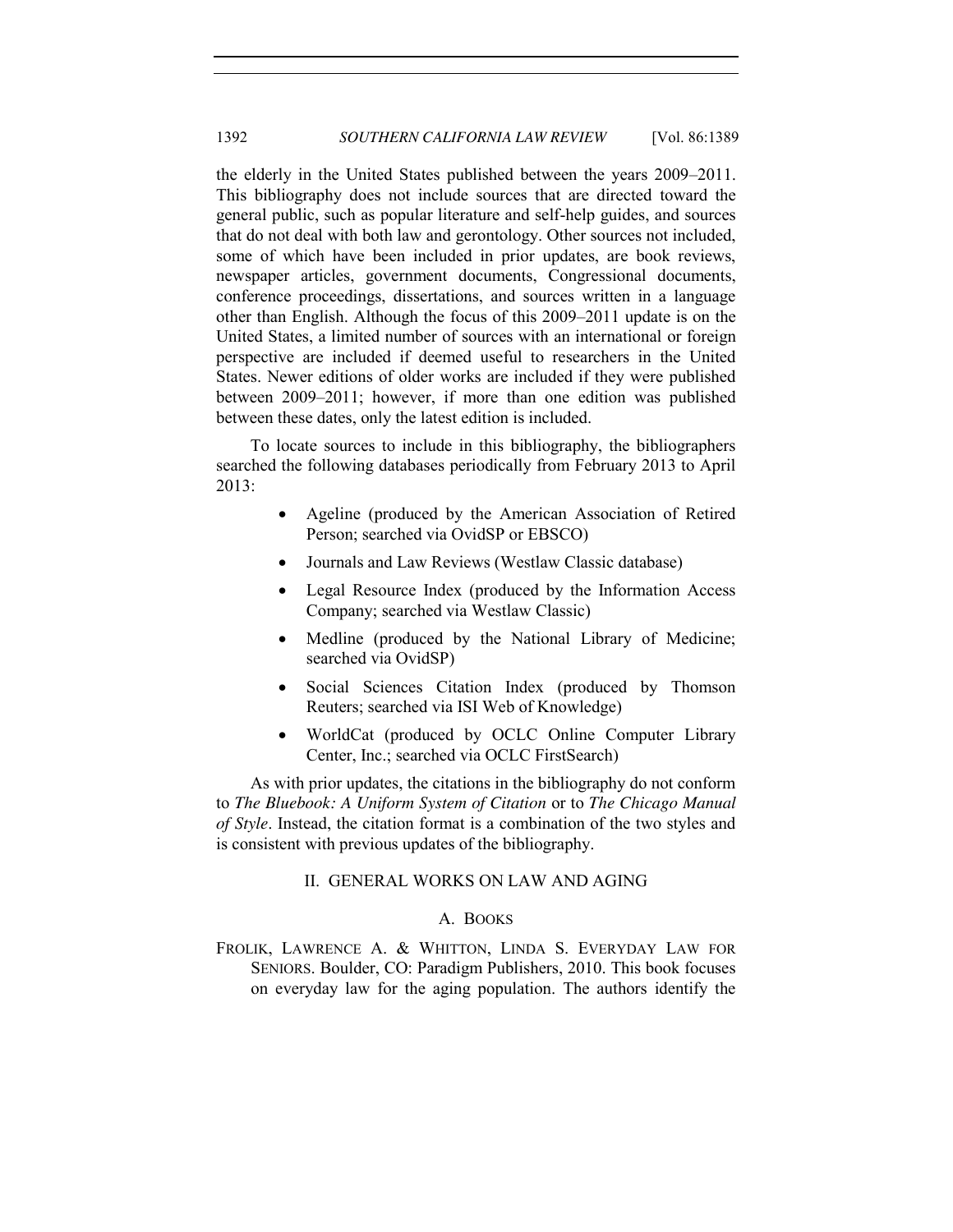group they call "seniors" and discuss issues such as population trends, vulnerability, support, and values. Other broad issues discussed include age discrimination, Social Security, retirement benefits, Medicare, Medicaid, and long-term care. Housing, capacity issues, and elder abuse are also explored.

- HEGLAND, KENNEY F. & FLEMING, ROBERT B. NEW TIMES, NEW CHALLENGES: LAW AND ADVICE FOR SAVVY SENIORS AND THEIR FAMILIES. Durham, NC: Carolina Academic Press, 2010. Hegland and Fleming cover a wide range of legal issues that affect the elderly. Many issues related to financing retirement are discussed including Social Security, pensions, housing, Medicare, and long-term care. The authors also include chapters on elder abuse, age discrimination, appropriate legal documents to protect health and financial assets, and end-of-life issues.
- HUDSON, ROBERT B., ED. THE NEW POLITICS OF OLD AGE POLICY, 2ND ED. Baltimore, MD: Johns Hopkins University Press, 2010. This book discusses a multitude of issues related to the policies and politics of aging. Organized into three main sections, the book takes the reader through theoretical perspectives on aging policy, the standing of persons considered aged or aging, and specific aging policies, like Social Security, Medicare, and Medicaid, for instance, including trends and prospects.
- NILES-YOKUM, KELLY & WAGNER, DONNA L. THE AGING NETWORKS: A GUIDE TO PROGRAMS AND SERVICES, 7TH ED. New York, NY: Springer, 2011. The authors of this book provide an overview of the networks and services available to the aging American population. They discuss many topics related to aging including the Older Americans Act legislation, retirement and income, such as Social Security and pensions, health care including Medicare and Medicaid, housing, transportation, and the rights of the elderly.
- O'REILLY, JAMES T. HOW TO PROTECT ELDERS FROM HARM. New York, NY: Oceana, 2009. O'Reilly provides that there are remedies for elderly Americans in our legal system, but they are not easy to obtain. He offers this book as a guide to those seeking to navigate these complex judicial and regulatory systems. He discusses many different types of "harms" including home injury, traffic related harms, hospital harms, risks in nursing homes, elder abuse, and financial harms. Case studies and strategy considerations are also included.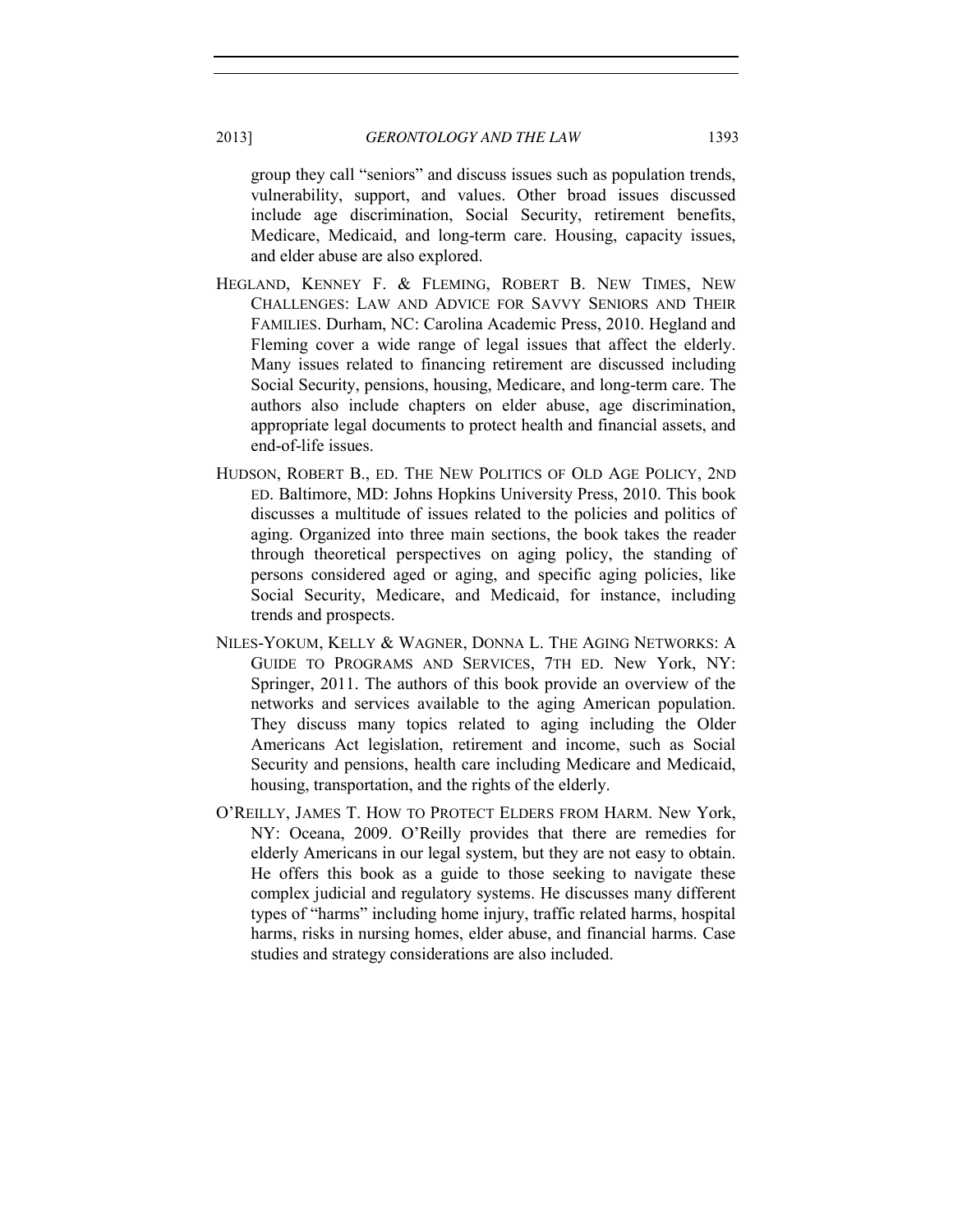# 1394 *SOUTHERN CALIFORNIA LAW REVIEW* [Vol. 86:1389]

- ROGNE, LEAH & OTHERS, EDS. SOCIAL INSURANCE AND SOCIAL JUSTICE: SOCIAL SECURITY, MEDICARE, AND THE CAMPAIGN AGAINST ENTITLEMENTS. New York, NY: Springer, 2009. The editors of this book bring together scholars to discuss U.S. social insurance programs. They write on the history, background, and politics of Social Security and Medicare, how these programs have supported Americans through the years, the possibilities of reform, and teaching social insurance as part of U.S. history.
- WISE, DAVID A, ED. RESEARCH FINDINGS IN THE ECONOMICS OF AGING. Chicago, IL: University of Chicago Press, 2010. This book continues an ongoing series by the National Bureau of Economic Research (NBER) on the "Economics of Aging." This collection of NBER studies looks at a number of topics related to aging including work, retirement, disability, and education. The editor also brings together studies on the economics of health care, retirement saving, Social Security, and Medicare.

# <span id="page-5-0"></span>III. INCOME MAINTENANCE AND FINANCIAL / RETIREMENT PLANNING

# <span id="page-5-1"></span>A. GENERAL WORKS / MISCELLANY (INCLUDING PRIVATE PENSIONS)

<span id="page-5-2"></span>1. Books

- BERTOCCHI, MARIDA & OTHERS. OPTIMIZING THE AGING, RETIREMENT, AND PENSIONS DILEMMA. Hoboken, NJ: John Wiley & Sons, 2010. This book is intended as a tool for financial education on retirement issues. It examines retirement income issues such as Social Security, pensions, and private savings and looks at the current economic crisis. Additionally, both U.S. and European issues are explored and a number of financial models are analyzed.
- GUSTMAN, ALAN L. & OTHERS. PENSIONS IN THE HEALTH AND RETIREMENT STUDY. Cambridge, MA: Harvard University Press, 2010. The Health and Retirement Study (HRS), which started in 1992, is a study of households that have at least one person who was born from 1931 to 1953 and provides data on a number of topics related to the aging population. The authors of this book use the HRS to study and analyze pensions and their role in retirement income. They look at the major features of pensions, how the value of pensions influences retirement decisions, how well people understand pensions, and the effect of economic crises on pensions, among other topics.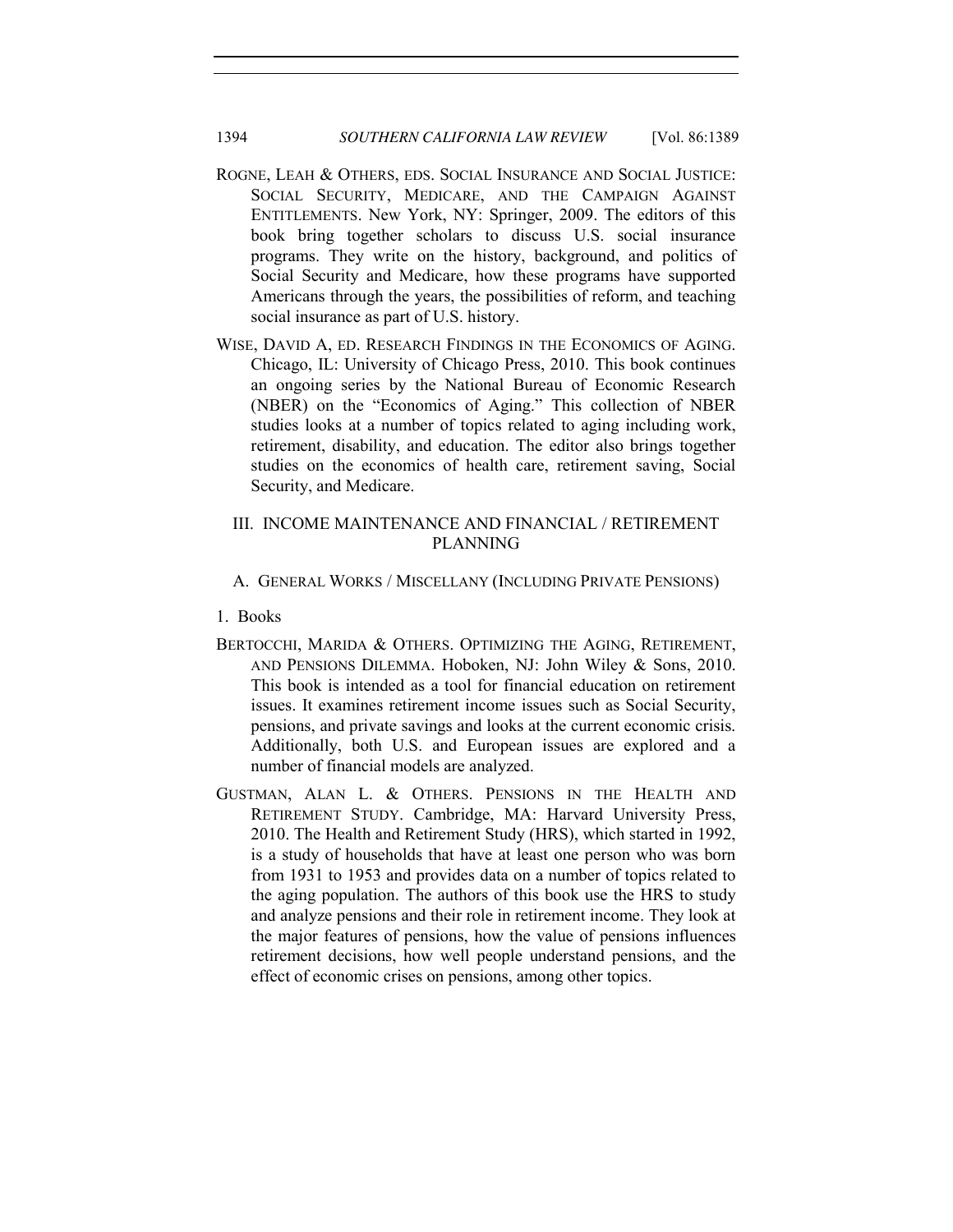- TURNER, JOHN A. PENSION POLICY: THE SEARCH FOR BETTER SOLUTIONS. Kalamazoo, MI: W.E. Upjohn Institute for Employment Research, 2010. There are a number of issues that affect retirement income security. We have seen a shift from defined benefit plans to defined contribution plans. Defined contribution plans are less understood by the American worker and often these employees make poor financial decisions such as not opting into the plan or selecting the wrong types of investments when they do opt in. Defined benefit plans also have problems. Those that participate in defined benefit plans lack portability when they move from employer to employer. Turner discusses the concept that pensions were meant to provide retirement income security. He examines private-sector pension plans and attempts to come up with better solutions for private pensions.
- WIEDENBECK, PETER J. ERISA: PRINCIPLES OF EMPLOYEE BENEFIT LAW. New York, NY: Oxford University Press, 2010. The author provides an overview of the Employee Retirement Income Security Act (ERISA) including ERISA's coverage, conduct controls—like disclosure and fiduciary obligations—for welfare and pension plans, and enforcement. Retirement savings and health care are also discussed.
- <span id="page-6-0"></span>2. Articles
- BLAHOUS, CHARLES. *The Private-Sector Pension Predicament.* 170 POLICY REVIEW 15 (2011–2012). While much attention as of late has been paid to public pension shortfalls, relatively less attention has been given to private sector pensions and the possibility that they are also underfunded. The Pension Benefit Guaranty Corporation, which governs private pensions, estimates a \$23 billion shortfall for private pensions with another \$170 billion in possible plan terminations. This article discusses the policy decision that lawmakers will need to make regarding whether public sector pensions should only be employersponsored or whether the government should step in when there is a failure to pay plan benefits. In other words, the policy question is should state and federal governments bail out private pension plans if necessary.
- BUDDE, STEVEN A. *Empty Promises: Can the Welfare Benefits of Current Retirees Be Saved?* 17 ELDER LAW JOURNAL 309 (2009). Budde looks at retiree health insurance benefits sponsored by employers and concerns that these promised benefits will not actually be available to current retirees due to economic conditions. ERISA provides three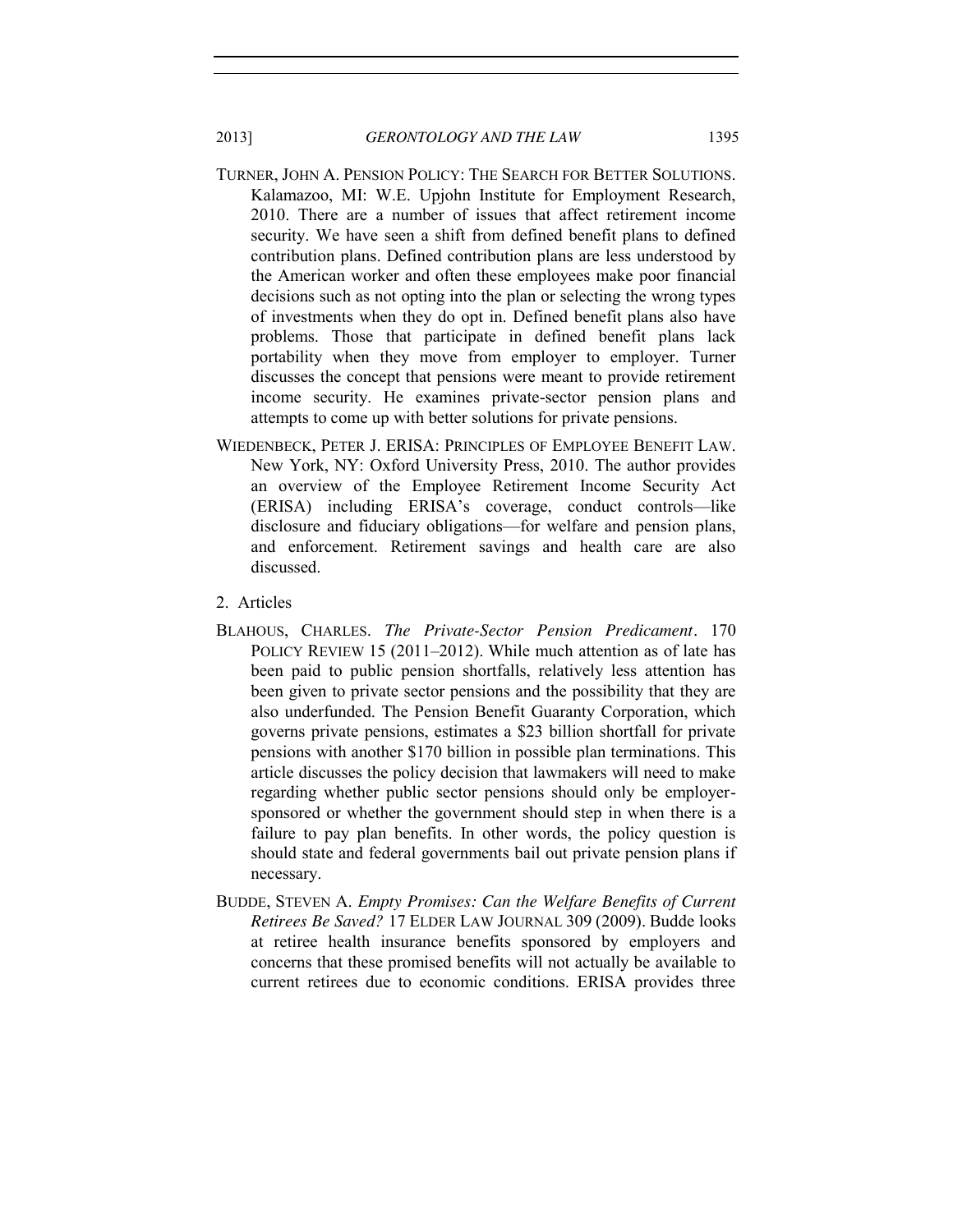possible legal theories for denial of benefits. Those legal theories are contracted benefits have vested, breach of fiduciary duty, and estoppel. However, Budde believes that these theories do not provide real world remedies and that changes are necessary. Several proposals are offered to ensure protection to retirees.

- BUTRICA, BARBARA A. & OTHERS. *What the 2008 Stock Market Crash Means for Retirement Security.* 22 JOURNAL OF AGING & SOCIAL POLICY 339 (2010). The stock market crash that began in 2007 lost trillions of dollars in retirement assets. This is a large problem given the move away from traditional pensions to 401(k)-type retirement plans that are heavily invested in the stock market. The authors determine that these defined contribution plans put near retirees at greater risk because they will have less time to recover assets lost in the stock market crash. Mid-career workers will fare better as they have lower balances in their retirement accounts and have more time to recover any lost assets. High-income workers are also expected to be more affected by stock market fluctuations than low-income workers as they have more assets in retirement accounts. The authors also look at how market fluctuations affect retirement savings based on a number of different groups including groups based on sex, marital status, race / ethnicity, and education.
- CAMPBELL, JOHN L. & OTHERS. *Equity Valuation Effects of the Pension Protection Act of 2006.* 27 CONTEMPORARY ACCOUNTING RESEARCH 469 (2010). Highlighting the United Airlines pension default in 2005 and the Pension Benefit Guaranty Corporation's inability to protect pensions, this article discusses the Pension Protection Act of 2006 (PPA). The PPA requires pensions to be fully funded within seven years rather than the previously required 90 percent over thirty years. Focusing on the PPA, the authors explore the equity valuation effects of the law using a multivariate model.
- FROLIK, LAWRENCE A. *Protecting Our Aging Retirees: Converting 401(k) Accounts into Federally Guaranteed Lifetime Annuities.* 47 SAN DIEGO LAW REVIEW 277 (2010). Frolik argues that 401(k) accounts are facing an impending failure, which is causing retirees to face financial disaster. He argues that retirees will see a rise in the inability to properly manage their 401(k) accounts as they age and face physical and mental decline and the answer to these problems is federally guaranteed lifetime annuities.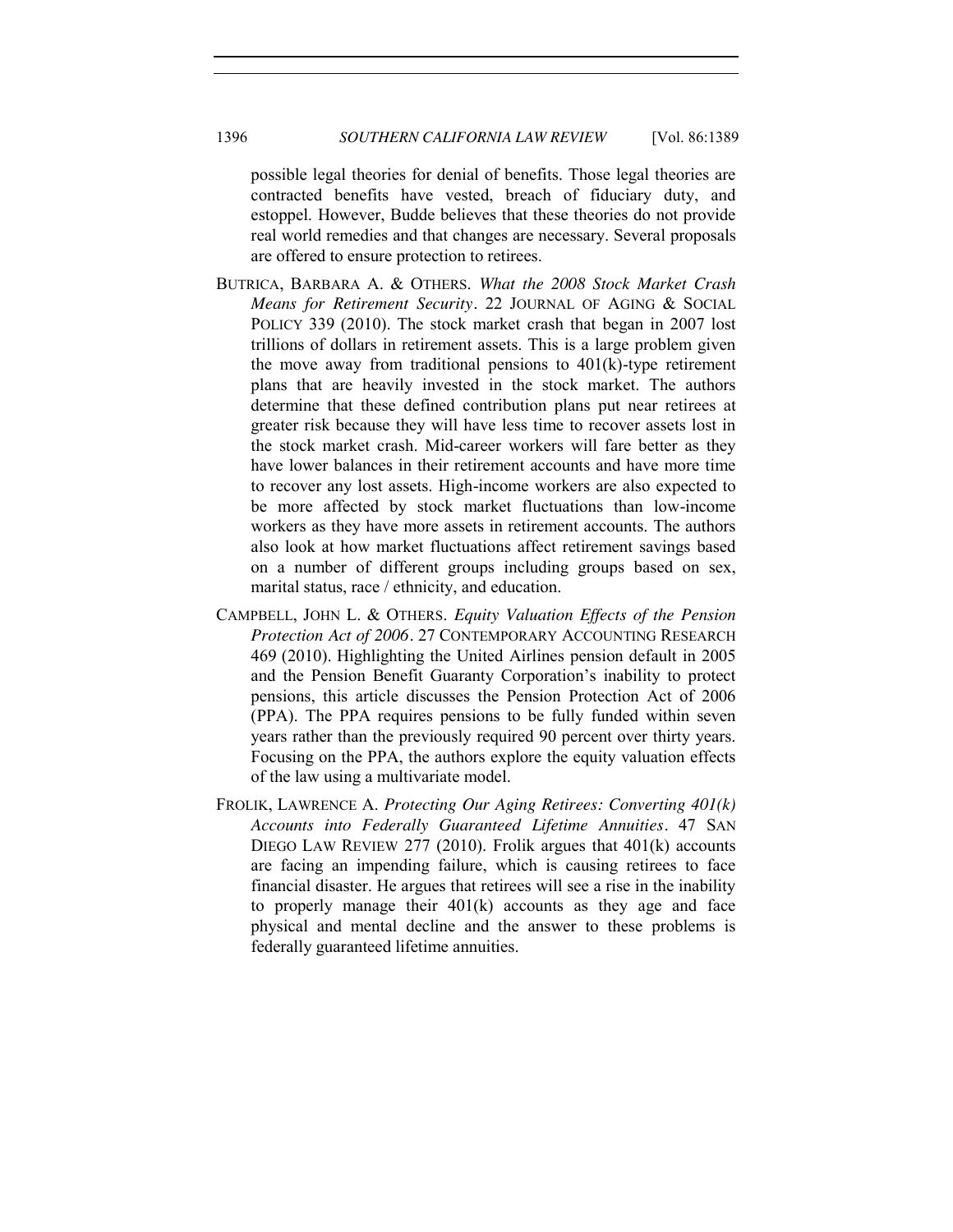- GENTRY, WILLIAM M. & ROTHSCHILD, CASEY G. *Enhancing Retirement Security Through the Tax Code: The Efficacy of Tax-Based Subsidies in Life Annuity Markets.* 9 JOURNAL OF PENSION ECONOMICS & FINANCE 185 (2010). The authors of this article suggest that current annuity markets and the trend away from traditional pensions may leave many retirees with insufficient retirement funds. They propose changes in the tax code that may incentivize Americans into more retirement savings, or to "encourage annuitization." Through an analysis, they determine that tax-exemption based policies could potentially increase savings by tens of thousands of dollars for each retiree. However, tax credits may work better.
- HACKER, JACOB S. *Restoring Retirement Security: The Market Crisis, The "Great Risk Shift," and the Challenge for Our Nation.* 19 ELDER LAW JOURNAL 1 (2011). Hacker discusses how retirement and health care security for aging Americans, already in decline prior to the recent recession, are being exacerbated by the economic climate. He explores how people are less able to rely on pensions, one of the prongs of the "three-legged stool" that Americans have largely relied on for retirement security. Furthermore, the author examines health care and the role it plays in retirement planning. He provides reforms that will restore retirement income security and address rising health care costs.
- MITCHELL, OLIVIA S. *Retirement Risk Management in Times of Turmoil.* 17 ELDER LAW JOURNAL 439 (2010). The author of this article notes that fully understanding retirement risks is of growing importance as more and more people become responsible for planning for their own retirement. She identifies and discusses four types of risks: individual, institutional, national, and global. And, Mitchell provides advice on mitigating those risks.
- ROSENBURGH, MARTIN & SPIELER, ANDREW C. *21st Century Pensions: The Risk, the Hedge and the Duty to Consider.* 8 JOURNAL OF INTERNATIONAL BUSINESS & LAW 45 (2009). This article discusses how defined benefit plans have gone from fully funded to operating at a deficit level in the United States. The authors note that this is particularly troublesome given that this has occurred in one of the more highly regulated countries in the world given the legal and regulatory framework provided by ERISA. ERISA's "prudent man standard of care" and enforcement of fiduciary duties are discussed, as well as whether there were safeguards that could have been taken and who should have done so.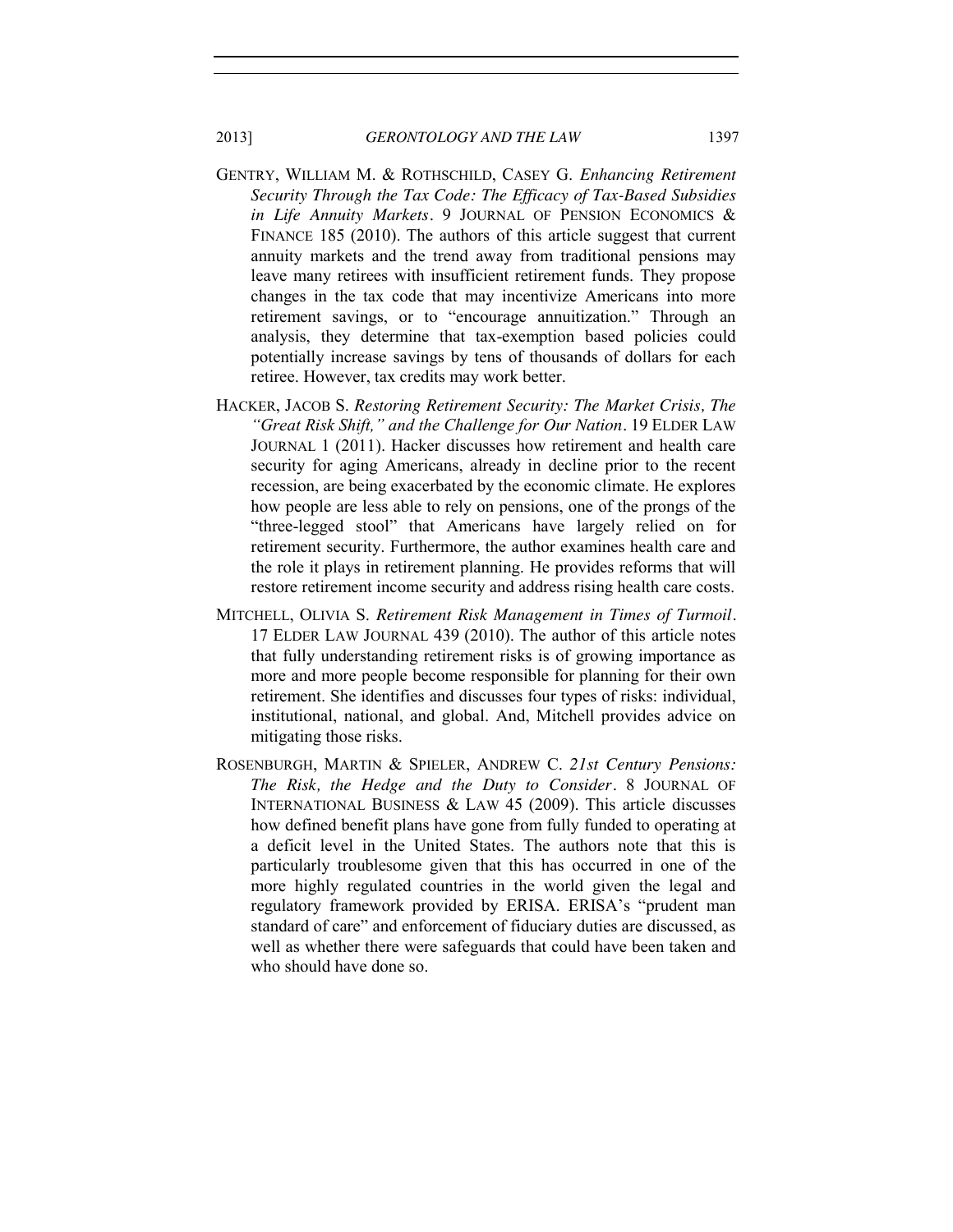# 1398 *SOUTHERN CALIFORNIA LAW REVIEW* [Vol. 86:1389

- STAUB, CLARE. *Fiduciary Liability Issues in ERISA Pension Plan Terminations.* 11 HOUSTON BUSINESS & TAX LAW JOURNAL 427 (2011). Given the current economic crisis, many employer defined benefit plans are being terminated or are in distress. This article discusses the full range of issues surrounding the termination of single-employer defined benefit plans and duties under ERISA. Claims that plan participants might have against the employer are also explored.
- STROUD, MARVIN H. "*Don't Put Your Eggs in One Basket": Reforming 401(k) Pensions to Address the Educational and Psychological Issues That Drive Good Employees to Make Bad Investment Decisions.* 41 MCGEORGE LAW REVIEW 437 (2010). The financial services sector has seen a major decline since 2008 leading many to call for pension plan reforms to ensure retirement security for Americans. While ERISA protects employees from losing their jobs and their pensions, the fact that employees can still invest in their company's stock in their pension plans is an important concern. In looking at this issue, the author reviews the history of pensions, the laws that govern pensions and retirement plans, and the different types of pension and retirement plans. Problems with 401(k) plans are discussed from both the employee and employer viewpoint. Two changes to the portion of the Internal Revenue Code that deals with 401(k) plans are proposed to protect employee retirement investments.
- TRIGG, ANDREW B. & LOWE, JONQUIL T. *Comparing Pension Systems in the Circular Flow of Income.* 70 AMERICAN JOURNAL OF ECONOMICS & SOCIOLOGY 1248 (2011). The authors provide that public pension programs appear to be unsustainable over the time given declining longevity and fertility. Many believe that private pension programs are the solution to the problem. These systems are compared using the "circular flow of income as an organizing framework." According to the authors, the circular flow of income examines the "flow of wages from firms to households and the flow of consumption from households to firms." The authors, in discussing private pensions, explore several disadvantages.

#### B. SOCIAL SECURITY / PUBLIC PENSIONS

# <span id="page-9-1"></span><span id="page-9-0"></span>1. Books

ASEN, ROBERT. INVOKING THE INVISIBLE HAND: SOCIAL SECURITY AND THE PRIVATIZATION DEBATES. East Lansing, MI: Michigan State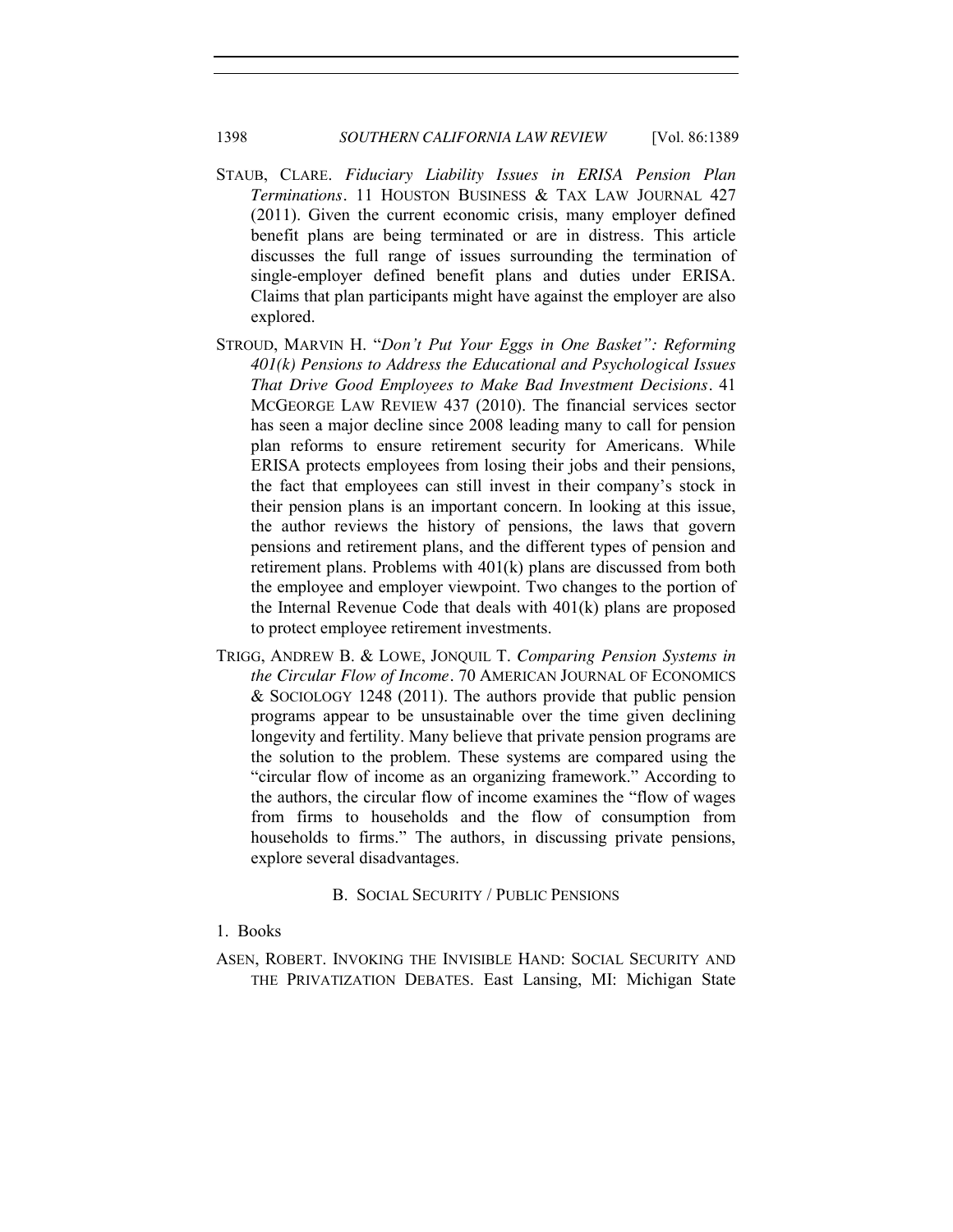University Press, 2009. The author of this work looks at the Social Security debates that occurred from 1995 to 2005, including the privatization debates of President George W. Bush's administration. The author argues that these debates destabilized Social Security as an insurance-based system with a push toward a market-based system instead.

- BROWN, JEFFREY R. & OTHERS, EDS. SOCIAL SECURITY POLICY IN A CHANGING ENVIRONMENT. Chicago, IL: University of Chicago Press, 2009. The editors bring together research studies on Social Security conducted through the Center for Retirement Research at the National Bureau of Economic Research. In examining Social Security, these studies also explore personal retirement plans, in particular the move from defined benefit plans to defined contribution plans, and health care costs as they have an effect on Social Security. Studies in this work include reform approaches to Social Security, individual savings behavior, the market risk those that invest in personal retirement accounts face, trends in retirement asset flows and the effects on markets, and mortality rates as affected by trends in health care.
- GOKHALE, JAGADEESH. SOCIAL SECURITY: A FRESH LOOK AT POLICY ALTERNATIVES. Chicago, IL: University of Chicago Press, 2010. Gokhale discusses issues in financing Social Security by specifically looking at demographic issues such as mortality rate, gender, race, age, education, and marital status. He also looks at issues surrounding Social Security reform proposals. In particular, Gokhale examines several liberal, centrist, and conservative proposals for Social Security reform.
- GRAHAM, JED. A WELL-TAILORED SAFETY NET: THE ONLY FAIR AND SENSIBLE WAY TO SAVE SOCIAL SECURITY. Santa Barbara, CA: Praeger, 2010. The author summarizes his plan to reform and save Social Security. The book lays out aspects of that plan including oldage risk-sharing, raising the earliest retirement age, phased-in benefit eligibility, taxing employer-provided health coverage, and delayed retirement accounts, among other ideas.
- MITCHELL, OLIVIA S. & ANDERSON, GARY, EDS. THE FUTURE OF PUBLIC EMPLOYEE RETIREMENT SYSTEMS. New York, NY: Oxford University Press, 2009. This book discusses public employee retirement plans including benefits / costs and trends given economic and demographic issues. Financial aspects of public pensions, the political economy of the management of public pensions, and an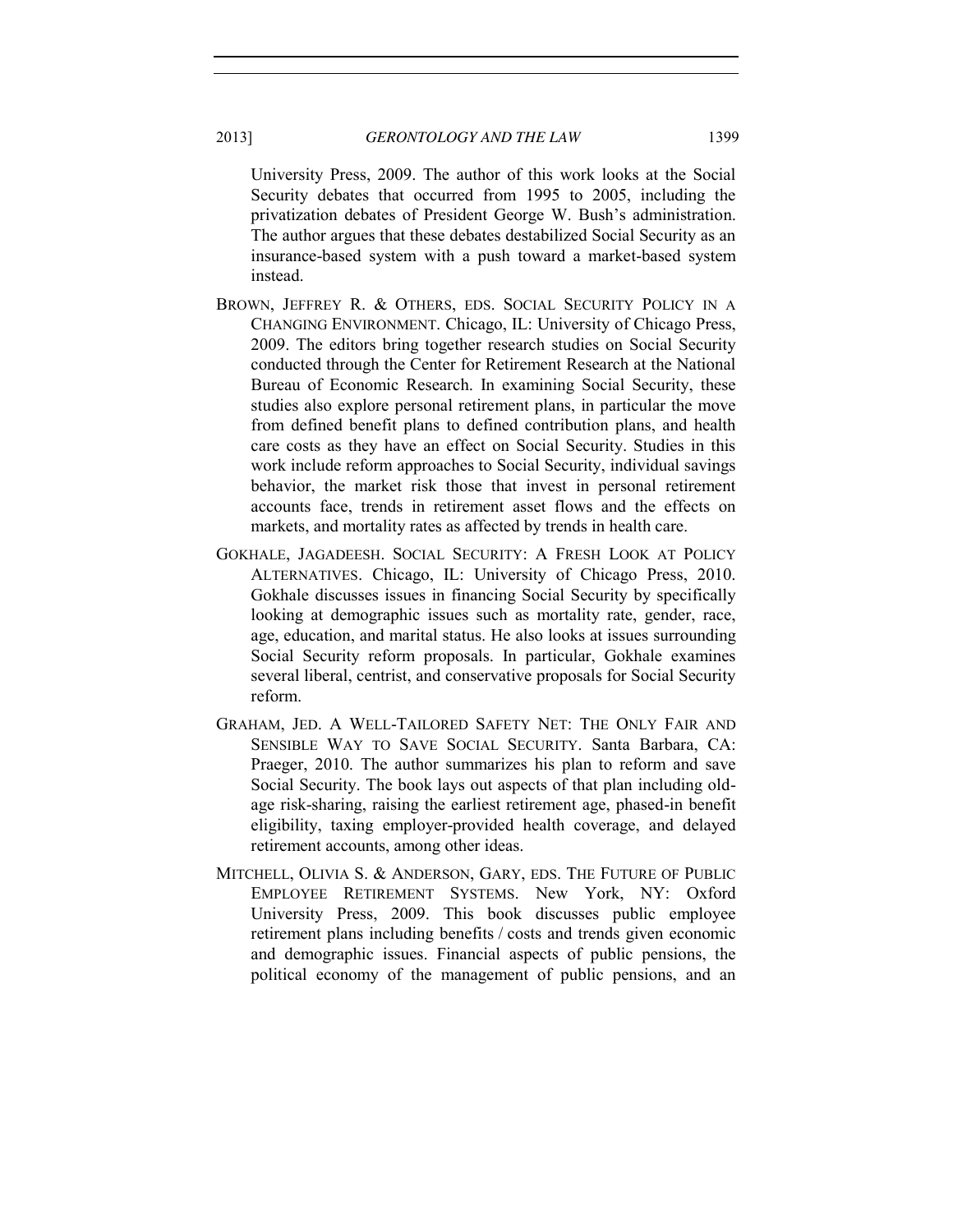international comparison of public pensions in the United States, Japan, Canada, and Germany are also discussed.

- TURNER, JOHN A. LONGEVITY POLICY: FACING UP TO LONGEVITY ISSUES AFFECTING SOCIAL SECURITY, PENSIONS, AND OLDER WORKERS. Kalamazoo, MI: W.E. Upjohn Institute for Employment Research, 2011. The author, the director of the Pension Policy Center, writes about the policy responses to aging and longevity issues in this book. He takes readers through the labor market for older workers, Social Security policy, how longevity affects private pension policy, and concludes with recommendations.
- <span id="page-11-0"></span>2. Articles
- AARON, HENRY J. *Social Security Reconsidered.* 64 NATIONAL TAX JOURNAL 385 (2011). The Social Security program provides older Americans with a base income that has served our country well. Over 60 percent of Americans rely on Social Security for most if not all of their retirement income. Furthermore, Social Security is the most popular government program. Yet, there are issues regarding Social Security's solvency that must be addressed. The author of this article explores three of these issues: the projected Social Security funding gap, federal budget deficits threatening the stability of the federal government, and continued disagreement on the structure and purpose of Social Security.
- BURNS, DEBRA BRUBAKER. *Too Big To Fail and Too Big to Pay: States, Their Public-Pension Bills, and the Constitution.* 39 HASTINGS CONSTITUTIONAL LAW QUARTERLY 253 (2011). For a number of reasons, the recent recession has focused attention on the real possibility that states will default on their public pension obligations. The author reviews the history and current status of state public pensions and examines the legality of states defaulting or repudiating pension obligations while also proposing two possible solutions to their continually expanding liabilities. She looks at court treatment of pension obligations, specifically exploring Contract Clause claims, and proposes a federal bailout for state public pensions. She also looks at what she calls a more radical solution, Congress instituting bankruptcy for states under a similar scheme to that used in Chapter 9 of the Bankruptcy Code.
- DILLEY, PATRICIA E. *Through the Doughnut Hole: Reimagining the Social Security Contribution and Benefit Base Limit.* 62 ADMINISTRATIVE LAW REVIEW 367 (2010). This article discusses the wage base limit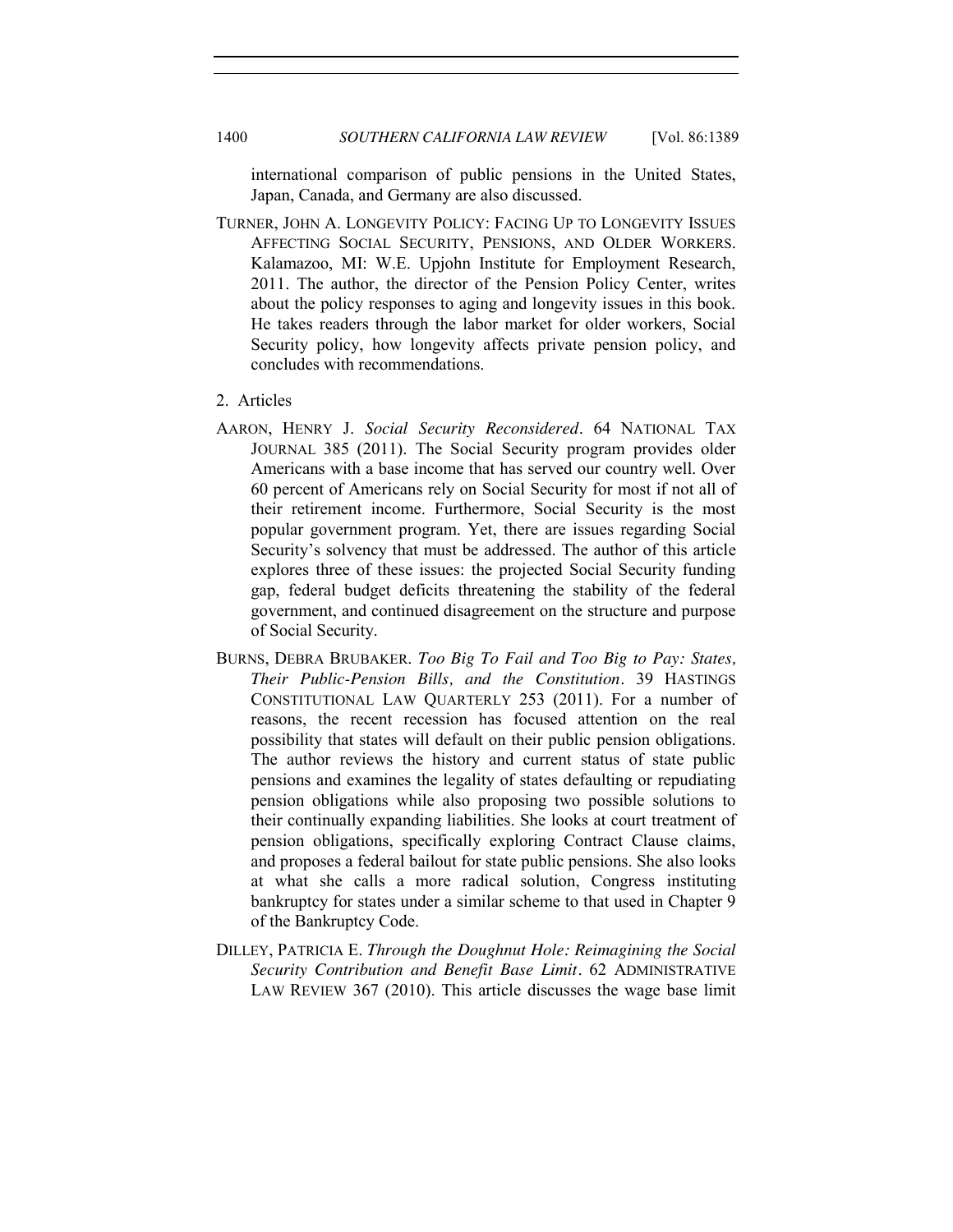nature of the Federal Insurance Contributions Act tax, otherwise known as the Social Security payroll tax, and that this tax cap seems to be unfair in that tax payers with more income pay the same as those tax payers at the wage base. While this has meant a more stable tax base for Social Security, there are still funding issues that will cause the Social Security program to eventually run out of money to pay beneficiaries. The author states that part of the problem is that many Americans consider Social Security theirs because they paid into it. She argues that this view of Social Security is wrong. In so deciding, she reviews the history of the Social Security program, why the contribution and benefit base was selected, and uses the Medicare Part D prescription gap (otherwise known as the doughnut hole) to analyze possible alternatives.

- ELLMAN, JEFFREY B. & MERRETT, DANIEL J. *Pensions and Chapter 9: Can Municipalities Use Bankruptcy to Solve Their Pension Woes?* 27 EMORY BANKRUPTCY DEVELOPMENTS JOURNAL 365 (2011). With the current economic climate, governments are finding it increasingly difficult to keep the public pension promises they made to public sector employees. Funding levels of public pension plans have dropped dramatically over the last several years leaving public employees in fear that their pensions will not be available when they retire. This article considers the use of Chapter 9 of the Bankruptcy Code to gain relief from pension liabilities. While Chapter 9 is not available to municipalities in states that have opted out of it, it may be an alternative option for cities in states that have not opted out. The author cautions, however, that this is a largely untested method and there is little authority to suggest that it is a viable alternative method.
- FORMAN, JONATHAN BARRY. *Funding Public Pension Plans.* 42 JOHN MARSHALL LAW REVIEW 837 (2009). As opposed to private pension plans, public pensions have fewer minimum funding regulations and the accounting standards used to calculate valuation can vary dramatically. The stock market crash and government budgeting issues are causing a good deal of concern over public pension funding and public sector employees should be concerned. This article provides background on the operation and funding of public pensions and discusses financial, accounting, and legal issues that currently affect pension funding. The article concludes by looking at methods for ensuring public employee retirement benefits. This article is included as part of an Employee Benefits Law symposium.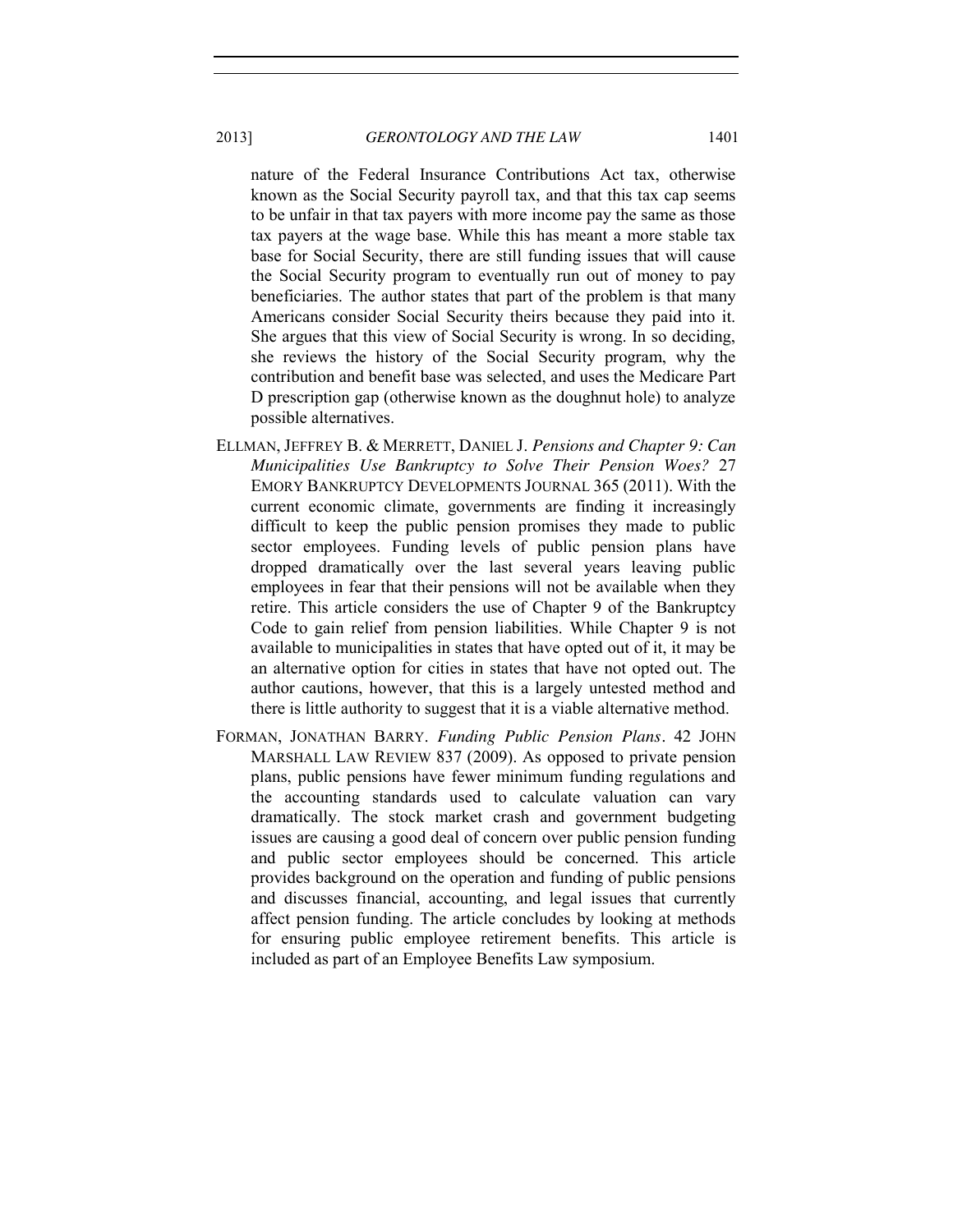- GHILARDUCCI, TERESA. *How to Supplement Social Security Fairly and Effectively.* 22 JOURNAL OF AGING & SOCIAL POLICY 222 (2010). Retirees cannot rely on Social Security benefits alone for retirement income and therefore must turn to alternative retirement programs like 401(k) accounts. Ghilarducci argues that 401(k)s are a failure and envisions guaranteed retirement accounts as an alternative to supplement Social Security. Guaranteed retirement accounts are accounts that would make money paid into them inaccessible until retirement but would provide a specific rate of return guaranteed by the government. The author's plan is compared to other proposals for increasing retirement income.
- HECK, HANNAH. *Solving Insolvent Public Pensions: The Limitations of the Current Bankruptcy Option.* 28 EMORY BANKRUPTCY DEVELOPMENTS JOURNAL 89 (2011). The author takes a look at Chapter 9 bankruptcy as an option for municipalities in avoiding public pension payments. She reviews the current economic status that led municipalities to consider Chapter 9 as an option, reviews municipal bankruptcy law, and provides a legal framework for managing pension obligations. Additionally, Chapter 9 and Chapter 11 bankruptcy are compared and contrasted to explore possible options for municipalities. Recommendations are offered to change current law so that municipalities will be better able to manage pension obligations in the future.
- KASPAR, DANIEL J. *Defined Benefits, Undefined Costs: Moving Toward a More Transparent Accounting of State Public Employee Pension Plans.* 3 WILLIAM & MARY POLICY REVIEW 129 (2011). Kaspar discusses the challenges in valuing public pension plans arguing that a lack of information presents policy challenges. He provides that lack of uniformity has been a drawback to the Public Employee Pension Transparency Act and the Government Accounting Standards Board and proposes the Uniform Pension Valuation and Reporting Act as a solution.
- MONAHAN, AMY B. *Public Pension Plan Reform: The Legal Framework.* 5 EDUCATION FINANCE & POLICY 617 (2010). There is significant concern about the costs of public pension plans and how they affect state budgets. These concerns are causing a great deal of interest in reforming public pensions, particularly for current plan participants. The author provides an overview of the legal approaches taken by states to modify public pensions and provides an analysis of the legal limitations of such modifications. She concludes by proposing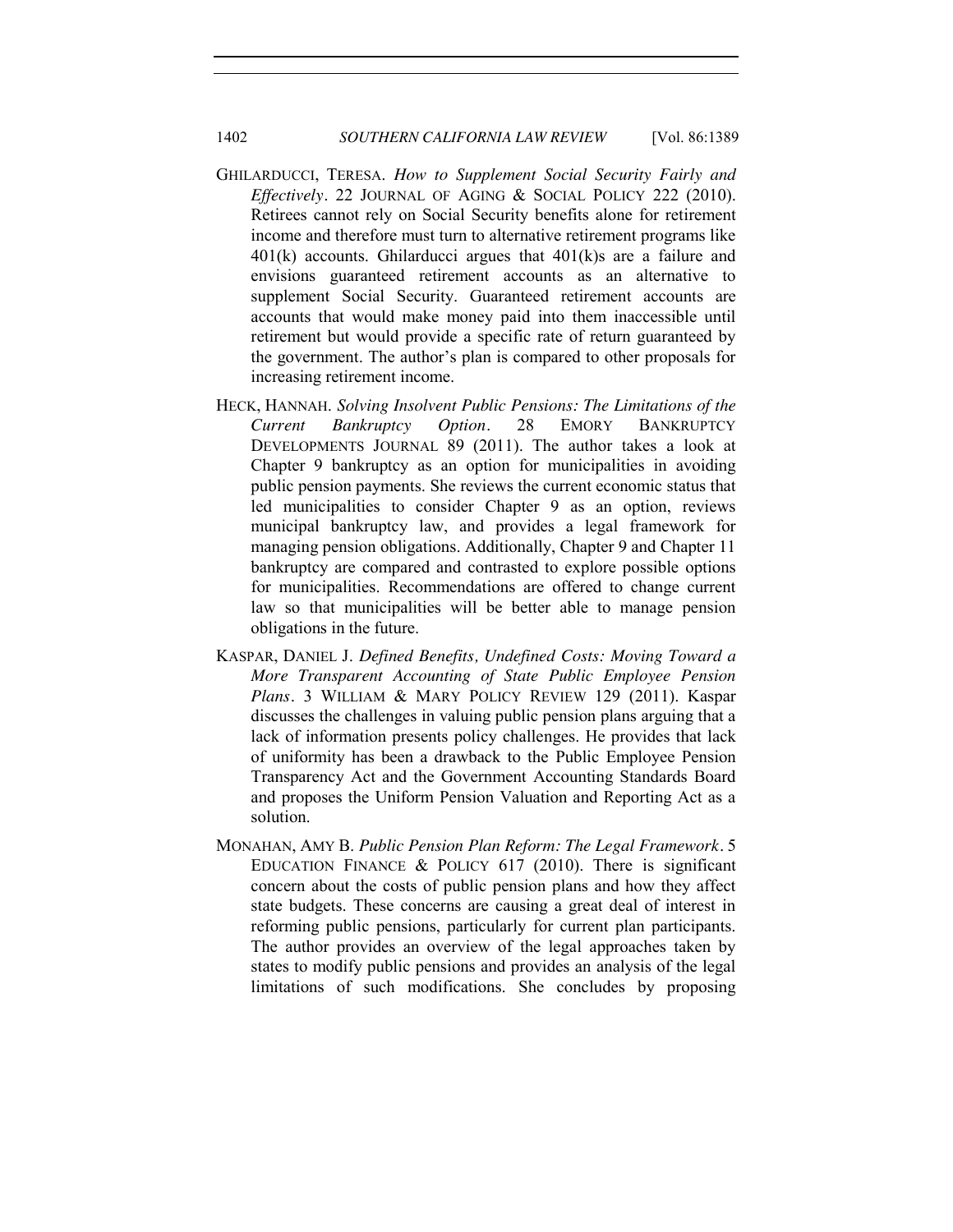contractual protection of accrued benefits, which she feels will be more readily understood by the parties involved and will protect participant interests in the pension while also allowing the employer flexibility in responding to changing economic conditions.

- RAUH, JOSHUA D. *Are State Public Pensions Sustainable? Why the Federal Government Should Worry About State Pension Liabilities.* 63 NATIONAL TAX JOURNAL 585 (2010). This article examines state public pension liabilities and assets noting that if obligations remain the same many states will simply not have enough money to pay pension obligations in a 10–20 year time frame. The author provides that the federal government will have to consider a bailout of state public pensions if states become insolvent.
- REINKE, GAVIN. *When a Promise Isn't a Promise: Public Employers' Ability to Alter Pension Plans of Retired Employees.* 64 VANDERBILT LAW REVIEW 1673 (2011). The recession had a tremendous effect on state public pension funding, so much so that some states may not be able to meet their pension obligations as early as 2020. While most states are reducing the pension benefits of future employees, four states have taken the step to reduce the pensions of retired employees who are already receiving pension payments. The author analyzes the alteration of public pension benefits to retired employees under the Constitution. In particular, constitutionality under substantive due process, the Takings Clause, and the Contracts Clause is examined. He also offers a potential solution, minimum state public pension funding legislation similar to the Employee Retirement Income Security Act for private plans, which would ensure solvency of public pension funds.
- SECUNDA, PAUL M. *Constitutional Contracts Clause Challenges in Public Pension Litigation.* 28 HOFSTRA LABOR & EMPLOYMENT LAW JOURNAL 263 (2011). In the current economic climate, states are looking to cut back on public employee pensions to balance the budget. This article examines whether states can alter pension promises by looking at challenges to contract rights under the federal and state constitutions. The author covers an overview and comparison of public pensions and private retirement plans, explores the status of public pension funding, discusses pension litigation, and offers a framework for possible Contracts Clause legal challenges.
- SORRENTINO, KRYSTAL L. *The Social Security Caste System and the Family Benefit: Whose Family Is It Really Benefiting?* 24 QUINNIPIAC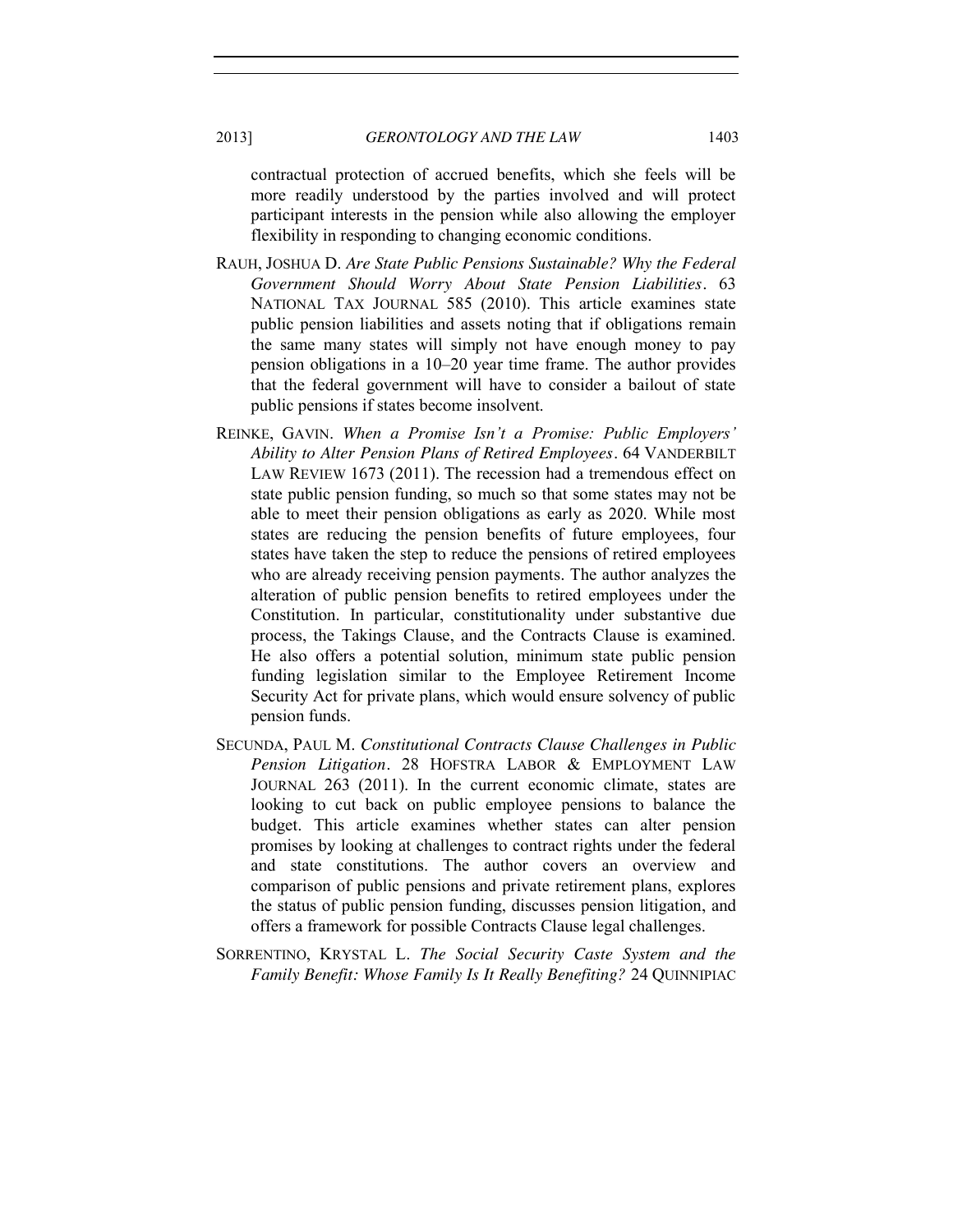PROBATE LAW JOURNAL 137 (2011). Social Security retirement and survivor benefits are administered by the Social Security Administration in a manner that favors married heterosexual couples. The author argues this is an antiquated system that creates castes of Social Security beneficiaries with single-income, married couples at the top of the list. The author notes that this system does not reflect modern family structures disadvantaging many. She does offer proposals for remedying these deficiencies in the future.

- TEMPLIN, BENJAMIN A. *Social Security Reform: Should the Retirement Age Be Increased?* 89 OREGON LAW REVIEW 1179 (2011). Templin states that 2010 was the first year that Social Security taxes did not cover Social Security benefits. There are a multitude of reasons that the situation will continue to get worse. One possible partial solution that has been offered numerous times is raising the minimum retirement age. The author reexamines this argument by looking at longevity studies and poverty rates, among other types of data. The Social Security funding crisis and the history of the retirement age issue are reviewed. Additionally, Templin analyzes the advantages and disadvantages of raising the retirement age and whether it would really affect Social Security's solvency. He concludes with policy recommendations.
- WILSON, MICHAEL R. *The Policymaker's Handbook to Entitlement Reform: A New Approach to Saving Our Seniors.* 18 ELDER LAW JOURNAL 159 (2010). Both Social Security and Medicare face future funding problems due to the number of anticipated beneficiaries for both programs. The author offers four steps to address these problems that face retired persons: combine Medicare and Social Security into one account that the author calls a "Senior Assistance Personal Retirement Account," at least partial individual account investment in private markets, a federal choice of law statute that would increase competition and decrease costs, and finally assurances that the intent behind the Social Security and Medicare safety nets be maintained.

# IV. AGE DISCRIMATION

#### A. AGE DISCRIMINATION, GENERALLY

<span id="page-15-2"></span><span id="page-15-1"></span><span id="page-15-0"></span>1. Book

WIENER, RICHARD L. & WILLBORN, STEVEN L. DISABILITY AND AGING DISCRIMINATION: PERSPECTIVES IN LAW AND PSYCHOLOGY. New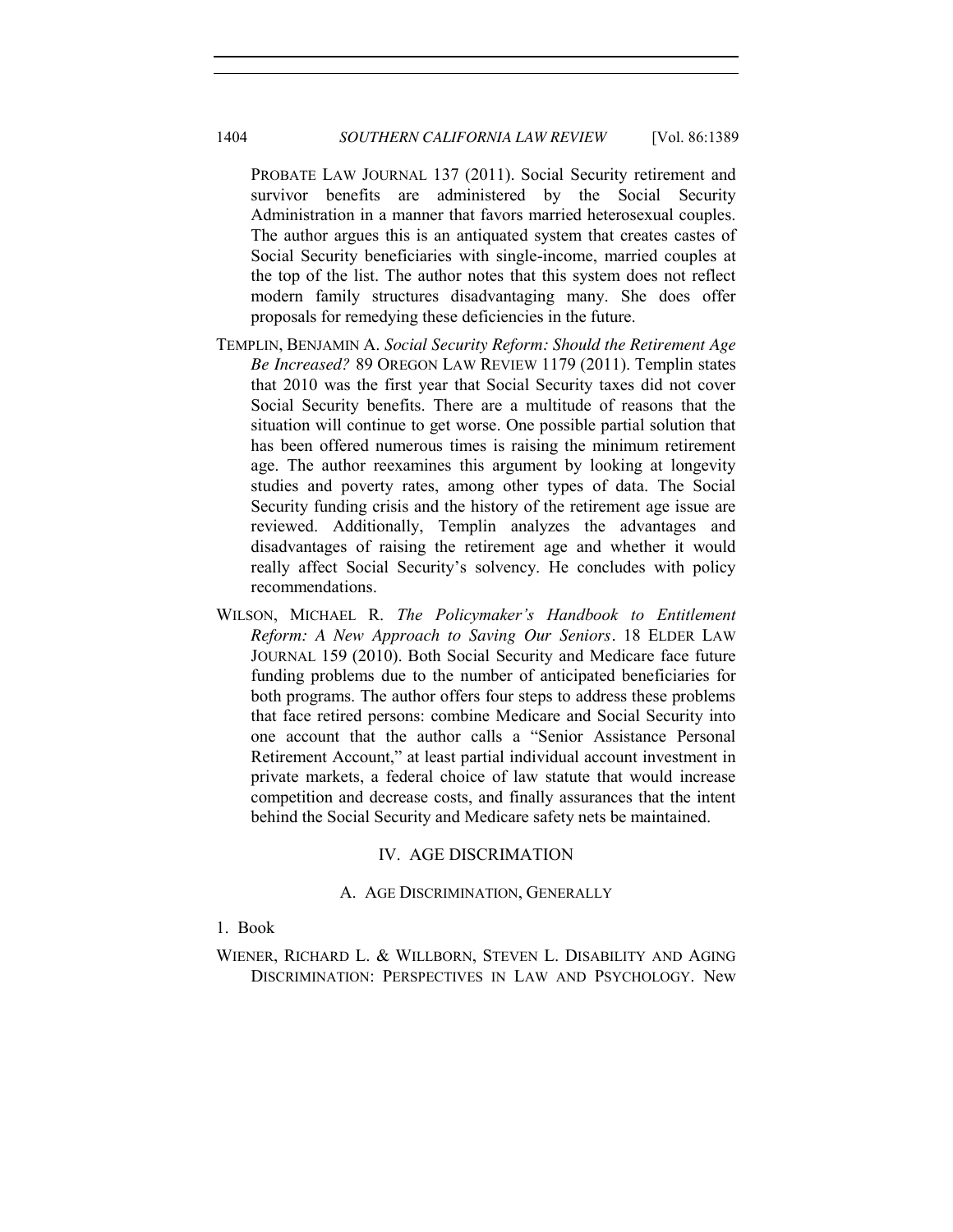York, NY: Springer, 2011. This collection of essays presents research in the areas of aging employees and the negative attitudes toward them, especially toward those who also have disabilities. The book uses Social Analytic Jurisprudence to test legal theories about behavior. It also highlights debates and areas in age-discrimination and disability law where information is lacking. The authors present the history of age and disability discrimination, along with current context. They address medical issues, along with psychosocial concepts, so that legal and workplace policy can provide a better environment for older and disabled employees.

- <span id="page-16-0"></span>2. Articles
- FRANCIS, LESLIE PICKERING & SILVERS, ANITA. *Bringing Age Discrimination and Disability Discrimination Together: Too Few Intersections, Too Many Interstices.* 11 MARQUETTE ELDER'S ADVISOR 139 (2009–2010). U.S. jurisprudence has tended to give different treatment to discrimination based on different biological qualities such as skin color, sex, sentience, or physical impairments. Particularly, discrimination based on age has been tolerated to some extent based on the theory that the aged have already had their fair shot at life. This article challenges the view that discrimination based on age and discrimination based on disability are so different that they deserve different treatment under the law. The authors use several examples from housing policy, access to public services, and other areas to illustrate the point that the law has misapplied the concept of "meaningful access."
- NOLAN, LAURENCE C. *Dimensions of Aging and Belonging for the Older Person and the Effects of Ageism.* 25 BYU JOURNAL OF PUBLIC LAW 317 (2011). All humans need to belong, in the sense that they are part of a group and not isolated from others. This article focuses on two aspects of aging and belonging. The author first examines the concept that having a sense of belonging is important to aging well. He then looks at that idea in the context of health care. He contends that when ageism interferes with the delivery of health care, older people feel like outsiders and do not age well. The article outlines the evolution of ageism in the U.S., analyzes it from a health care perspective and offers approaches to eliminate ageism.
- SCHUCK, PETER H. *The Golden Age of Aging, and Its Discontents.* 18 ELDER LAW JOURNAL 25 (2010–2011). Today's older Americans receive more benefits than at any time in the past. A large part of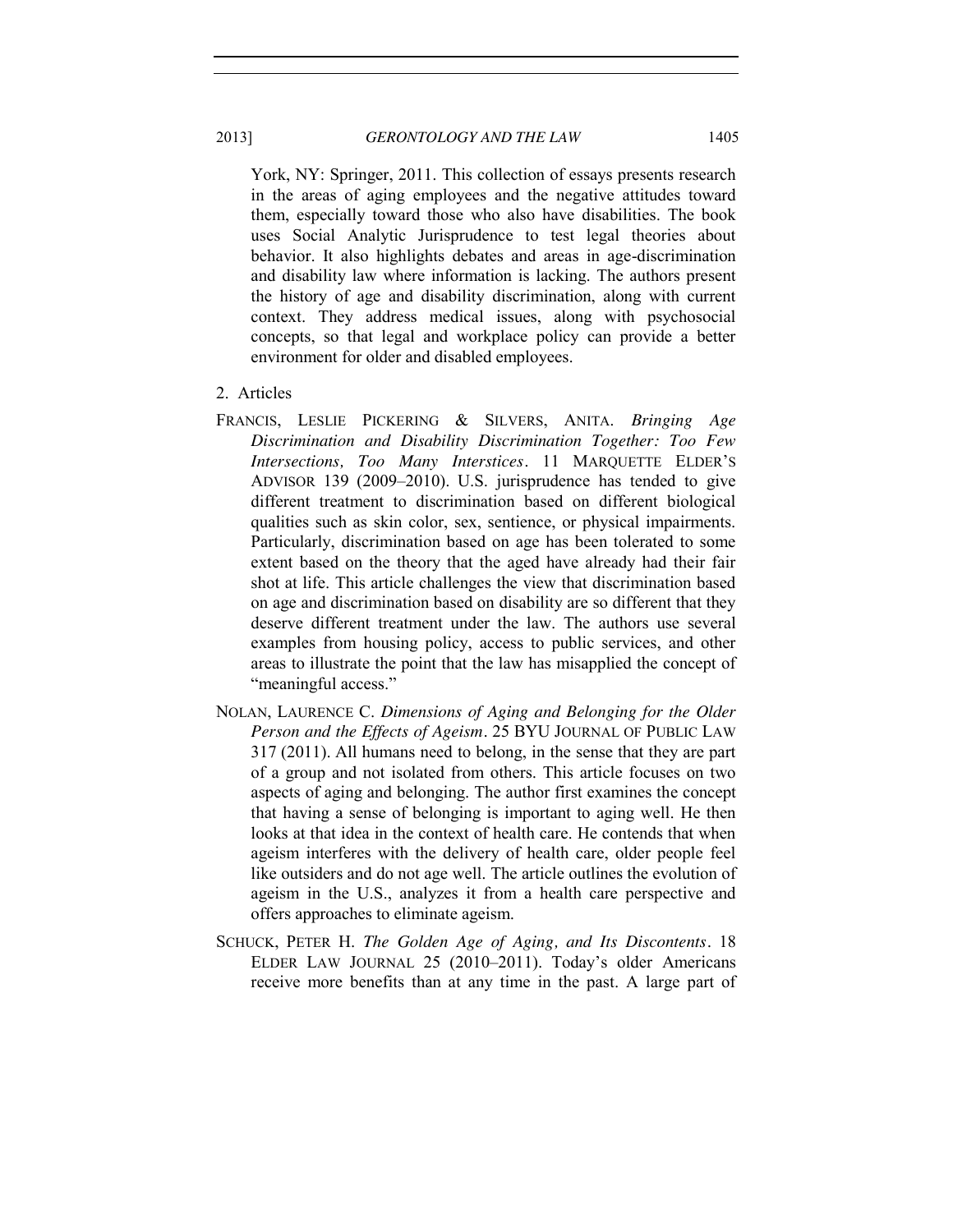government spending goes toward programs that benefit seniors, such as Medicare and Medicaid. The author contends that much of the current spending is inefficient and ineffective. This article states that the U.S. needs to make medical care more efficient for seniors, even if that entails rationing of certain care and procedures. He argues for the use of quality-adjusted-life-years to determine what procedures patients are able to receive.

WILLIAMS, PHOEBE W. *Age Discrimination in the Delivery of Health Care Services to Our Elders.* 11 MARQUETTE ELDER'S ADVISOR 1 (2009– 2010). Physicians sometimes refuse to provide treatment to patients based on their age. For example, a patient in his 90s diagnosed with cancer might have difficulty finding a provider who would offer him anything other than hospice care. This article addresses such age discrimination. The author reviews examples of age discrimination in medicine and clarifies the concept of ageism. She then analyzes the Age Discrimination Act of 1975, which purports to prohibit health care age discrimination, and determines that so far it has not really addressed the type of medical ageism described in this article. Finally, she takes theories used for demonstrating unlawful discrimination in employment and applies them to the medical context. She concludes with suggestions and recommendations for alleviating the problem.

#### B. AGE DISCRIMINATION IN EMPLOYMENT

#### <span id="page-17-1"></span><span id="page-17-0"></span>1. Articles

- JOHNSON, JUDITH J. *Reasonable Factors Other Than Age: The Emerging Specter of Ageist Stereotypes.* 33 SEATTLE UNIVERSITY LAW REVIEW 49 (2009). The ADEA allows employers to offer the defense that their actions were based on reasonable factors other than age. Courts, however, have been allowing employers to use defenses that correlate so strongly with age, such as greater seniority, higher health care costs and retirement status, that the defenses risk being used as thin veils for discrimination. The author contends that the Court should interpret the "reasonable factor other than age" defense as requiring employers to justify adverse actions that use criteria strongly related to age.
- KATZ, MARTIN J. *Gross Disunity.* 114 PENN STATE LAW REVIEW 857 (2010). The Supreme Court has historically interpreted different employment discrimination statutes that use identical language as imposing identical requirements. This has led to similar requirements under statutes like the Age Discrimination in Employment Act (ADEA) and Title VII of the Civil Rights Act of 1964. In recent years,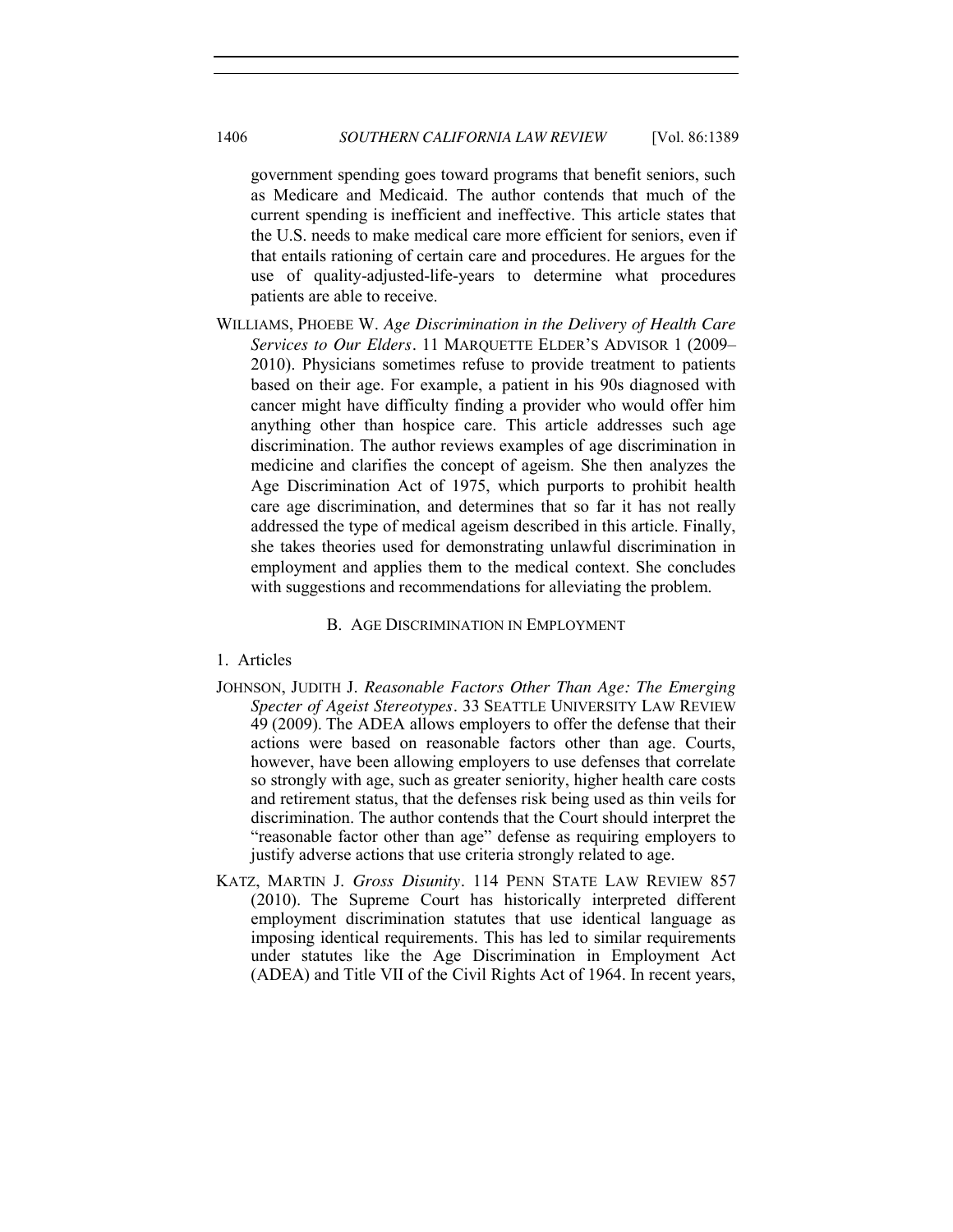the Court has begun moving away from uniformity, and finally, in 2009, the Court completely abandoned that ideal in *Gross v. FBL Financial Services*. This article contends that the Court's rejection of unification presents several problems, such as inconsistent assumptions about legislative intent and a flawed definition of discrimination. The author closes by calling upon Congress to intervene and apply a consistent definition to all disparate treatment statutes.

- NEUMARK, DAVID. *The Age Discrimination in Employment Act and the Challenge of Population Aging.* 31 RESEARCH ON AGING 41 (2009). The population aging that will face the U.S. economy in coming years will pose a particular challenge in the area of age discrimination. In this article, the author reviews the ADEA and evaluates its success at accomplishing what it set out to do. He addresses changes to the population and economy in the coming years, and forecasts how wellequipped the ADEA is to operate effectively in the new environment. Finally, he makes recommendations for policies and enforcement to make the ADEA more useful and possibly alleviate some of the negative consequences of population aging.
- PASHLER, CHRISTOPHER E. & LAMBERT, BRIAN C. *At the Crossroads of Age and Disability: Can Practitioners Rely on the Amended ADA and the ADEA to Provide Adequate Recourse for the Older Disabled Individual?* 10 MARQUETTE ELDER'S ADVISOR 183 (2008–2009). Often, age and disability are not distinct categories; thus more than one basis may be invoked to more effectively advocate for an individual's rights. The Americans with Disabilities Amendments Act of 2008 (ADAAA) changed the ADA and could broaden its scope. This article examines the potential impact of the ADAAA on disabled individuals who bring age-related ADA claims. It outlines strategic considerations in bringing similar claims under the ADEA and considers possible obstacles the ADEA presents. The authors analyze courts' treatment of impairments such as arthritis, vision loss, and heart disease. They conclude by discussing whether the lack of instruction as to what constitutes a reasonable accommodation under the ADA or ADAAA will negatively impact older disabled people.
- TRACEY, ANN MARIE. *Still Crazy After All These Years? The ADEA, the Roberts Court, and Reclaiming Age Discrimination as Differential Treatment.* 46 AMERICAN BUSINESS LAW JOURNAL 607 (2009). Although the ADEA is old enough that if it were a person, it would be a Baby Boomer, it is still as confusing, convoluted, and problematic as it ever was. It has not evolved gracefully like similar statutes such as Title VII. Some of its protections are practically meaningless, and the requirements for non-retaliatory claims are confusing, for example. If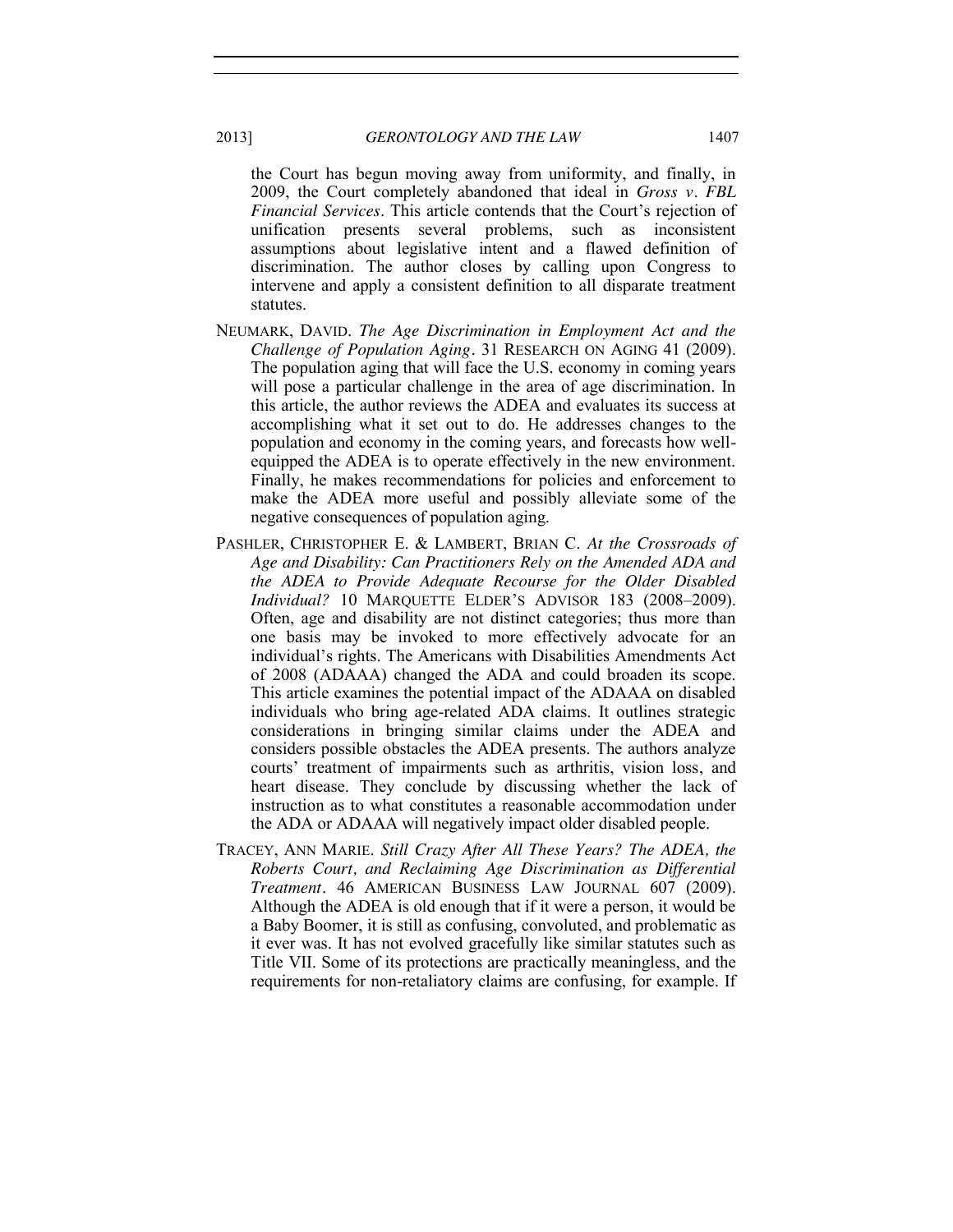the ADEA is ever going to be useful and straightforward, it will require a better theory of discrimination. In this article, the author provides an analysis of the statute that addresses the jurisprudence, legislative intent, and other considerations that warrant overhauling the ADEA's approach to discrimination.

WOOD, STEPHEN G. & OTHERS. *The American Experience with Age Discrimination Through the Lens of Nine Supreme Court Cases (2004–2009).* 58 AMERICAN JOURNAL OF COMPARATIVE LAW 377 (2010). In this article, the authors use nine recent Supreme Court cases to analyze the developing area of age discrimination under the ADEA. The cases cover issues like disparate impact, disparate treatment, and retaliation, as well as basic concepts such as what constitutes age discrimination under the ADEA. Other cases address pension eligibility, alternative dispute resolution in discrimination disputes, and reverse discrimination. The authors conclude by providing suggestions they hope will prevent practitioners from finding themselves on the wrong side of new precedent in this developing area of law.

#### V. HEALTH CARE

#### A. GENERAL WORKS / MISCELLANY

- <span id="page-19-2"></span><span id="page-19-1"></span><span id="page-19-0"></span>1. Books
- BARR, DONALD A. INTRODUCTION TO U.S. HEALTH POLICY: THE ORGANIZATION, FINANCING, AND DELIVERY OF HEALTH CARE IN AMERICA, 3RD ED. Baltimore, MD: Johns Hopkins University Press, 2011. This book introduces health policy in the U.S., discussing how forces affect the organization, financing, and delivery of health care. The discussion includes chapters on the Patient Protection and Affordable Care Act and health care reform, Medicare, Medicaid, and long-term care, among other topics.
- KAPP, MARSHALL B. LEGAL ASPECTS OF ELDER CARE. Sudbury, MA: Jones and Bartlett Publishers, 2010. This book aims to be an educational tool for future elder service and policy professionals. It provides selections from sources such as statutes, regulations, judicial opinions, and legal and health care journals. The work also offers commentary and discussion questions to further understanding about the legal aspects of elder care. Topics covered include informed consent and refusal, legal aspects of death and dying, intervention mechanisms for the incapacitated, regulation of financing, privacy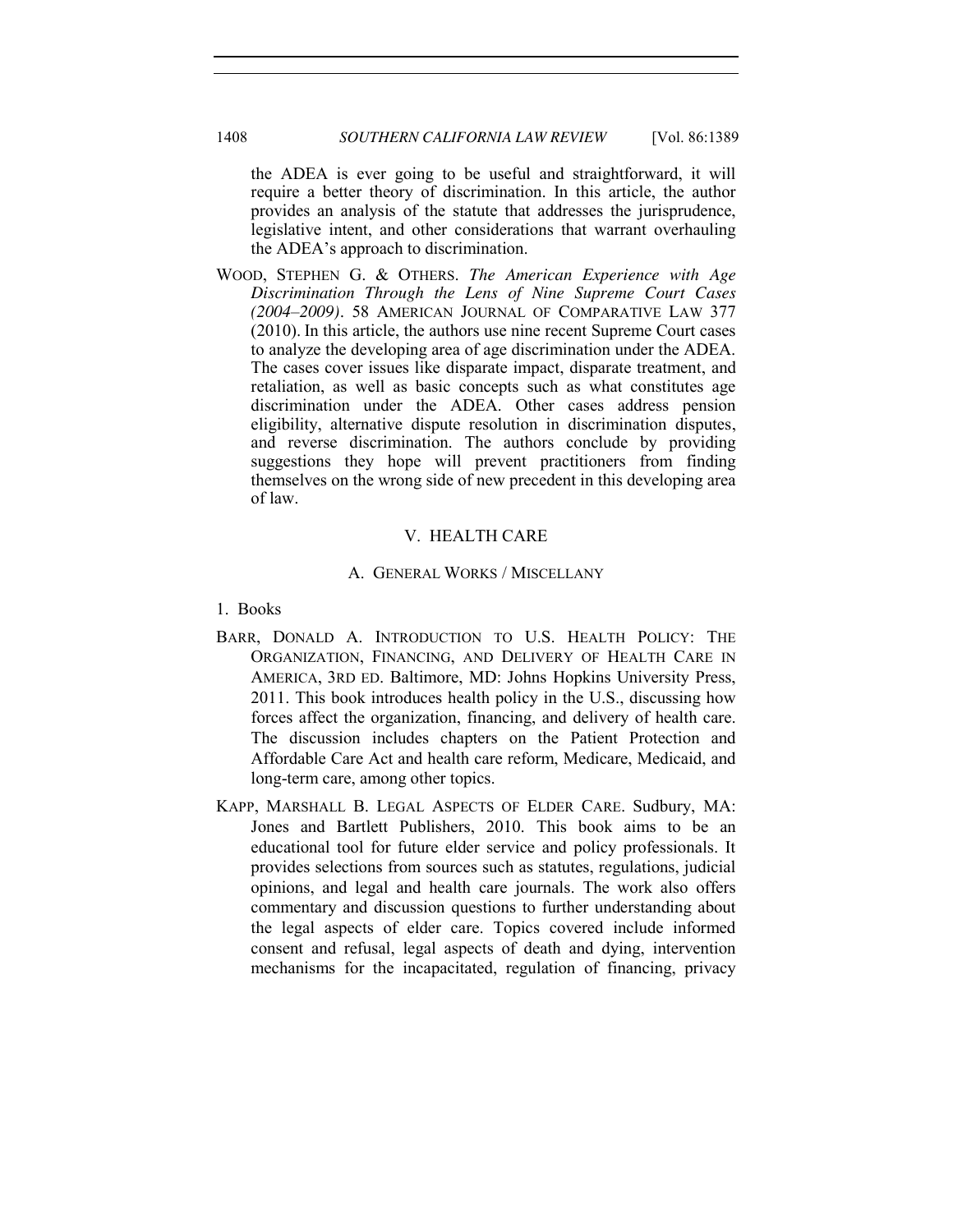issues, family law, and age discrimination. The author also addresses research participation and consumer protection for elders.

SATIN, DAVID G., ED. HEALTH MANAGEMENT FOR OLDER ADULTS: DEVELOPING AN INTERDISCIPLINARY APPROACH. Oxford, UK: Oxford University Press, 2009. This book was written to accompany an interdisciplinary care of aged persons course at the Harvard Medical School. There are chapters on how the health care system is financed, consumer directed care, health law, long-term care, community based care, and making and changing social policy.

#### <span id="page-20-0"></span>2. Articles

- BEVERLY, CLAUDIA & OTHERS. *Aging Issues: Nursing Imperatives for Healthcare Reform.* 34 NURSING ADMINISTRATION QUARTERLY 95 (2010). Health care costs have constrained economic growth, and significant reform is taking place. Just whether and how that reform extends to the elderly is a question still to be answered, however. This article, primarily directed at nurses, provides useful information by analyzing the makeup of elders, the elder care workforce, and the piecemeal finance system currently in place. The authors note that while health care reform is addressing some important areas, others are being omitted. The authors also encourage nurses to advocate at both national and local levels for policy changes to meet the needs of the older population.
- BLUM, JOHN D. *Variables of Health Reform and Their Impacts on the Elderly.* 12 MARQUETTE ELDER'S ADVISOR 85 (2010). Practically every aspect of the Patient Protection and Affordable Care Act affects the future of elder care in some way. This article deals with several issues linking the recent health reform to elder care. It addresses how the realities of Medicare will affect the reform, how primary care and prevention will improve the health of elders, and how shifts in health care markets resulting from health care reform will affect elder care. It also looks at the increasing shift to coordinated care and at etechnologies that can improve seniors' health care. The author concludes that elder care will meet considerable challenges with the new system, and that flexibility and efficiency will help meet elders' health care needs.
- BOULT, CHAD & OTHERS. *Successful Models of Comprehensive Care for Older Adults with Chronic Conditions: Evidence for the Institute of Medicine's "Retooling for an Aging America" Report.* 57 JOURNAL OF THE AMERICAN GERIATRICS SOCIETY 2328 (2009). The chronic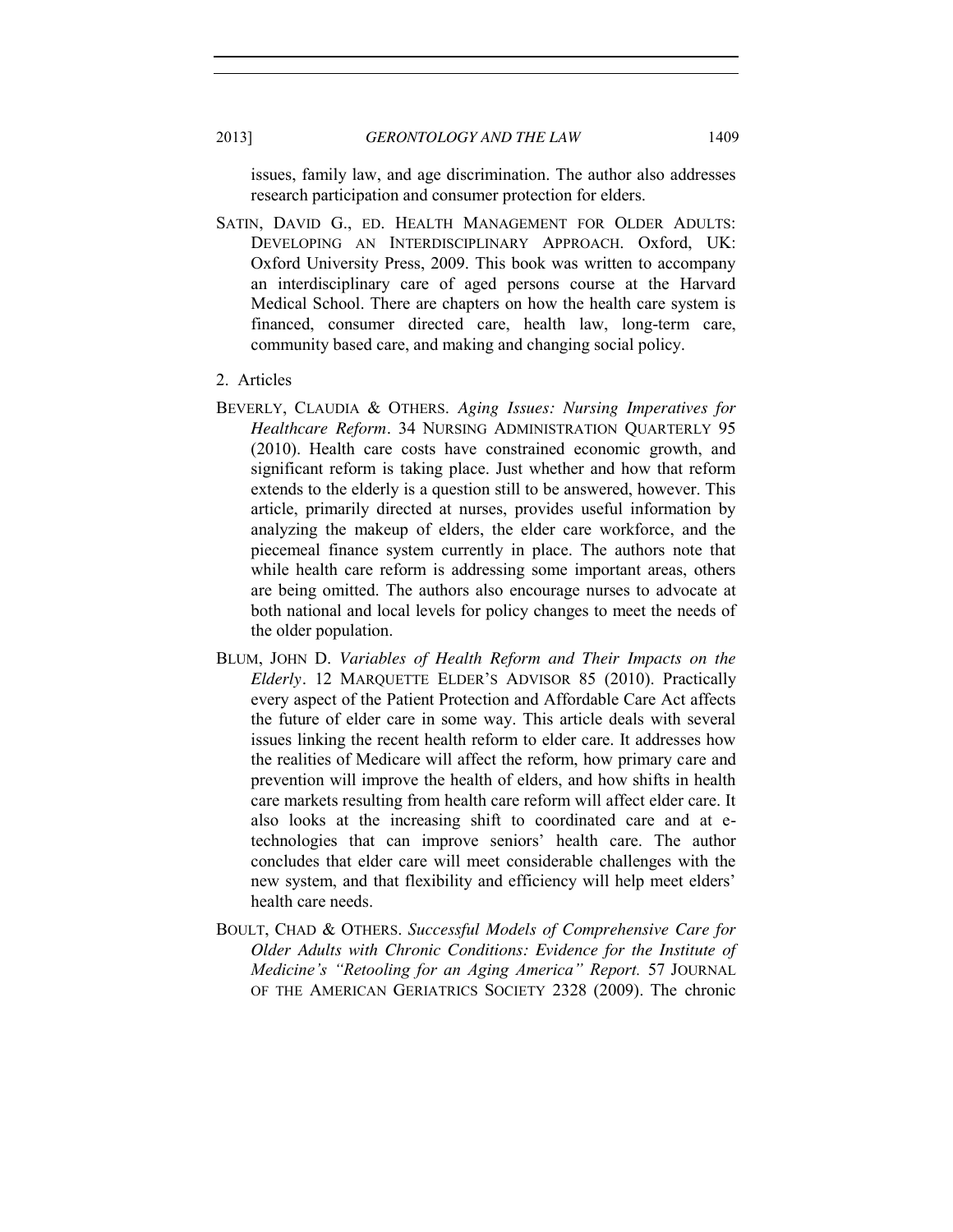care system in the U.S. needs improvement, both to increase the quality of care and reduce the cost. This article seeks to assist in efforts to improve this aspect of the health care system by identifying potentially successful health care models from prior high-quality research. The authors highlight 15 models that could improve health care for older Americans and recommend that policymakers and health care leaders consider including them in plans to reform the U.S. health care system. Although some of the models will save money, statutory changes to the Medicare payment system would be necessary to implement them. In addition, more research, as well as public and private insurers' willingness to participate are necessary for the models' success.

- CANCELOSI, SUSAN E. *The Bell is Tolling: Retiree Health Benefits Post-Health Reform.* 19 ELDER LAW JOURNAL 49 (2011). In the wake of dramatically increasing costs of health care and insurance, many employers have stopped providing health care insurance to their retirees. Those that continue to provide coverage transfer much of the cost burden to the retirees. In this article, the author looks at the future of employment-based retiree health insurance in light of the Patient Protection and Affordable Care Act. She concludes that the Act's expansion of Medicare coverage, along with increased access to insurance, may somewhat offset the demise of employment-based plans.
- CERMINARA, KATHY L. *Hospice and Health Care Reform: Improving Care at the End of Life.* 17 WIDENER LAW REVIEW 443 (2011). The Patient Protection and Affordable Care Act addresses end-of-life care by focusing primarily on hospice care. Although the Act allows patients to access hospice early, Congress's apparent suspicion of hospices has resulted in over-regulation that could affect continued access. This article analyzes the portions of the Act that deal with hospice care. The author then explains how the over-regulation of hospice care, which requires a face-to-face visit, could have a chilling effect on hospice recertification and deprive deserving elders of this valuable service.
- KAPLAN, RICHARD L. *Analyzing the Impact of the New Health Care Reform Legislation on Older Americans.* 18 ELDER LAW JOURNAL 213 (2011). This article analyzes the effect of the Patient Protection and Affordable Care Act on older people. Despite making many changes to the health care system, it probably will not significantly improve the situation of most elders. Professor Kaplan discusses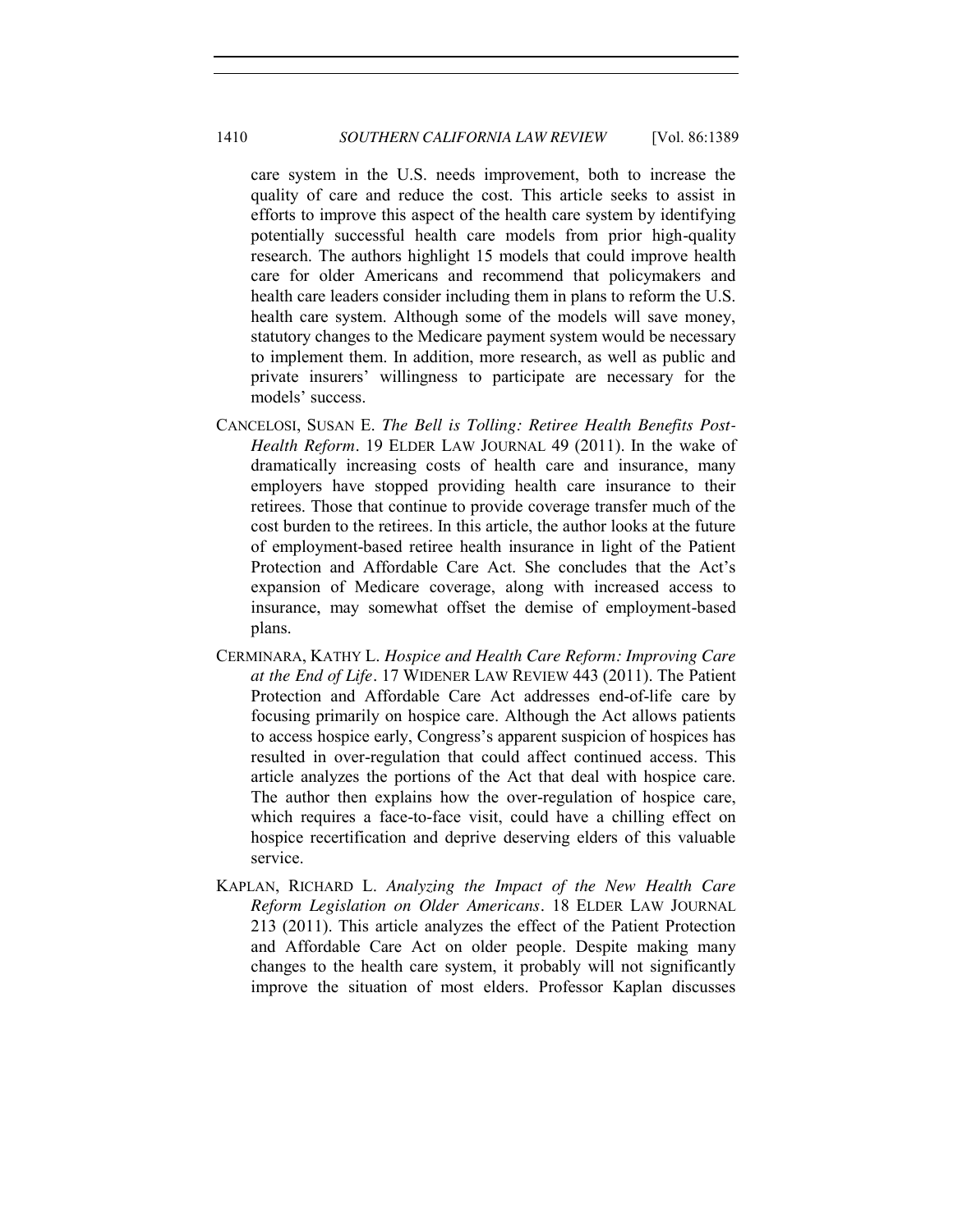several changes the new reforms have made to prescription drug coverage, long-term care financing, managed care plans, and employer coverage for those who retire early. He concludes that the reforms ultimately have little effect on health care financing for seniors, although the overall impact of the reforms on the older population remains unknown.

- KAPLAN, RICHARD L. & OTHERS. *Retirees at Risk: The Precarious Promise of Post-Employment Health Benefits.* 9 YALE JOURNAL OF HEALTH POLICY, LAW & ETHICS 287 (2009). The concept of retirement has changed significantly in recent years. Many employers have eliminated or frozen pension plans; others use defined contributions instead of pensions, and even Social Security is no longer seen as infallible. This article reviews the availability of health care in retirement and outlines some reasons for its drastic decline. The authors then examine the options for retirees who have lost their health care benefits and discuss possible alternatives. Finally, they explore the possibility of making Medicare available to those under the age of 65.
- O'REILLY, JAMES T. *Elders Falling Through a Loophole in Quality: Impacts of "Off-Label" Drug Promotion.* 6 NAELA JOURNAL 25 (2010). Federal law allows a doctor to prescribe any approved drug for any purpose and at any dosage, even if there is no evidence that the intended use is either safe or effective. This is called off-label use of drugs. Sometimes off-label use works, and sometimes it does not. Sometimes it can even worsen a patient's condition. Physicians sometimes rely on promotional information in making these prescription decisions. This article examines these issues and asks what legal remedies should be available to elders when drug marketers manipulate the system in order to profit from off-label use of expensive drugs. The author concludes that the off-label loophole is large and is not likely to be closed without significant policy efforts on behalf of elders.
- RAPPAPORT, ANNA M. & OTHERS. *The Impact of Health Care Reform on Older Workers, Retirees and Employers.* 27 BENEFITS QUARTERLY 26 (2011). The Patient Protection and Affordable Care Act will affect older workers' options for health care as they move into retirement. This article discusses the major issues related to the changes older workers will encounter. The authors address areas including retiree health benefits and benefits available to those who are and are not yet eligible for Medicare. The authors conclude by recommending that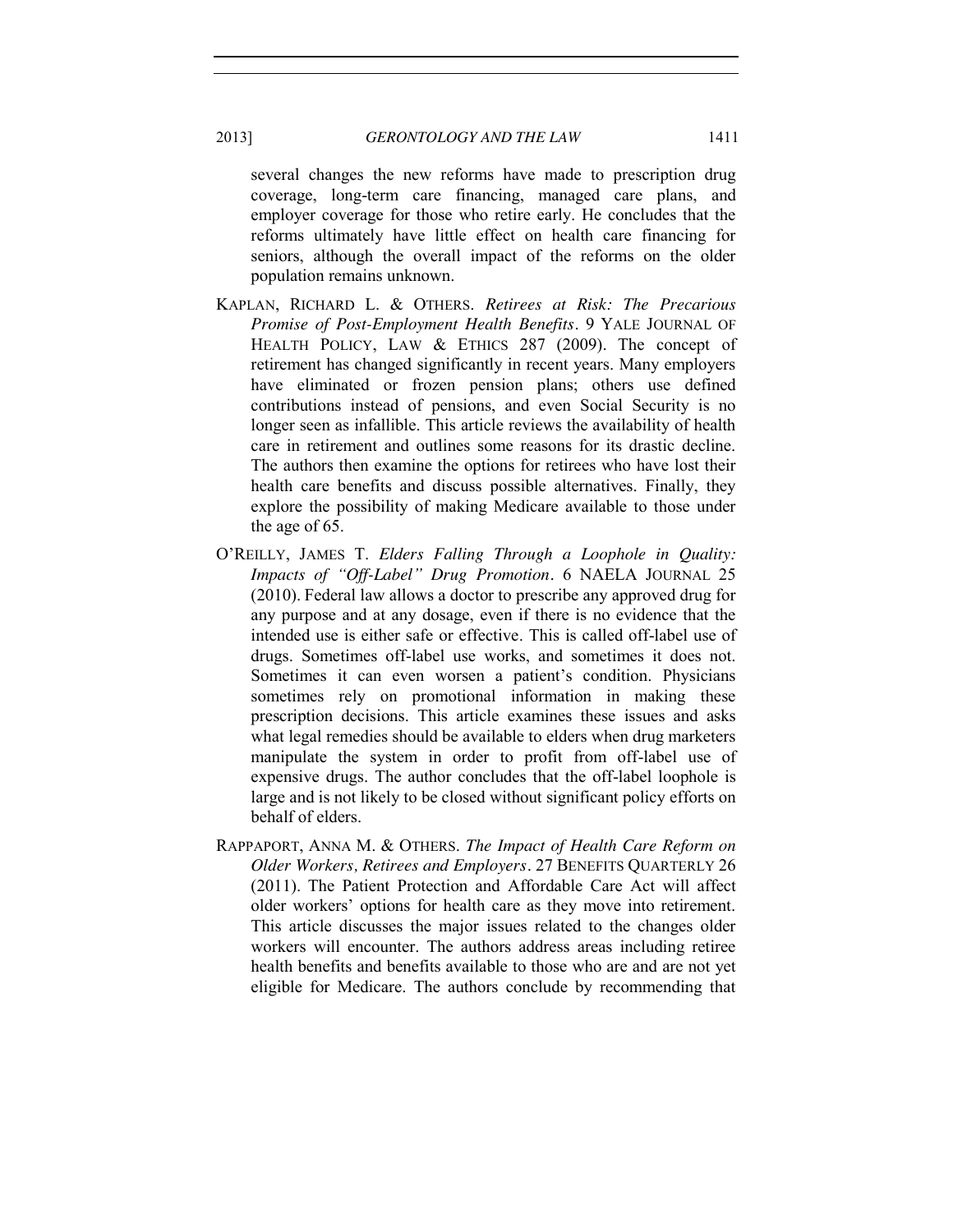employers sponsoring retiree health plans consider waiting to make major changes until regulations related to health care reform are issued and the health plans for active employees have been more thoroughly scrutinized.

# B. LONG-TERM CARE / NURSING HOMES

- <span id="page-23-1"></span><span id="page-23-0"></span>1. Book
- WAN, THOMAS T. H & OTHERS. IMPROVING THE OUALITY OF CARE IN NURSING HOMES: AN EVIDENCE-BASED APPROACH. Baltimore, MD: Johns Hopkins University Press, 2010. Although the Nursing Home Care Reform Act of 1987 set out basic requirements to ensure the well-being of residents, few changes have occurred since its enactment. The better facilities remain good, and the poorer ones have not improved. The authors set out to provide information for improving the quality of nursing homes. They review many qualityrelated factors and offer a solution based on their research. They advocate the general, systematic implementation of information and education technology and computational science to improve decision making processes in nursing homes. They conclude by recommending several areas in which additional research could further improve the quality of care.

# <span id="page-23-2"></span>2. Articles

BERN-KLUG, MERCEDES & OTHERS. *Characteristics of Nursing Home Social Services Directors: How Common Is a Degree in Social Work?* 10 JOURNAL OF THE AMERICAN MEDICAL DIRECTORS ASSOCIATION 36 (2009). Social workers are an important part of the interdisciplinary team in nursing homes. They are responsible for the psychosocial health of residents. Confusion exists about the terms "social services" and "social worker" in the context of nursing homes. The National Association of Social Workers states that nursing home social workers should have a college degree in social work. The federal government, however, does not require a degree in social work to be considered a qualified nursing home social worker. This article reports the findings of a study on the percentage of nursing homes whose social service director has a degree in social work and describes the features of nursing homes most likely to hire a degreed social worker. In its conclusion, the article suggests that the federal government should reconsider allowing staff without a social work degree to be "qualified social workers" in nursing homes.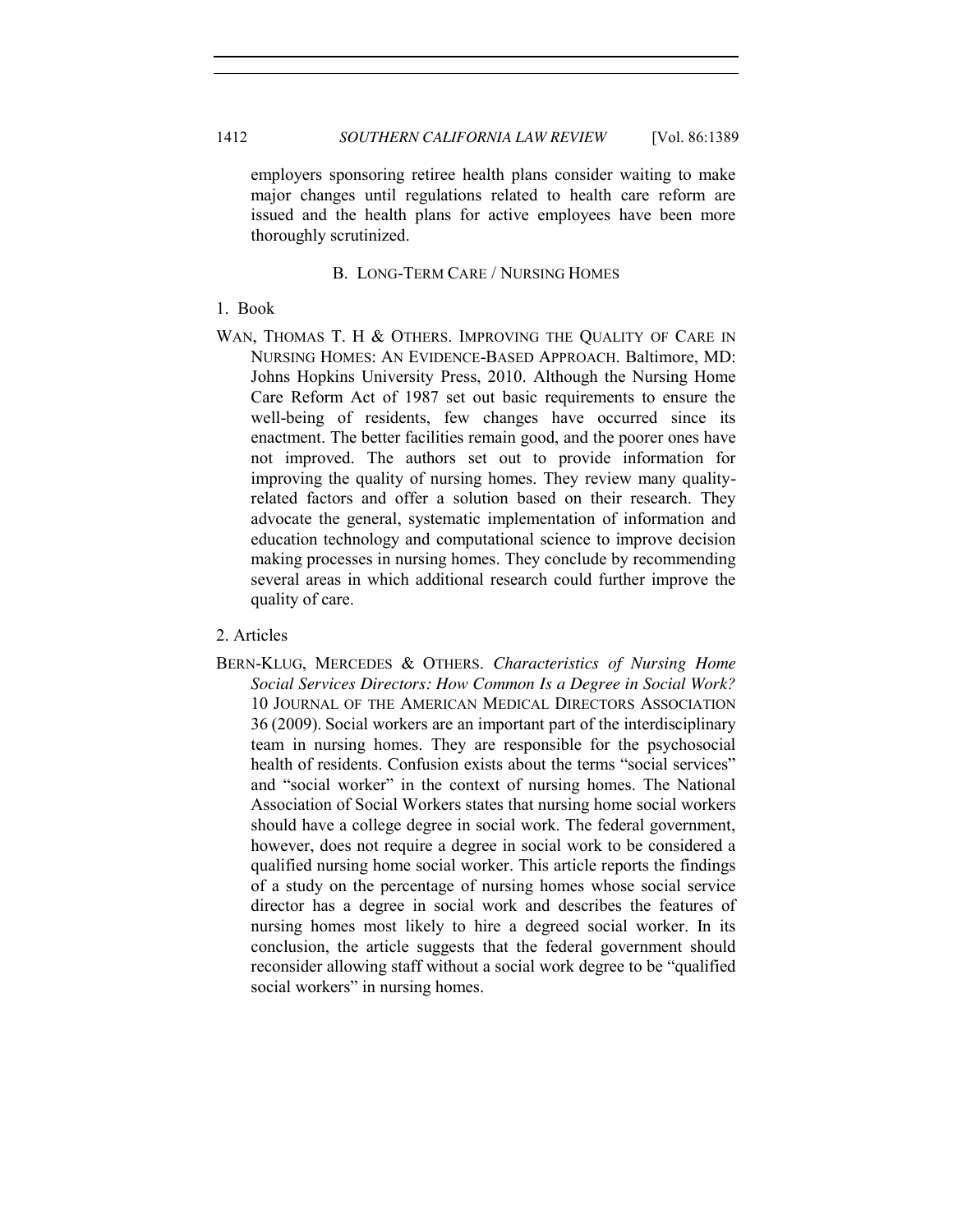- BREEN, GERALD-MARK & OTHERS. *The Use of Public Policy Analysis to Enhance the Nursing Home Reform Act of 1987.* 48 SOCIAL WORK IN HEALTH CARE 505 (2009). The Nursing Home Reform Act of 1987 addressed abuse and neglect in institutional settings. Problems with nursing home service remain, however. This article discusses methods of using policy to increase compliance with the Act and reduce shortcomings in nursing homes. The authors seek to accomplish this by analyzing the elements of the Act, demonstrating how its policy is weak and explaining why. Their analysis indicates that some aspects of the Act may be irreversibly flawed, however. To address that problem, they present social scientific theories that could generate new techniques to show how nursing home staff can improve job performance and increase motivation.
- CHAO, SHIRLEY Y. & OTHERS. *What Food and Nutrition Services Should Be Regulated in Assisted-Living Facilities for Older Adults?* 109 JOURNAL OF THE AMERICAN DIETETIC ASSOCIATION 1048 (2009). Many older people use the services of assisted-living facilities. The quality of food and nutrition provided at these facilities is unknown, however. This article presents the results of a survey of national aging and health experts and practicing registered dietitians (RDs) about which key quality indicators from the Food and Nutrition Care Indicators checklist should be regulated in assisted living facilities. The results indicated that both the experts and RDs believed that regulation is crucial in a significant number of areas, especially those related to facilities and staffing. Many of the important areas are unregulated in the majority of states. The author discusses the findings and potential policy implications of regulating food and nutrition.
- CROSSEN-SILLS, JACKIE & OTHERS. *Technology and Home Care: Implementing Systems to Enhance Aging in Place.* 44 NURSING CLINICS OF NORTH AMERICA 239 (2009). While lawmakers call for better health care, the disjointed structure of our current system contributes to lack of quality. Meanwhile, issues associated with an aging population are causing the pool of qualified resources to shrink. Although institutional care will remain a necessary element of the system, home and community-based care have better potential to meet the growing need for skilled professional care in an economical manner. This article describes how a visiting nurse association implemented technologies such as electronic documentation and telehealth systems that positively affected home health care services for patients in their community. The authors conclude that diligent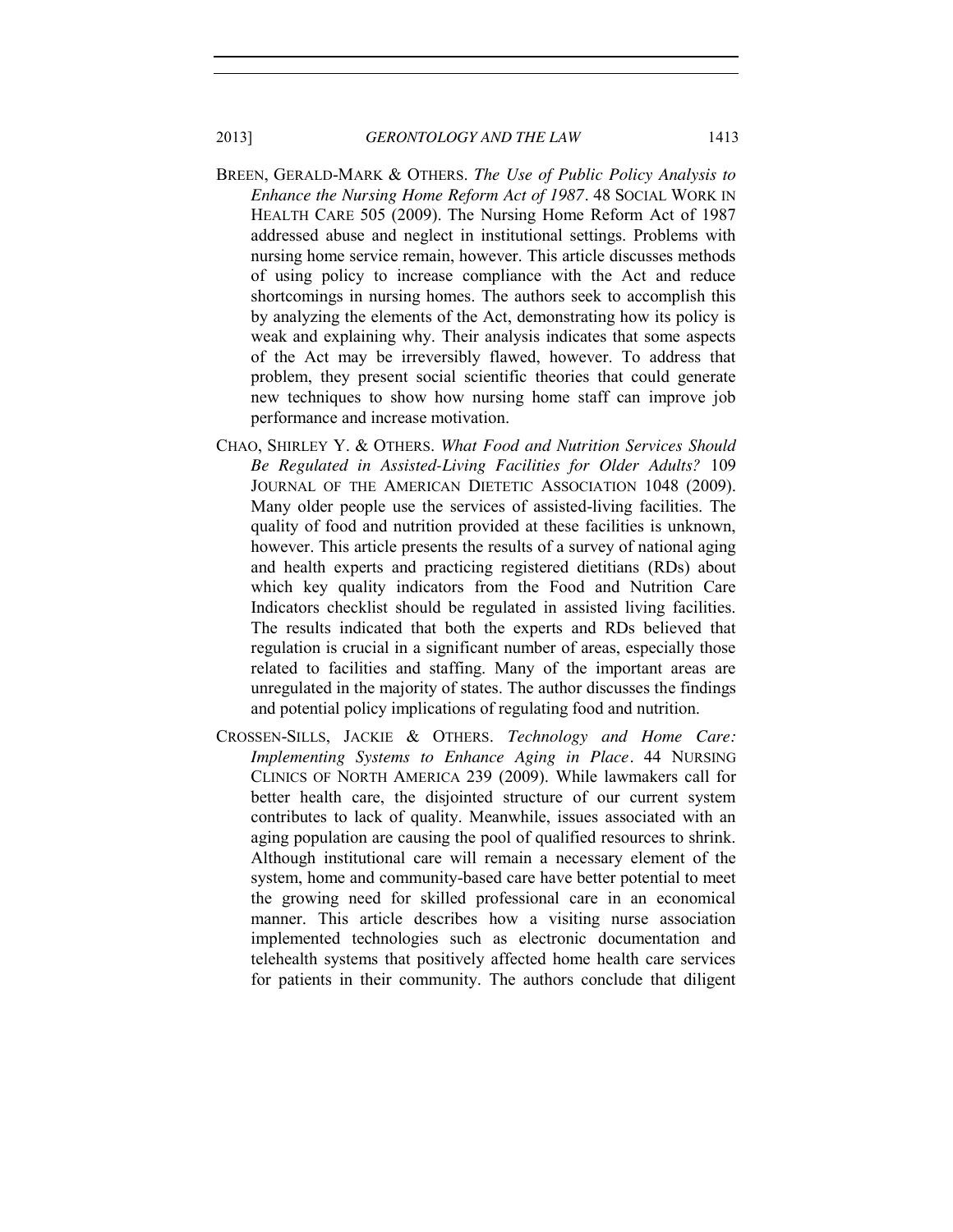monitoring of current technologies can allow many patients to live safely at home.

- DOTY, PAMELA & OTHERS. *New State Strategies to Meet Long-Term Care Needs.* 29 HEALTH AFFAIRS 49 (2010). Consumer-directed long-term care service programs allow people greater choice and control over the publicly funded long-term services they receive. For example, they can hire, fire, and supervise assistants as they choose, or even manage an allowance used to employ aides or purchase items not normally covered by Medicaid, such as ramps and home modifications. Despite the desirability of such programs, states that have tried them have encountered multiple obstacles including costs, staff, and leadership issues, the necessity of creating the required infrastructures to manage the programs, and resistance from traditional providers. After evaluating examples from several states, however, the authors conclude that it is possible to implement and successfully maintain consumer-directed long-term care service programs. Other states can use these examples as models to build their own programs.
- KONETZKA, R. TAMARA & WERNER, RACHEL M. *Applying Market-Based Reforms to Long-Term Care.* 29 HEALTH AFFAIRS 74 (2010). Americans have three main goals for long-term care—better quality of life, reduced fragmentation of delivery and financing, and increased use of home and community-based care. Market-based reforms, the use of policies to change the underlying incentive structure of longterm care providers, could be one way to meet these goals. More research is necessary, however, into the intended effects and potential unintended consequences of market-based reforms. Some of the needed changes may be less straightforward than others. Ultimately, market-based reforms could be useful to improve quality, but they will need to be applied carefully, and with the bigger picture in mind.
- LEHNING, AMANDA J. & AUSTIN, MICHAEL J. *Long-Term Care in the United States: Policy Themes and Promising Practices.* 53 JOURNAL OF GERONTOLOGICAL SOCIAL WORK 43 (2009). This article reviews major policy issues related to the U.S. long-term care system. It discusses issues related to finance, the difficulty of maintaining skilled workers, and the movement away from an institution-based system to one involving more community-based service. The authors also discuss encouraging techniques that have evolved in recent years, such as a move to change the way long-term care is delivered to a more holistic approach. Other ideas include combining services to include both medical and social care, and creating a more home-like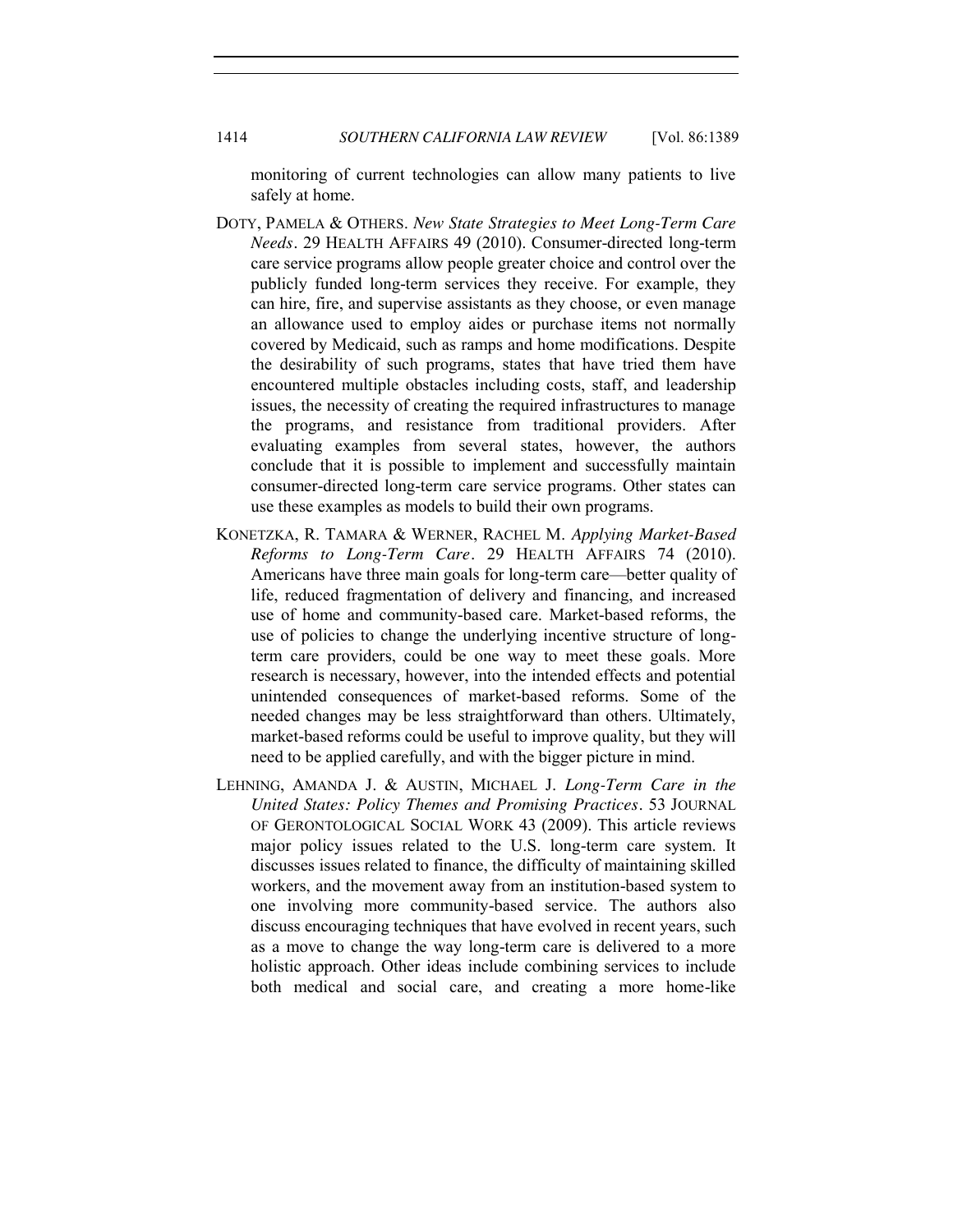environment in which to deliver services. Finally, the authors recommend that policymakers provide funding for experimental and innovative approaches to long-term care so that the health care system can not only provide accessible and appropriate care to older adults, but also improve the health and well-being of all individuals so as to reduce the need for long-term care as people age.

- MILLER, EDWARD A. *Flying Beneath the Radar of Health Reform: The Community Living Assistance Services and Supports (CLASS) Act.* 51 GERONTOLOGIST 145 (2011). The Patient Protection and Affordable Care Act attempts to address problems with long-term care financing through the Community Living Assistance Services and Supports (CLASS) Act. This act is a national voluntary long-term care insurance program run by the federal government. Unfortunately, enrollment in the plan has been low, especially by those in the lowrisk pool. This may result in premiums becoming so high that they further discourage participation by most of the population. The author asserts that by making some minor changes, policymakers could strengthen the risk pool, although that would likely further discourage those at higher risk, who need the program most. He concludes that although the CLASS Act has some benefit, it may have limited effect on long-term care affordability for most Americans.
- MORGAN, LESLIE A. *Balancing Safety and Privacy: The Case of Room Locks in Assisted Living.* 23 JOURNAL OF HOUSING FOR THE ELDERLY 185 (2009). Assisted living facilities must balance residents' expectations of privacy with the quality of life that comes by providing services and guaranteeing safety. Door locks are a key issue in this balancing act. This article indicates that a lack of consensus exists among residents, family, and facility staff as to the importance of locks. Residents may insist on privacy, while family members prefer that staff have access to living quarters for nightly bed checks, for example. Broadly written state regulations, ownership rules, local market dynamics, and residents' evolving needs as they age further complicate matters. The debate about the priorities of assisted living continues, and likely will become more complex as greater segments of the population age.
- PARK, JEONGYOUNG & STEARNS, SALLY C. *Effects of State Minimum Staffing Standards on Nursing Home Staffing and Quality of Care.* 44 HEALTH SERVICES RESEARCH 56 (2009). This article reports the results of a survey of the effects of minimum state staffing requirements on long-term care facilities. Increasing the requirements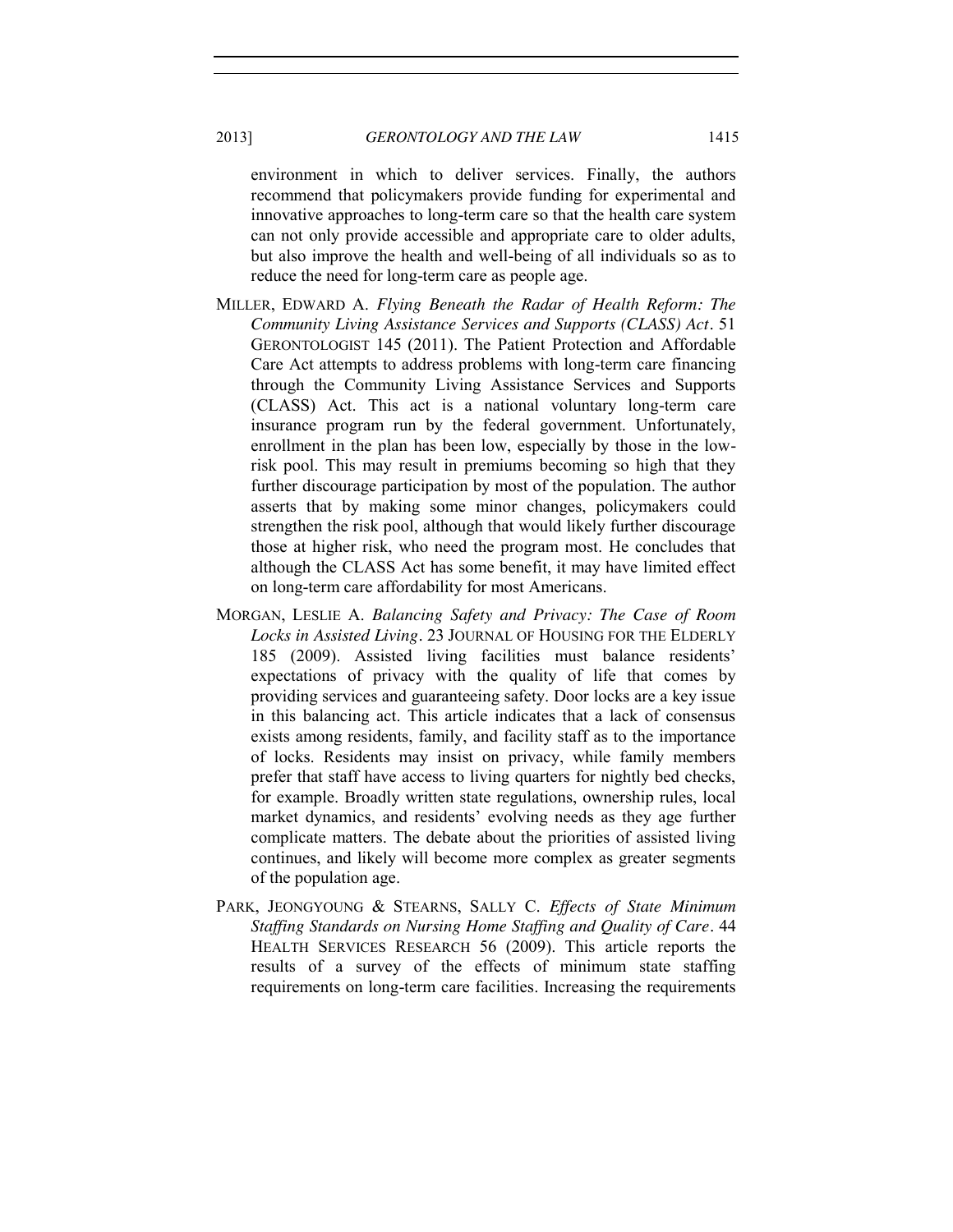caused small staffing increases in facilities that already had staffing levels near the minimum. A larger effect occurred in the use of restraints and in overall deficiencies at facilities. Based on these findings, the authors conclude that staffing requirements have small effects, and then only on facilities that have low staffing and face potential sanctions. Finally, the authors observe that staffing standards cannot fix all the problems associated with nursing homes. Other approaches, such as training and retention strategies, better monitoring and enforcement techniques, and appropriate government funding are needed to achieve broad improvements in the quality of long-term care.

- ROSENBLATT, CAROLYN L. *Mediating Elder Disputes in Assisted Living Facilities.* 19 EXPERIENCE 27 (2009). When people live in close proximity, especially older people who may have varying levels of dementia or other cognitive issues, disputes invariably arise. Assisted living facilities are no exception to this rule, and when disputes get out of control, residents can threaten to sue, or law enforcement and Adult Protective Services can become involved. Facility managers are focused on providing a high quality of life for all residents and often have neither the time nor the legal knowledge to deal with disputes between residents. The authors contend that experienced mediators could provide a needed leadership and service by resolving many conflicts quickly and economically.
- SALKIN, PATRICIA E. *A Quiet Crisis in America: Meeting the Affordable Housing Needs of the Invisible Low-Income Healthy Seniors.* 16 GEORGETOWN JOURNAL ON POVERTY LAW & POLICY 285 (2009). By 2030, seniors are expected to comprise 20 percent of the U.S. population. In anticipation of this, the construction industry has experienced a boom in senior housing. The majority of this new housing, however, is designed for those who can afford a higher range of accommodations. Those who lack the resources have been largely ignored. This article discusses the impending crisis and outlines the problems and potential solutions for seniors who are able-bodied but lack the finances to obtain appropriate housing. The author concludes that although state and federal programs can help, local governments are in a good position, through zoning and other regulatory methods, to provide a range of housing options for lower-income seniors.
- SEHRAWAT, SEEMA. *The Omission of Comprehensive Care: An Analysis of the Nursing Home Reform Act of 1987.* 53 JOURNAL OF GERONTOLOGICAL SOCIAL WORK 64 (2010). The Nursing Home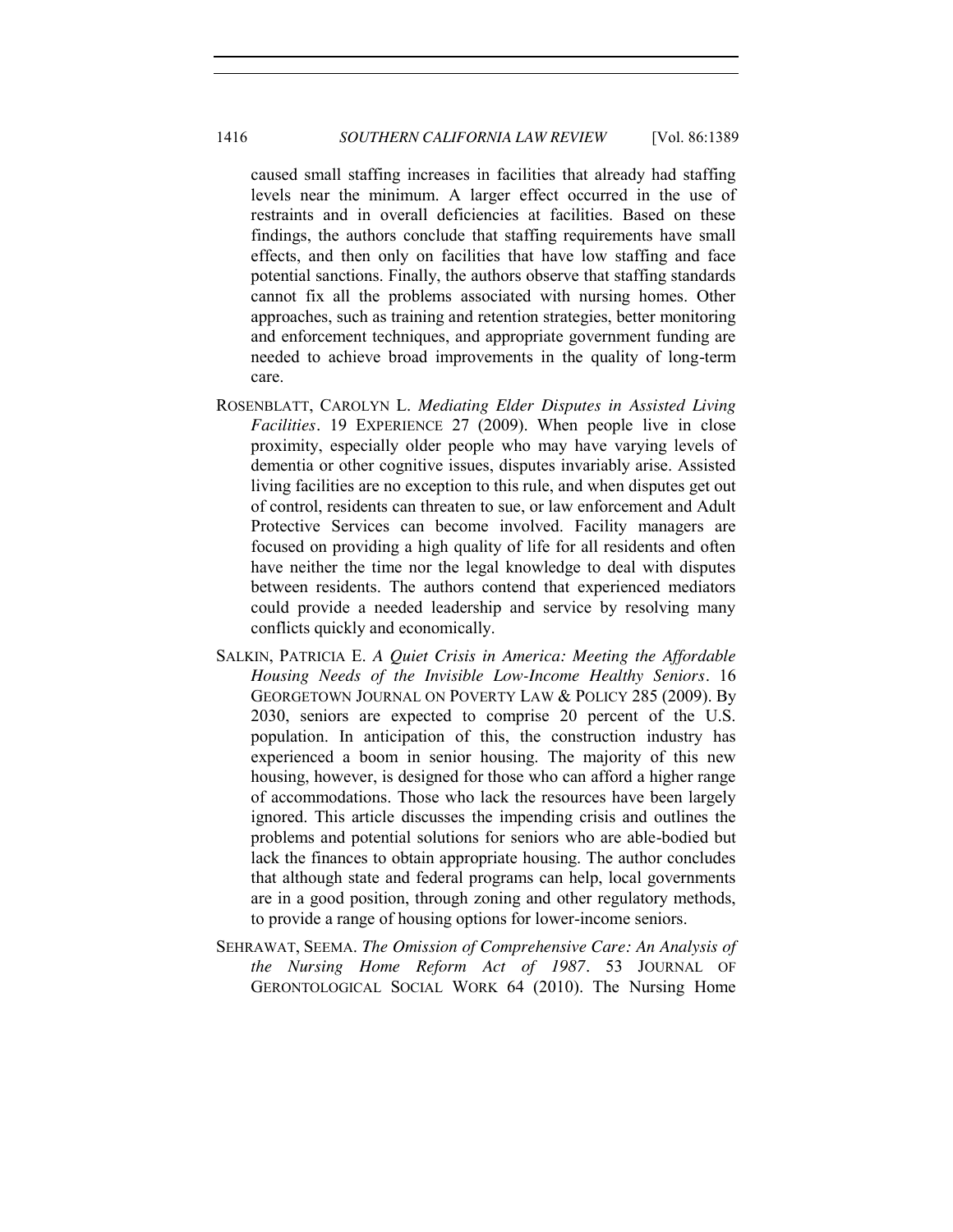Reform Act of 1987 was intended to ensure that older adults and people with disabilities have a comfortable and safe environment. Although it strengthened existing federal nursing home standards, some areas, such as mental health services, still need improvement. This article analyzes the needs of nursing home residents for mental health services and discusses the contributions that qualified social workers can make in this area. The author concludes that updated legislation requiring more training and more qualified social workers, as well as standards that address the number of residents in need of social services, would greatly improve the lives of many nursing home residents.

- SPIEGEL, DAVID R. *Consumer Protection for Prospective Assisted Living Facility Residents: Gordian Knot or Solvable Problem?* 24 JOURNAL OF HOUSING FOR THE ELDERLY 44 (2010). Despite much recent state legislation in the area, the regulation of assisted living facilities remains inconsistent and confusing. Meaningful data about such facilities, including what the exact costs will be, is difficult for consumers to obtain. Consumers also have little assurance as to what services assisted living facilities actually provide. The author concludes that although reaching an acceptable level of regulation is possible, it could be difficult. People tend to deny that they or those they love will ever need a long-term care facility. This collective denial leads to lack of political will. That, combined with the competing industry and consumer needs means that achieving meaningful regulation will be a challenge.
- STEVENSON, DAVID G. & GRABOWSKI, DAVID C. *Sizing Up the Market for Assisted Living.* 29 HEALTH AFFAIRS 35 (2010). The nursing home sector has traditionally received the bulk of public financing earmarked for long-term care. Assisted living has emerged as an important long-term choice for many older people, however. This article relates a study on assisted living facilities nationwide. The study discovered that since they rely on private resources, assisted living facilities are located disproportionately in affluent areas. As more Americans age and assisted living facilities evolve, law and policy makers must deal with issues of access, financing, quality, and oversight of such facilities. Additional research to track the growth of assisted living facilities, services provided, and populations served will be a necessary part of establishing this policy.
- TRIPP, LISA. *A Senior Moment: The Executive Branch Solution to the Problem of Binding Arbitration Agreements in Nursing Home*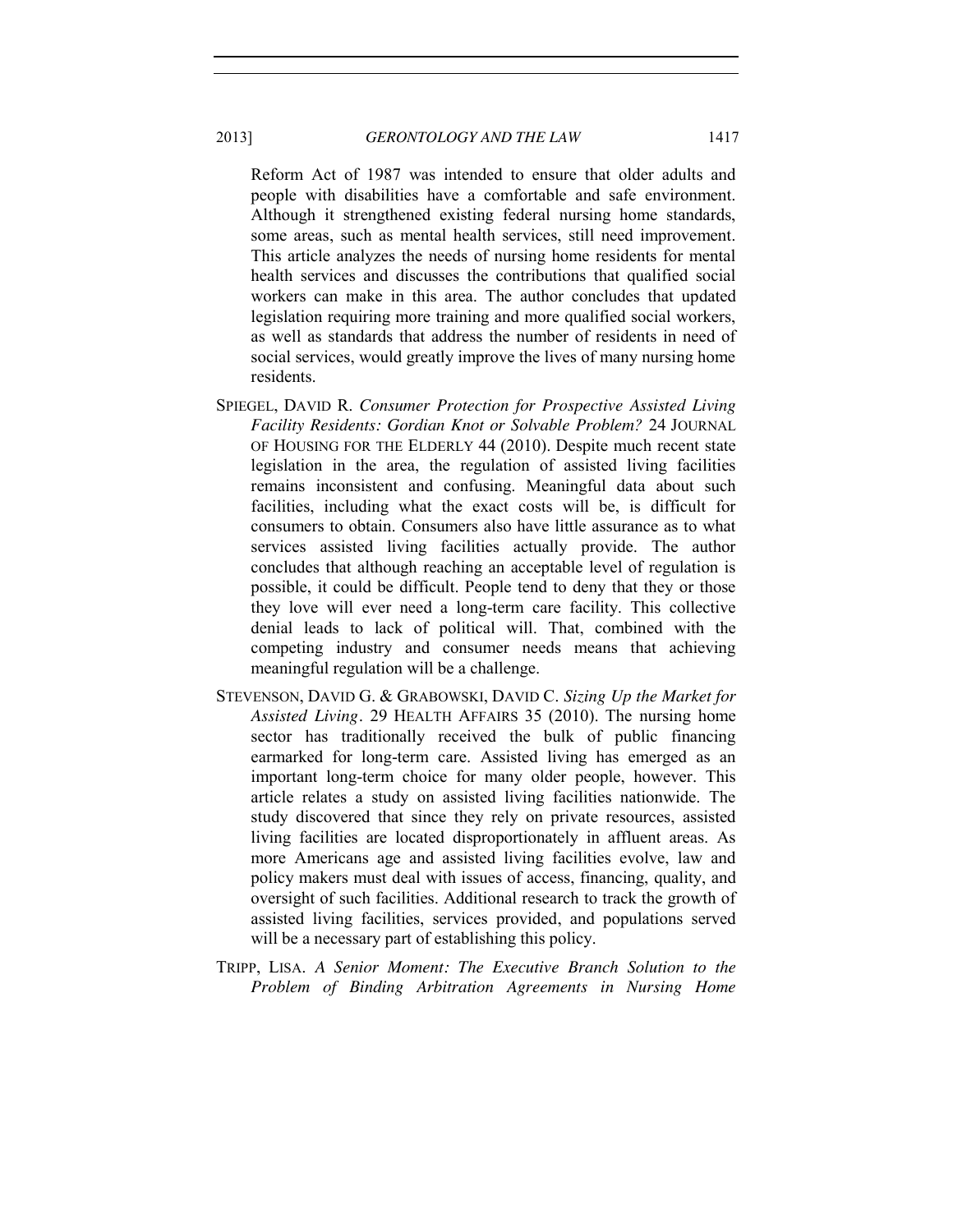*Admission Contracts.* 31 CAMPBELL LAW REVIEW 157 (2009). A number of scholars condemn pre-dispute binding arbitration agreements, and many argue that similar agreements related to nursing home admissions are especially heinous. These agreements can allow nursing homes to hide serious cases of mistreatment, neglect, and abuse, some of which result in death. In this article, the author argues that the Secretary of the U.S. Department of Health and Human Services should declare such agreements unconscionable and ban federal funding of nursing homes that use them. She sets out several reasons for her arguments, including the need to recognize the vulnerability of the individuals affected by them, and consistence with existing legislation, such as the Nursing Home Reform Act.

- WERNER, RACHEL M. & KONETZKA, R. TAMARA. *Advancing Nursing Home Quality Through Quality Improvement Itself.* 29 HEALTH AFFAIRS 81 (2010). More than 1.5 million Americans reside in nursing homes, yet the quality of care tends to be low overall. Attempts at regulation, oversight, and accountability through reporting have all produced only modest improvements. The authors contend that much of the existing attempts at improvements focus more on documenting problems than on finding solutions. They therefore suggest changing the current initiatives to a systematic approach that focuses on the process of improving care. This new model would require dramatic transformation at many nursing homes, but the authors believe that it could generate meaningful and lasting improvement to the quality of care that residents receive.
- <span id="page-29-0"></span>C. MEDICAID ESTATE PLANNING / FINANCING LONG-TERM HEALTH CARE

#### <span id="page-29-1"></span>1. Books

- GRANNEMANN, THOMAS W. & PAULY, MARK V. MEDICAID EVERYONE CAN COUNT ON: PUBLIC CHOICES FOR EQUITY AND EFFICIENCY. Washington, DC: The AEI Press, 2010. In this book, the authors discuss the purpose of Medicaid and how it is supposed to work, while noting that it has failed since the beginning to meet these aims. The authors present a framework for improvement based on public choice. In other words, they believe the program should be based on tax-payer choices and the promises tax-payers are willing to make to the poor.
- OLSON, LAURA KATZ. THE POLITICS OF MEDICAID. New York, NY: Columbia University Press, 2010. Olson's book is an attempt to look at Medicaid as a whole. She notes that due to Medicaid's very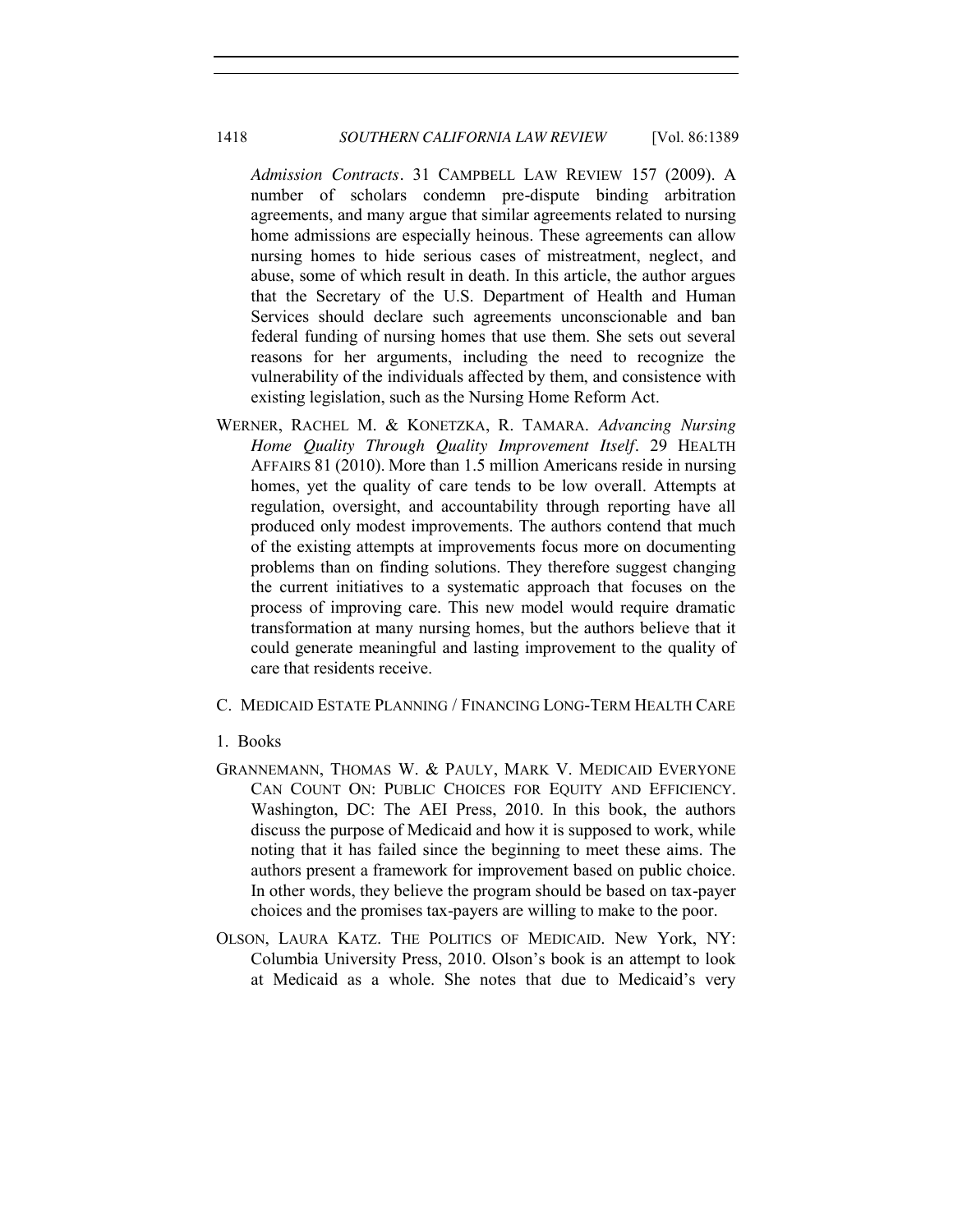complicated history and structure, few have attempted such a wide look at the program. Olson starts by looking at the story of Medicaid. She examines its introduction, looking at a variety of issues including cost shifting, provider reimbursement, and fraud, and discusses how the Medicaid program came into question during the Reagan administration. Modern welfare medicine, how the program is currently structured, and the issue of long-term care are also discussed.

- <span id="page-30-0"></span>2. Articles
- BOTHE, CHADWICK. *The Stigma of Survival: Medicaid Estate Planning.* 51 SOUTH TEXAS LAW REVIEW 815 (2010). The author explores the use of Medicaid estate planning as a legitimate financial and retirement planning tool. The history of Medicaid estate planning is discussed along with the fact that this type of estate planning has been made necessary by the rising costs of long-term care. The author believes that Medicaid estate planning is a moral choice in light of health care costs. The author further believes that the "monopolistic prices of elder care" are the problem and offers potential solutions.
- BRENDEL, MARTINA. *When a Door Closes, a Window Opens: Using Preemption to Challenge State Medicaid Cutbacks.* 86 CHICAGO-KENT LAW REVIEW 925 (2011). Many states are making cuts to Medicaid funding and this will continue to be a problem even though the federal government will bear the bulk of the Medicaid expansion funding as enacted by the Patient Protection and Affordable Care Act. Recent court activity has severely limited the ability of Medicaid recipients and providers to challenge the reasonable standards and the equal access provisions of the Medicaid Act under 42 U.S.C. § 1983. The author looks at federal preemption, specifically challenges under the Supremacy Clause, as a new alternative for Medicaid beneficiaries. While Supremacy Clause litigation offers new hope, there are disadvantages to this type of litigation including the lack of private damages and whether federal law preempts the types of informal rules that states use to set reimbursement rates. The author concludes by noting that litigation is not the sole answer to state Medicaid funding issues.
- COFFEY, GENE. *The Affordable Care Act's Changes to Medicaid's Coverage for Long-Term Services and Supports.* 7 NAELA JOURNAL 93 (2011). The author reviews changes to Medicaid's coverage of long-term care brought about by the passage of the Patient Protection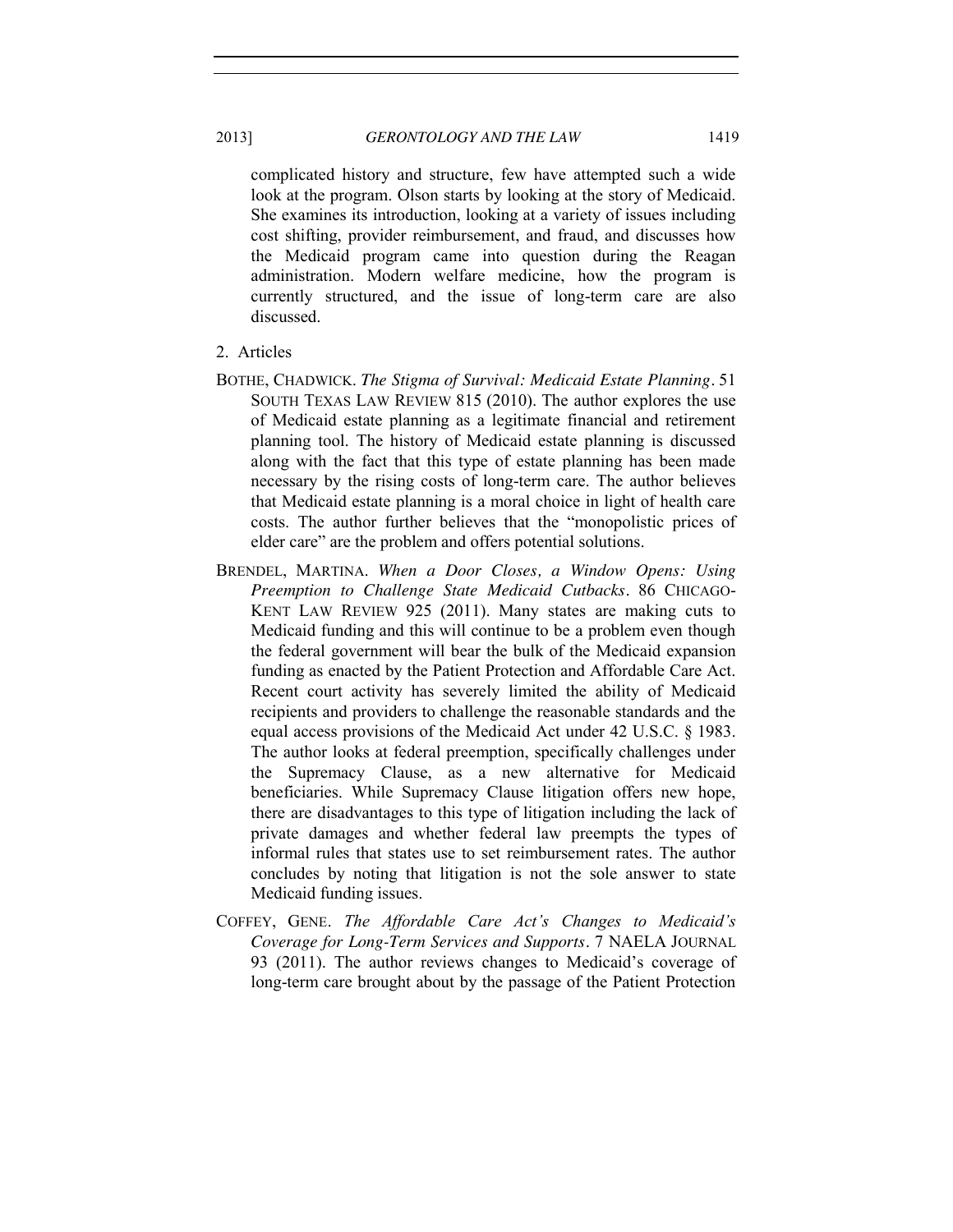and Affordable Care Act. The Patient Protection and Affordable Care Act allowed for the enhancement of existing programs and the creation of new programs that would allow Medicaid recipients to receive long-term care services. However, some issues remain like the fact that Medicaid still favors institutional services rather than community based services.

- CONTINI, CHRISTAL. *The Deficit Reduction Act of 2005—Reducing the Number of Recipients and Applicants Eligible to Receive Medicaid Benefits.* 22 JOURNAL OF LAW & HEALTH 405 (2009). The Deficit Reduction Act of 2005 requires states to obtain documentation of citizenship in order to hand out Medicaid benefits. The author states that this requirement acts as an eligibility requirement and adds regulatory and financial burdens to states already struggling with financial woes. Since this requirement also affects more than people with actual citizenship issues, for instance the mentally ill or people who are disaster victims, the author argues that it violates the  $5<sup>th</sup>$ Amendment's Due Process Clause and provides that statutory and regulatory amendments should be made to alleviate what ultimately acts as a denial of rightful benefits.
- GUILTINAN, ROSEMARY B. *Enforcing a Critical Entitlement: Preemption Claims as an Alternative Way to Protect Medicaid Recipients' Access to Healthcare.* 51 BOSTON COLLEGE LAW REVIEW 1583 (2010). When states cut provider reimbursement rates under Medicaid in order to balance budgets, they affect provider participation in Medicaid. Previously, providers and beneficiaries sued under 42 U.S.C. § 1983 to prevent this reduction, challenging on the basis that the reduction in reimbursement rates violates equal access required under Medicaid. However, the United States Supreme Court closed that avenue in 2002. This article discusses how the Ninth Circuit has indicated in a series of decisions that the Supremacy Clause may be a new avenue for Medicaid providers and beneficiaries and highlights the pros and cons of the alternative path.
- HERMER, LAURA D. *Medicaid, Low Income Pools, and the Goals of Privatization.* 17 GEORGETOWN JOURNAL ON POVERTY LAW & POLICY 405 (2010). The author uses Medicaid's Disproportionate Share Hospital program to examine efforts during the George W. Bush administration to subsidize private health coverage for Medicaid recipients. She explores whether privatization efforts fit into Medicaid's history and purpose and argues that this type of privatization is counter to Medicaid's purpose.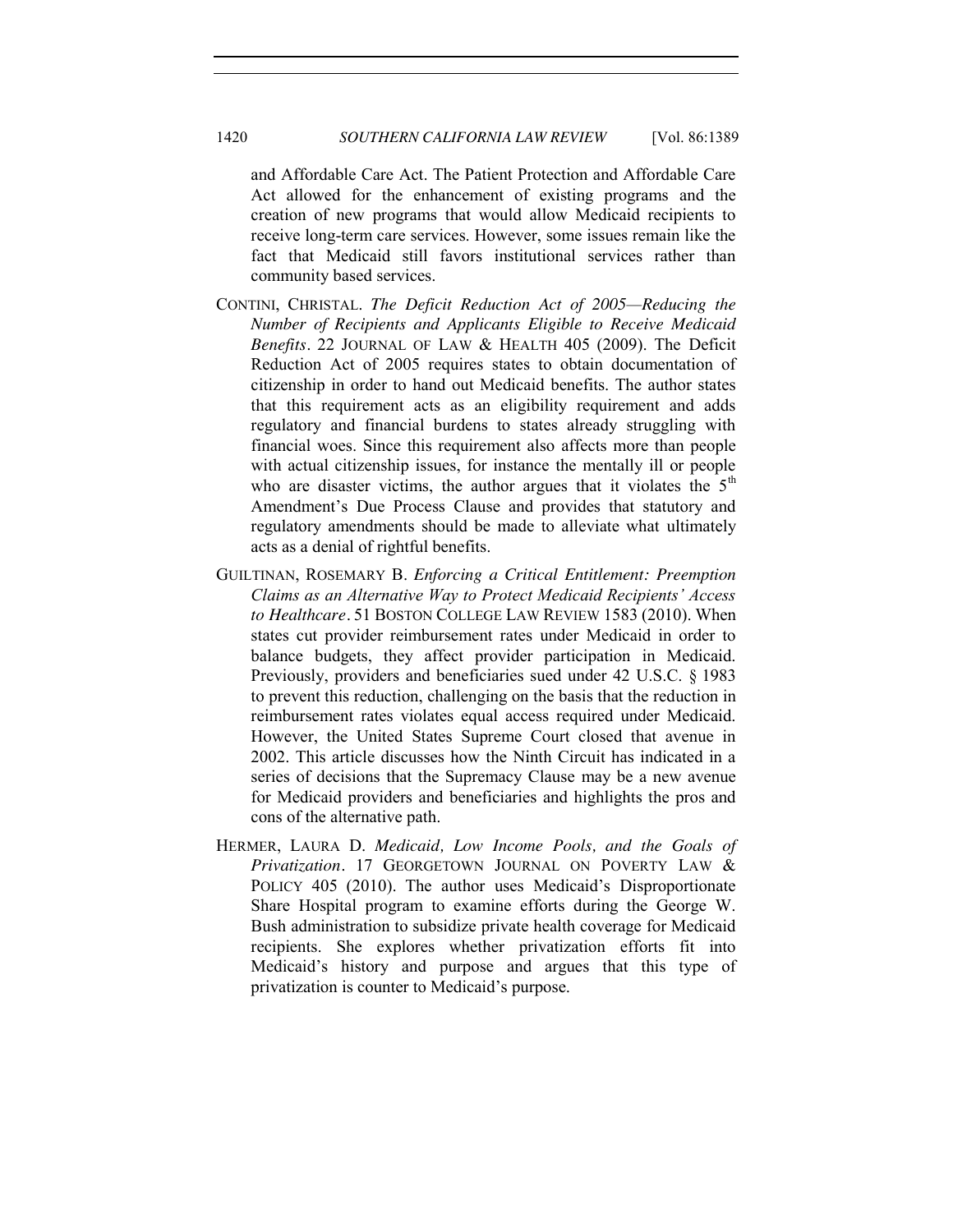- HERMER, LAURA D. *The States' Challenge to the Affordable Care Act's Medicaid Expansion.* 33 WHITTIER LAW REVIEW 1 (2011). Hermer discusses *Florida ex rel. Bondi v. United States Department of Health and Human Services*, the states' lawsuit against the federal government based on the Medicaid expansion called for under the Patient Protection and Affordable Care Act. In addition to specifically looking at this case, she looks at the larger issues that she argues led to tensions between the federal government and state governments. Furthermore, she argues that federalizing Medicaid is a possible solution to these tensions.
- HUBERFELD, NICOLE. *Federalizing Medicaid.* 14 UNIVERSITY OF PENNSYLVANIA JOURNAL OF CONSTITUTIONAL LAW 431 (2011). This article discusses the background and development of Medicaid, focusing on its current federal-state partnership. The author proposes federalizing the Medicaid program as a method for modernizing the program in light of the push for more federal funding by the states and the state resistance to additional federal rules and regulations.
- JESSEE, SEAN. *Fulfilling the Promise of the Medicaid Act: Why the Equal Access Clause Creates Privately Enforceable Rights.* 58 EMORY LAW JOURNAL 791 (2009). Jessee, in this article, discusses Medicaid's equal access provision, provider reimbursement, and the ability of Medicaid beneficiaries to sue to protect their rights under 42 U.S.C. § 1983. Some circuit courts have held that the right is enforceable while others have held that it is not. The author discusses the analysis on both sides and provides possible alternatives.
- KRAIEM, DANIELA. *Consumer Direction in Medicaid Long Term Care: Autonomy, Commodification of Family Labor, and Community Resilience.* 19 AMERICAN UNIVERSITY JOURNAL OF GENDER, SOCIAL POLICY & THE LAW 671 (2011). Initially, Medicaid only paid for institutional care. However, the demand for Medicaid to pay for longterm care arose. There is currently some consumer direction in how Medicaid covers long-term care and the author lays out advantages and disadvantages of this type of system. Of particular interest is a shortage of labor in the home health care industry. Additionally, consumer direction can be a costly proposition.
- LANDERS, RENEE M. & LEEMAN, PATRICK A. *Medicaid Expansion Under the 2010 Health Care Reform Legislation: The Continuing Evolution of Medicaid's Central Role in American Health Care.* 7 NAELA JOURNAL 143 (2011). Landers and Leeman look at Medicaid before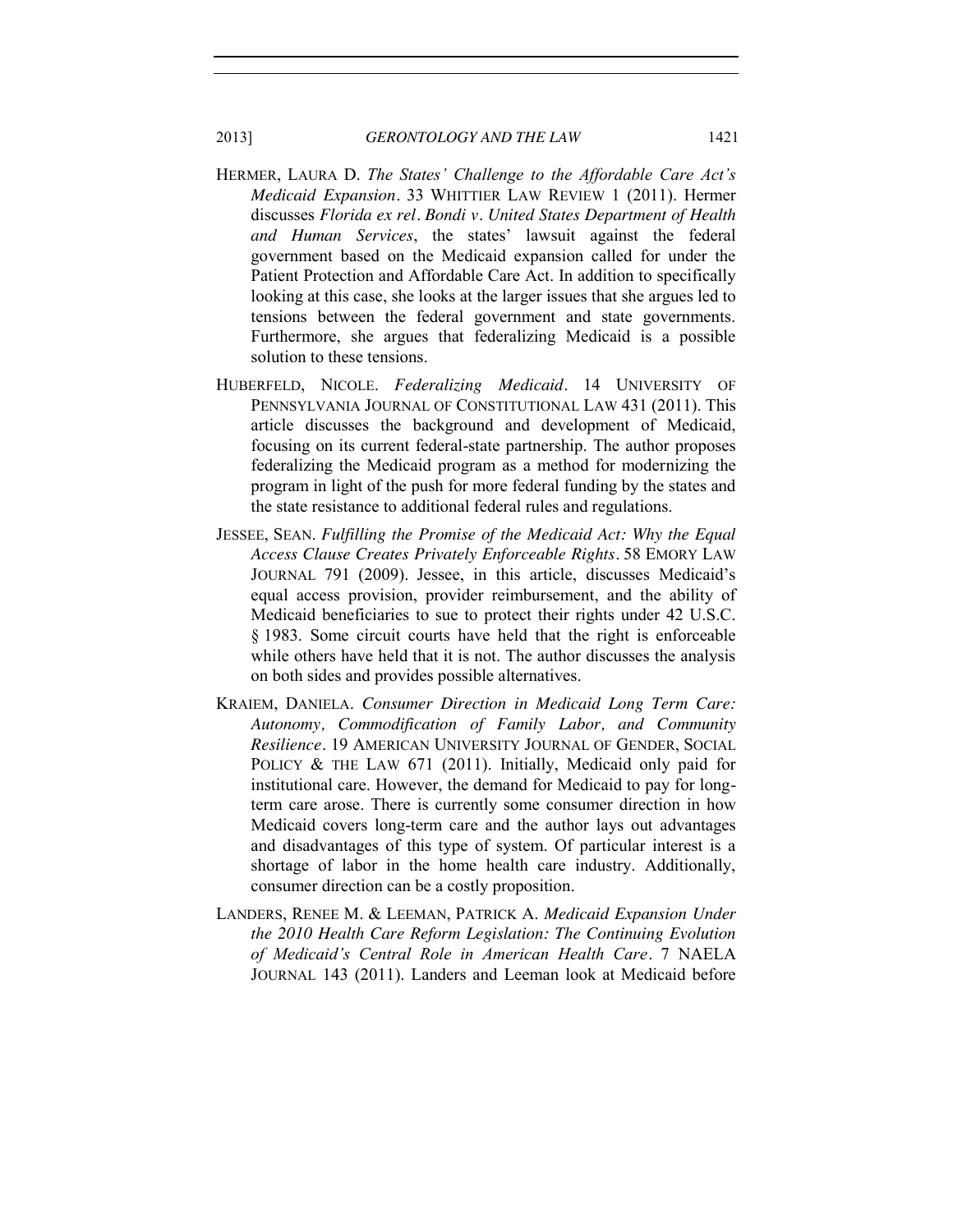# 1422 *SOUTHERN CALIFORNIA LAW REVIEW* [Vol. 86:1389

enactment of the Patient Protection and Affordable Care Act and the reforms to Medicaid after enactment. The article discuses expanded Medicaid eligibility, and specific reforms to Medicaid under the Patient Protection and Affordable Care Act are outlined. Also, challenges to the Medicaid expansion under the Act are discussed including the state challenges in court and political opposition.

- MCKENNAN, MATTHEW. *Medicaid Access After Health Reform: The Shifting Legal Basis for Equal Access.* 7 SETON HALL CIRCUIT REVIEW 477 (2011). This overview of Medicaid analyzes Medicaid's equal access provision. The article looks at early enforcement actions under 42 U.S.C. § 1983 and the circuits that appear to be open to actions under the Supremacy Clause. The author proposes that Congress extend a private right of action to Medicaid beneficiaries and providers and offers a proposal for states to avoid liability. Furthermore, the author would like to see implementation of the accountable care organization concept at the state level to help ensure access to quality care.
- NG, TERENCE & OTHERS. *Medicare and Medicaid in Long-Term Care.* 29 HEALTH AFFAIRS 22 (2010). Long-term care, like institutional care and home care, spending, and services are analyzed under both Medicare and Medicaid. The authors determine that coordination between both programs is poor and inefficient for a number of reasons including lack of coordination and wide variation in how Medicaid programs are administered across states. This leaves many groups of recipients without rightful benefits.
- O'MALLEY WATTS, MOLLY & OTHERS. *Future Challenges Facing Medicaid's Role as a Provider of Long-Term Care.* 5 NAELA JOURNAL 105 (2009). There are millions of Americans in need of long-term care services and the need is expected to continue growing with the aging of the population. Currently, Medicaid provides coverage for long-term care for many Americans. This article provides background on long-term care and discusses Medicaid's role in providing those services. A number of challenges to Medicaid's coverage of long-term care services are analyzed looking into the future.
- RAO, DEVI M. *"Making Medical Assistance Available:" Enforcing the Medicaid Act's Availability Provision Through § 1983 Litigation.* 109 COLUMBIA LAW REVIEW 1440 (2009). The Medicaid act has a provision that requires states to make medical assistance available to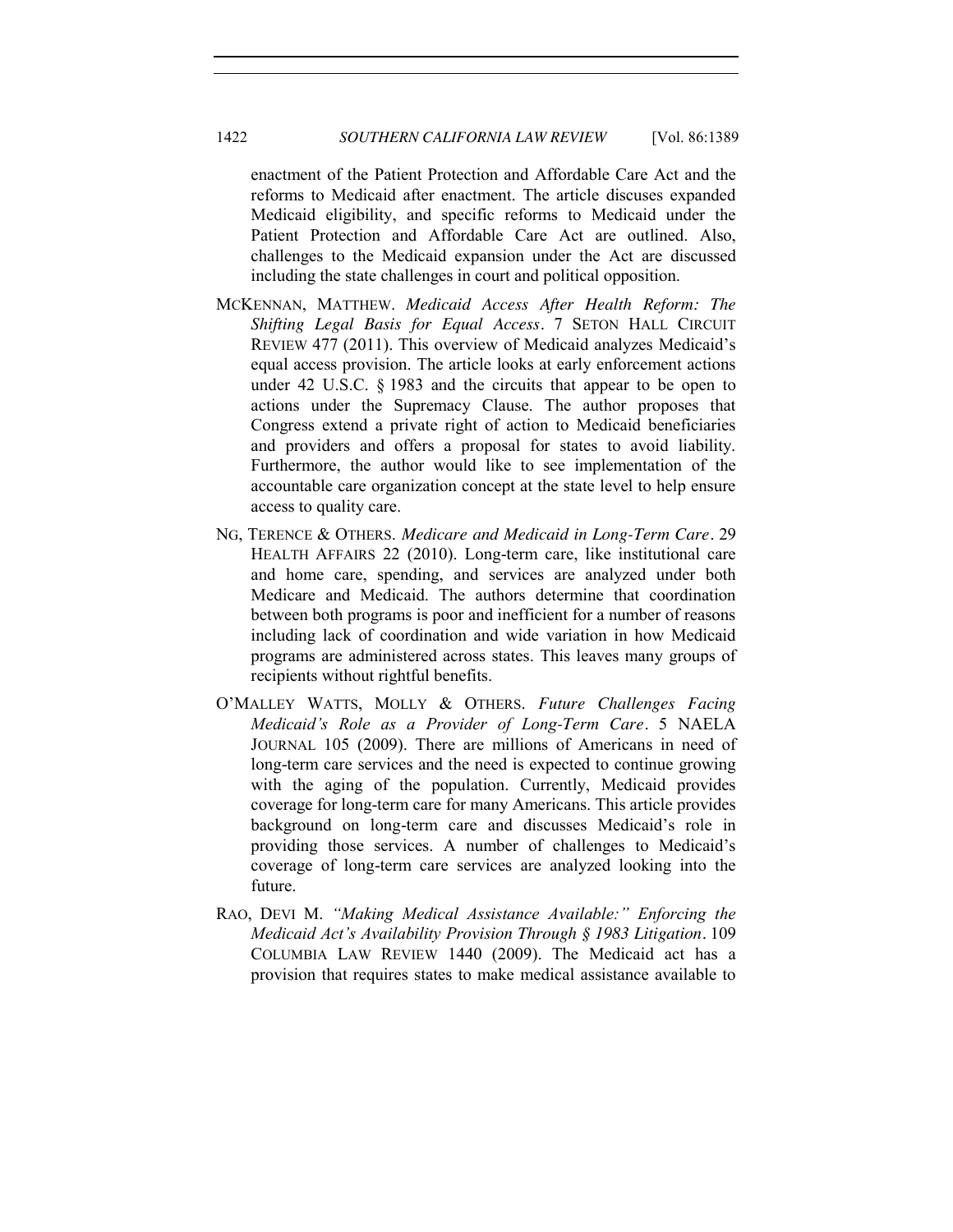all who qualify for Medicaid benefits. This provision is known as the "availability provision" and has traditionally been enforced through 42 U.S.C. § 1983 litigation. Recently, this ability to enforce the availability provision through § 1983 litigation has been questioned. The Supreme Court issued a more stringent test for § 1983 litigation meaning that some courts have ruled that Congress did not intend to infer an enforceable right on Medicaid beneficiaries. Additionally, the Deficit Reduction Act may also indicate that Congress did not intend to confer a right on Medicaid recipients to enforce Medicaid benefits through § 1983 litigation. The author argues that Congress did intend to confer an enforceable right on Medicaid recipients despite recent court and legislative activity.

- REAGAN, MARK E. & JOHNSON, MARK A. *Taming the Medicaid Beast: The Federal Government's Ambitious Attempt to Combat Medicaid Fraud, Waste, and Abuse.* 3 JOURNAL OF HEALTH & LIFE SCIENCES LAW 1 (2010). The federal government established the Medicaid Integrity Program (MIP) in hopes that it would combat Medicaid fraud and abuse much as the Medicare Integrity Program has done for Medicare. However, given that each state's Medicaid program varies widely from state-to-state, the MIP has had significantly more challenges than the program for Medicare. The structure of the MIP and Medicare Integrity Contractors are discussed. Strategies for both Medicaid providers and counsel are also discussed.
- REIF, CATHERINE M. *A Penny Saved Can Be a Penalty Earned: Nursing Homes, Medicaid Planning, the Deficit Reduction Act of 2005, and the Problem of Transferring Assets.* 34 NEW YORK UNIVERSITY REVIEW OF LAW & SOCIAL CHANGE 339 (2010). The author of this article discusses the transfer of financial assets by the elderly before and after the Deficit Reduction Act noting how much more difficult it is for seniors to qualify for Medicare's long-term care benefits now. Essentially, seniors who have given away assets in the last five years are required to recover those assets before they qualify for Medicare. Whether the Deficit Reduction Act furthers the policies underlining Medicare is discussed and the author provides a strategy that would allow the elderly to transfer assets but also claim the Medicare benefit.
- RICE, J. BRADFORD & OTHERS. *A Comparative Analysis of Medicaid Long-Term Care Policies and Their Effects on Elderly Dual Enrollees.* 18 HEALTH ECONOMICS 275 (2009). The authors look into the policies that effect one of America's most vulnerable groups, those that receive both Medicaid and Medicare benefits for long-term care. They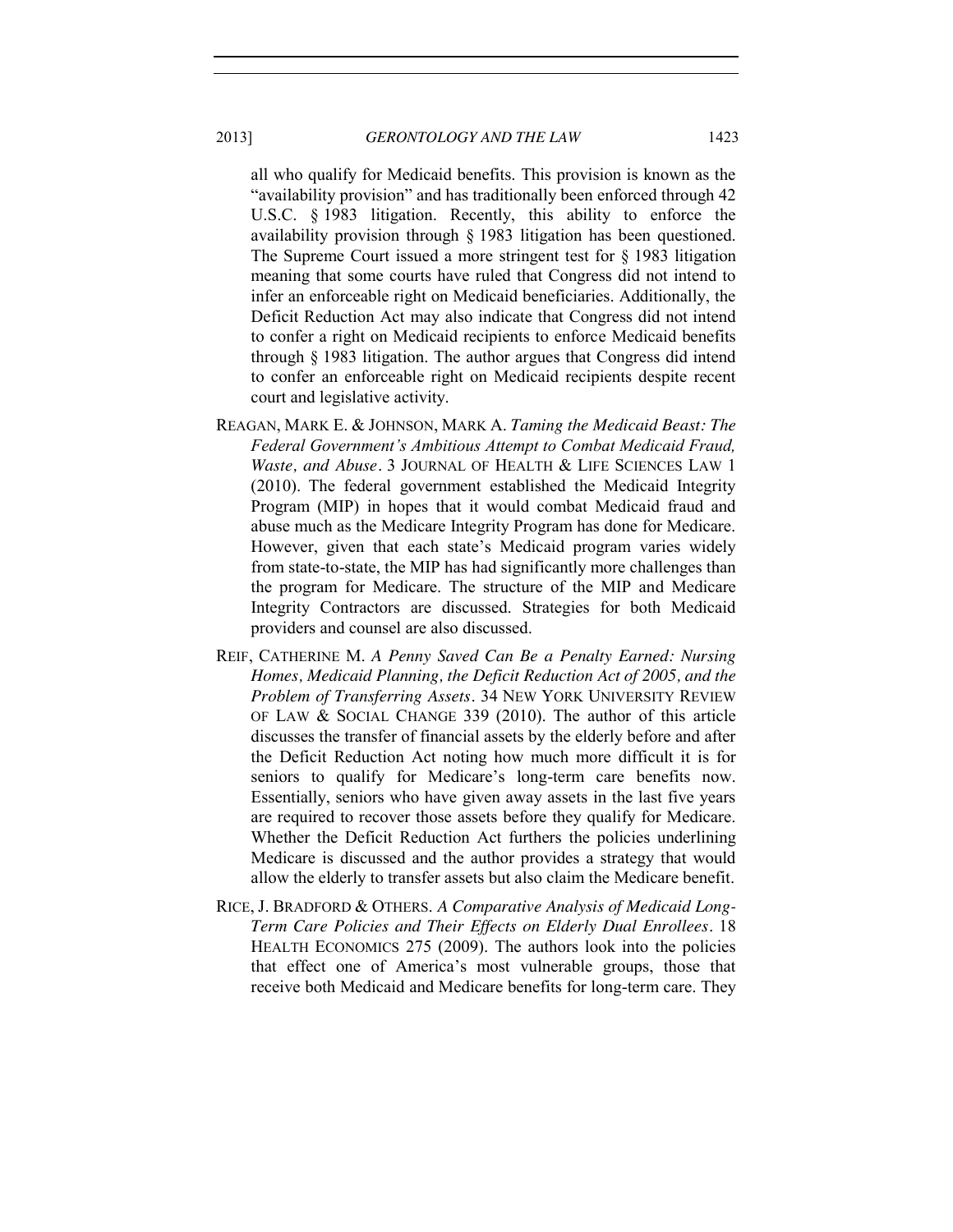provide that because these dual enrollees are very costly for both federal and state governments, policymakers have been reexamining the very policies that cover services to this population. Using economic modeling, the authors look at current policies and alternative policies to discover their effectiveness. They determine that the best policy is one that spends more on community care and spreads out among recipients.

- SAYLES, BRADLEY J. *Preemption or Bust: A Review of the Recent Trends in Medicaid Preemption Actions.* 27 JOURNAL OF CONTEMPORARY HEALTH LAW & POLICY 120 (2010). When states face budget issues they often turn to reduced Medicaid provider reimbursement rates to help balance the budget. Providers have little recourse when this occurs. Sayles claims that there may be an avenue of recourse using the Supremacy Clause. He provides background on Medicaid and reviews previous methods of recourse. The current state of the law is discussed and the Supremacy Clause and Preemption Doctrine are explored. The article also specifically discusses the Supreme Court's decision in *Pharmaceutical Research and Manufacturers of America v. Walsh*.
- SOMERS, SARAH & PERKINS, JANE. *Sunshine and Accountability: The Pursuit of Information on Quality in Medicaid Managed Care.* 5 SAINT LOUIS UNIVERSITY JOURNAL OF HEALTH LAW & POLICY 153 (2011). There is some evidence that Medicaid providers, due to lower payments for Medicaid patients, limit care to reduce costs. This article describes the current state of Medicaid and looks at the need for more openness about Medicaid payments and the quality of care that Medicaid patients receive including the National Health Law Program's Sunshine and Accountability Project. The authors argue that this information is vital for Medicaid beneficiaries, policymakers, and the public as a whole to ensure both cost containment and quality of care.

# D. MEDICARE

# <span id="page-35-1"></span><span id="page-35-0"></span>1. Books

COULAM, ROBERT F. & OTHERS. BRING MARKET PRICES TO MEDICARE: ESSENTIAL REFORM AT A TIME OF FISCAL CRISIS. Washington, DC: The AEI Press, 2009. Coulam and his co-authors look at how the government determines how much to contribute to premiums for Medicare coverage for older Americans in light of financial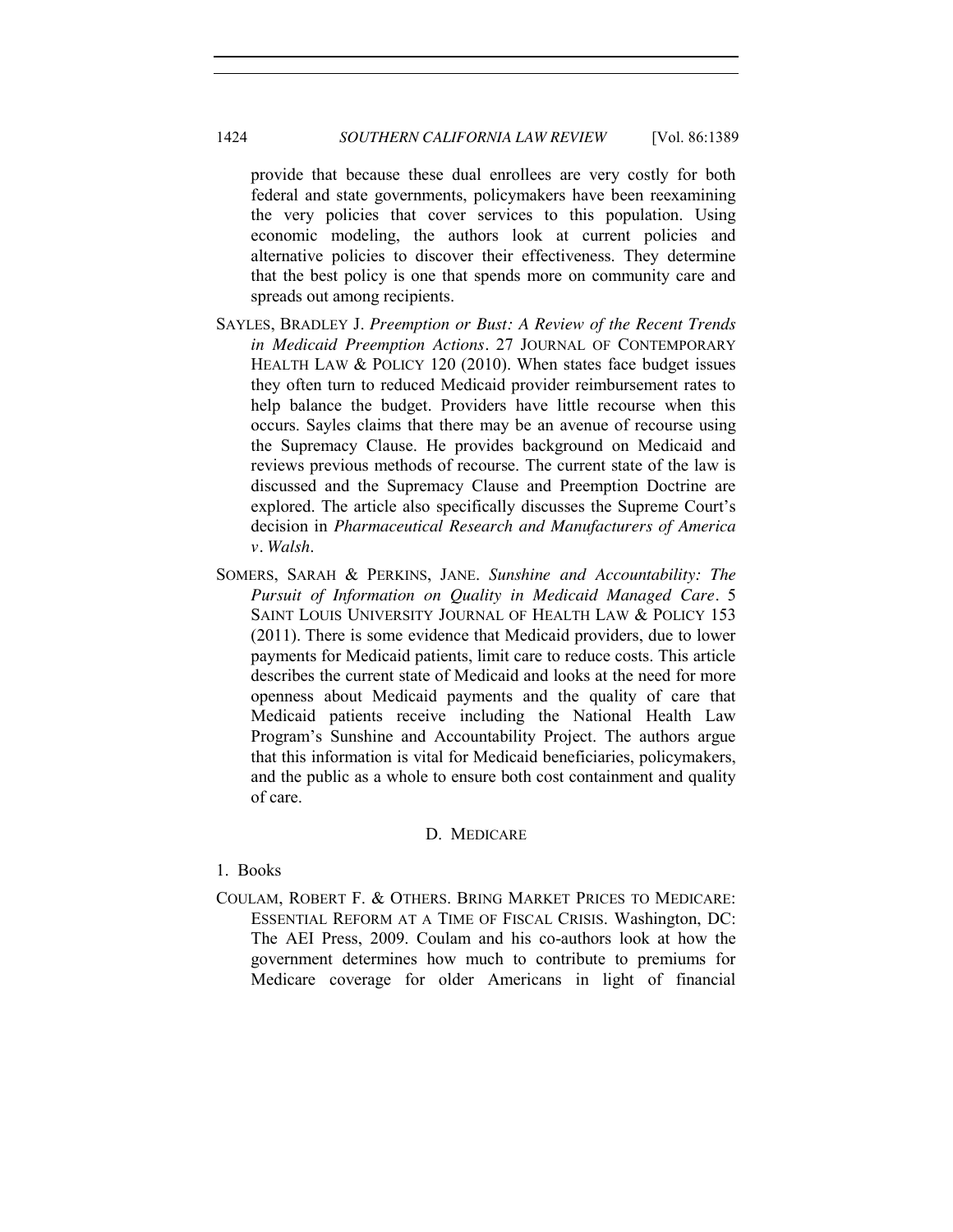difficulties for the entire Medicare program. Medicare determines contributions to premiums for private plans based on the costs of providing fee-for-service coverage. The authors argue that this is inefficient and propose that the federal government move Medicare to a "market-like arrangement," which they believe would bring competitive pricing to Medicare and lower overall costs. Furthermore, they believe that Medicare recipients should be entitled to Medicare benefits and not to the finance or delivery of those benefits.

- FRANCIS, WALTON. PUTTING MEDICARE CONSUMERS IN CHARGE: LESSONS FROM THE FEHBP. Washington, DC: The AEI Press, 2009. The author focuses on the Federal Employees Health Benefits Program (FEHBP) as a model for what it calls "original Medicare" noting its superiority despite its seemingly accidental design. The background and history of both Medicare and the FEHBP are discussed and performance is compared. The author also provides a discussion of "competitive Medicare" and how it has taken lessons from the FEHBP.
- MORGAN, KIMBERLY J. & CAMPBELL, ANDREA LOUIS. THE DELEGATED WELFARE STATE: MEDICARE, MARKETS, AND THE GOVERNANCE OF SOCIAL POLICY. New York, NY: Oxford University Press, 2011. This book discusses how the federal government delegates governing authority over U.S. social programs to private entities. The concept of delegated governance is introduced with a look at its evolution over time and consequences. The authors use Medicare as a case study and in particular, examine delegated authority in light of the Medicare Modernization Act of 2003.
- 2. Articles
- ATHERLY, ADAM & YANG, ZHOU. *The Economics of Prevention and Medicare: The Challenge, Potential Solutions and Current Results.* 12 MARQUETTE ELDER'S ADVISOR 67 (2010). Projections demonstrate that Medicare is underfunded and the authors of this article have identified three challenges that need to be overcome. First, the number of Medicare beneficiaries will increase given that the Baby Boom generation is reaching retirement age. Second, the difference between health care costs and wages continues to grow. Third, the demographic make-up of Medicare recipients will be quite different from previous generations. As an example, future recipients will have fewer children and more of those children will not live near their parents. The authors explore prevention of health care issues as a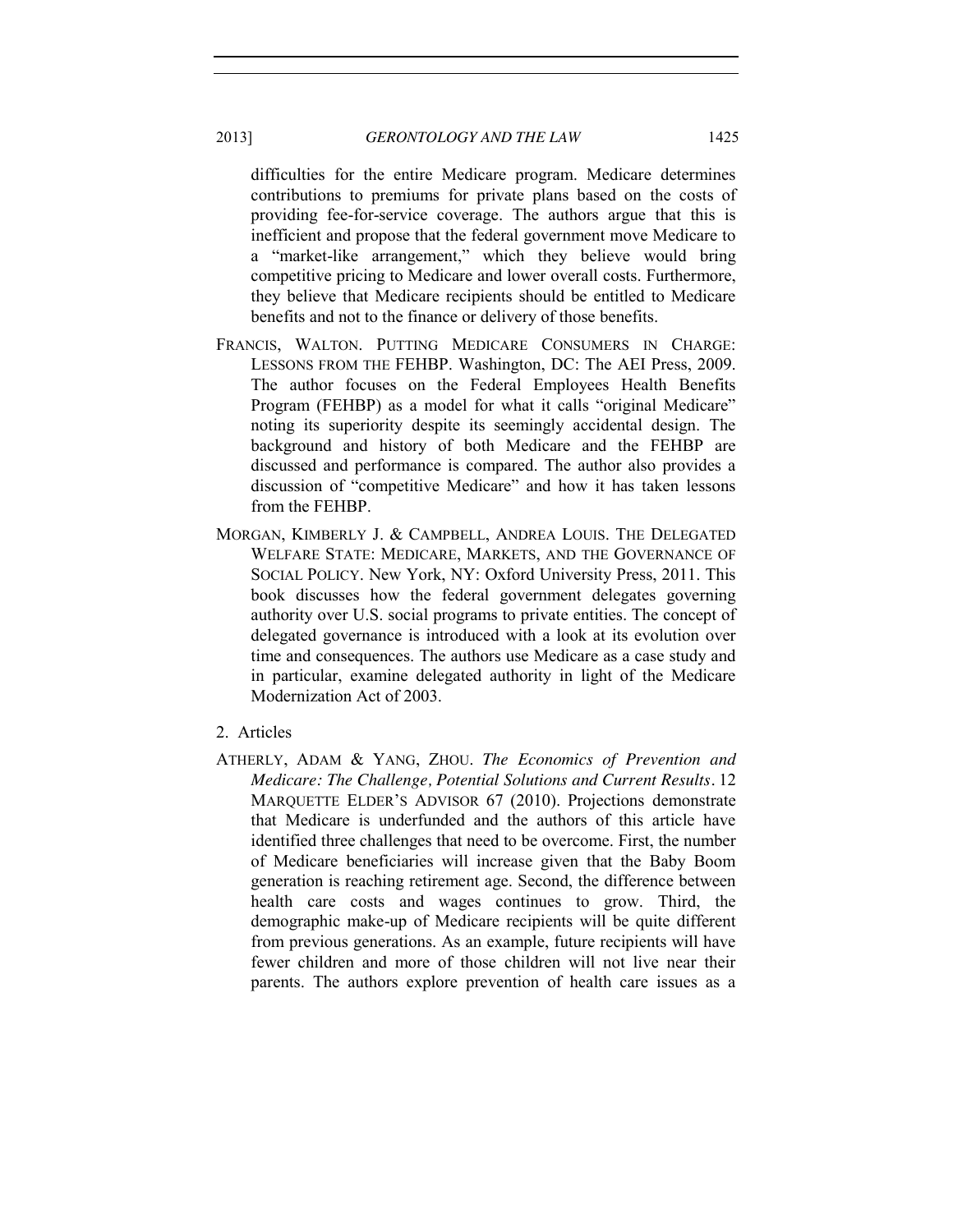means for controlling Medicare costs in the future. This article is included as part of a symposium titled The Push to Institutionalize Prevention: We Win, We Lose.

- CHAHO, AMY J. *To Pay or Not to Pay: Medicare and the Preventable Adverse Event: A Rational Decision or Dangerous Philosophical Change?* 22 JOURNAL OF LAW & HEALTH 91 (2009). Chaho discusses Congress's decision to refuse Medicare payment for ten "events" it considers caused by provider actions and, therefore, preventable. These events include, for example, urinary tract infections associated with catheterization, surgical site infections, air embolisms, and events associated with foreign objects left in the body after surgery. The author believes that while Congress is doing this as a means to control costs and to ensure quality care, it is in fact endangering Medicare patients' access to health care. Furthermore, she believes that Congress is using faulty data to classify these events as preventable and therefore unreimbursable. She argues that Congress should change this new philosophy and should continue to pay for health care costs regardless of cause.
- COLEMAN, ROBERT. *The Independent Medicare Advisory Committee: Death Panel or Smart Governing?* 30 JOURNAL OF THE NATIONAL ASSOCIATION OF THE ADMINISTRATIVE LAW JUDICIARY 235 (2010). Coleman takes a look at health care reform legislation and the establishment of the Independent Medicare Advisory Committee (IMAC), which would handle rates for Medicare providers. He reviews the history of health care in the United States, looks at how Medicare spending is currently controlled, and focuses on the specifics of IMAC's charge. IMAC is also compared to several other types of boards that oversee provider payments. And, Coleman explores a "snapshot" of the current health care system and how it operates today looking at costs, quality, and accessibility.
- COULAM, ROBERT F. & OTHERS. *Competitive Pricing and the Challenge of Cost Control in Medicare.* 36 JOURNAL OF HEALTH POLITICS, POLICY  $&$  LAW 649 (2011). The authors look at the mostly unsuccessful attempts to control Medicare costs through competitive pricing. They examine twelve attempts to limit costs by introducing competitive pricing into Medicare. Most of these attempts faced challenges from either Congress or courts that ultimately led to their failure. These challenges are addressed and possible alternatives for future attempts are provided.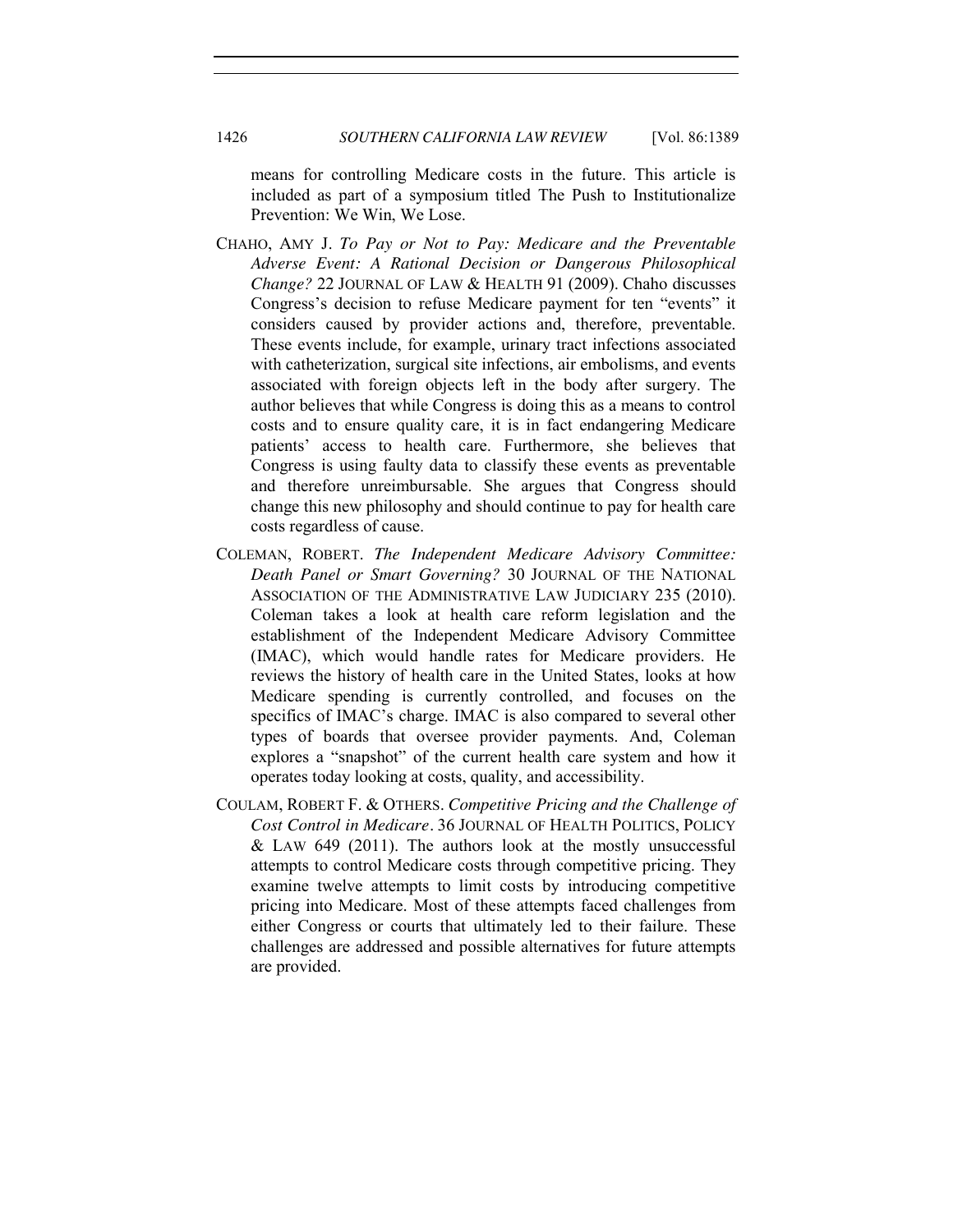- FOSTER, RICHARD S. & CLEMENS, M. KENT. *Medicare Financial Status, Budget Impact, and Sustainability—Which Concept Is Which?* 30(3) HEALTH CARE FINANCING REVIEW 77 (2009). The authors argue that policymakers and the general public hold common misunderstandings about Medicare. In particular, three big areas that are confused are "the financial status of the Medicare trust funds, the impact of Medicare on the federal budget, and the long-run sustainability of Medicare." They further argue that policymaking would improve if there was a clearer understanding of Medicare issues and, therefore, attempt to clarify these issues.
- FOX, JACQUELINE. *The Hidden Role of Cost: Medicare Decisions, Transparency and Public Trust.* 79 UNIVERSITY OF CINCINNATI LAW REVIEW 1 (2010). Fox indicates that costs place much pressure on the health care system and often shape the laws meant to legislate and regulate health care. She looks at this phenomenon by scrutinizing the Medicare system and offers what she calls a "blueprint" for analyzing the same dynamic in the wider health care system. She also calls for the Centers for Medicare and Medicaid Services to be given the ability to study the costs of medical treatments before approving them as a means of cost control.
- GOLDING, ELLIOT. *Medicare Part D: Rights Without Remedies, Bars to Relief, and Miles of Red Tape.* 77 GEORGE WASHINGTON LAW REVIEW 1044 (2009). This article reviews the structure of Medicare and specifically examines Medicare Part D coverage after the enactment of the Medicare Prescription Drug, Improvement, and Modernization Act of 2003. Lack of communication between the Centers for Medicare and Medicaid Services and the Social Security Administration caused a severe gap in coverage leaving many seniors without prescription coverage or having to pay for prescriptions out of pocket. Furthermore, Medicare beneficiaries were left without a remedy when benefits were denied. The author looks at the creation of a right without remedy and proposes that the situation could be rectified if Congress eased restrictions on Medicare beneficiaries seeking to redress agency errors.
- GOTTLICH, VICKI & OTHERS. *Health Care Changes: Challenges to Medicare.* 7 NAELA JOURNAL 11 (2011). Gottlich and her co-authors focus on the reforms to Medicare that were enacted with passage of the Patient Protection and Affordable Care Act. Reforms specifically discussed include payments to providers, delivery systems, prevention and wellness, Medicare Advantage and prescription drugs, and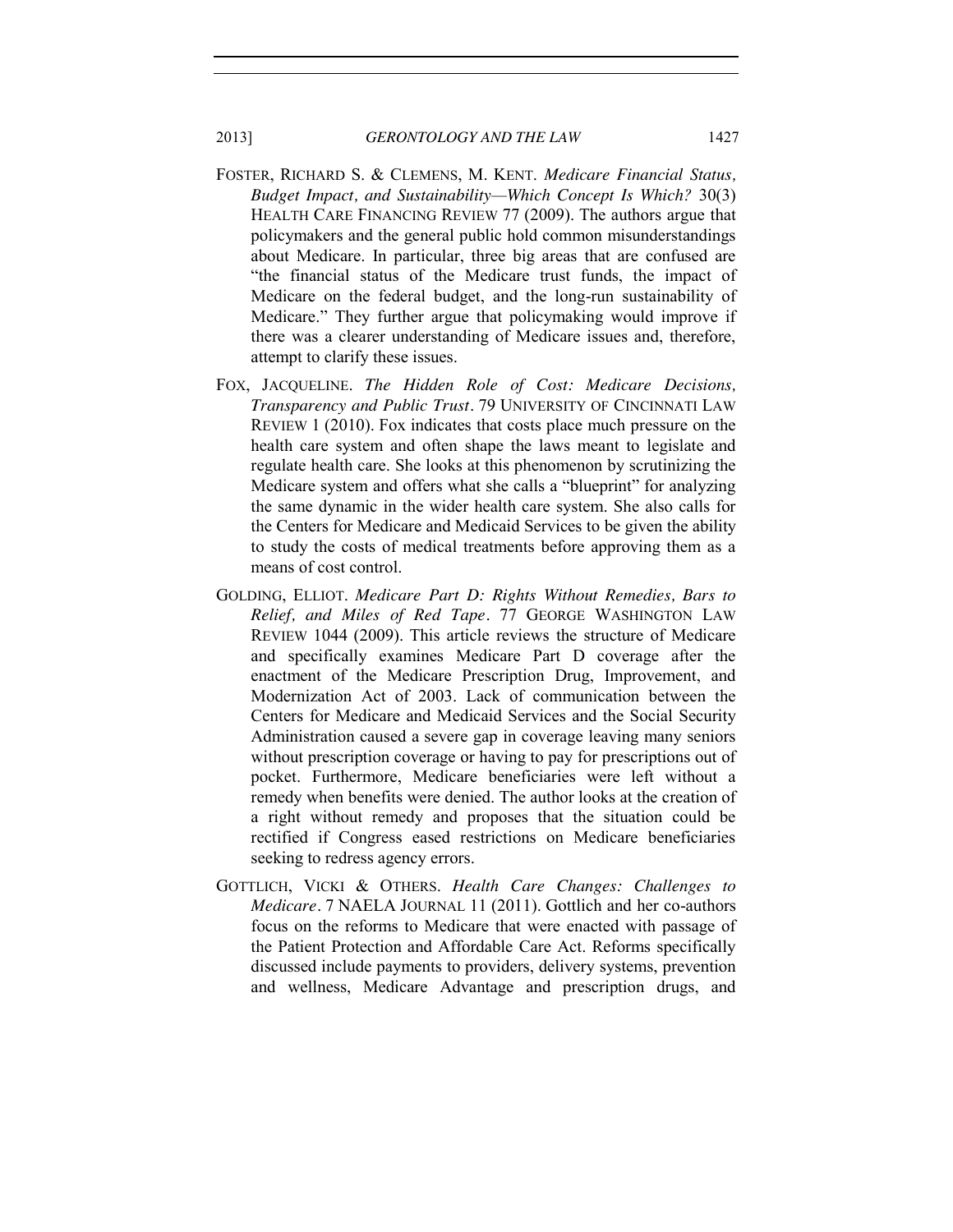changes that impact low-income and high-income Medicare beneficiaries.

- JOST, TIMOTHY STOLTZFUS. *The Independent Medicare Advisory Board.* 11 YALE JOURNAL OF HEALTH POLICY, LAW & ETHICS 21 (2011). Political forces influence Medicare spending, often more so than evidence of a scientific or economic nature. Efficiency also does not seem to come into play even though it should. Many have proposed an independent federal advisory board to make the kinds of decisions necessary for efficient administration of Medicare apart from political considerations and the influence of special interest groups. This article discusses the Independent Payment Advisory Board that was enacted by the Patient Protection and Affordable Care Act.
- KOLBER, MICHAEL S. *Opacity and Cost Effectiveness Analysis in Medicare Coverage Decisions: Health Policy Encounters Administrative Law.* 64 FOOD & DRUG LAW JOURNAL 515 (2009). The Centers for Medicare and Medicaid Services (CMS) does not make cost effectiveness analyses public. The author argues that that this lack of transparency is both a policy problem and a legal problem. CMS has been instructed to make these criteria public by both courts and Congress, yet CMS refuses. The article concludes that without publication of this information, the utility of cost effectiveness analysis cannot be thoroughly reviewed and discussed. Finally, the author argues that courts, Congress, and CMS can all act to remedy this situation.
- LAUGESEN, MIRIAM J. *Siren Song: Physicians, Congress, and Medicare Fees.* 34 JOURNAL OF HEALTH POLITICS, POLICY & LAW 157 (2009). Medicare regulations regarding physician fees are updated each year using a formula called the Sustainable Growth Rate. For a number of years, Congress has actually stepped in to countermand cuts in provider payments under the Sustainable Growth Rate. The author argues this has affected cost containment and that physicians are at least partially responsible for that. This article looks at why this previously stable issue became so controversial and suggests reforms for not only cost containment but also to ensure higher quality care.
- MCCLELLAN, FRANK. *Health Disparities, Health Care Reform, Morality, and the Law: "Keep Your Government Hands off My Medicare."* 82 TEMPLE LAW REVIEW 1141 (2010). McClellan discusses social justice and morality as they relate to health care reform. He believes that basic human dignity is the value at stake in the health care reform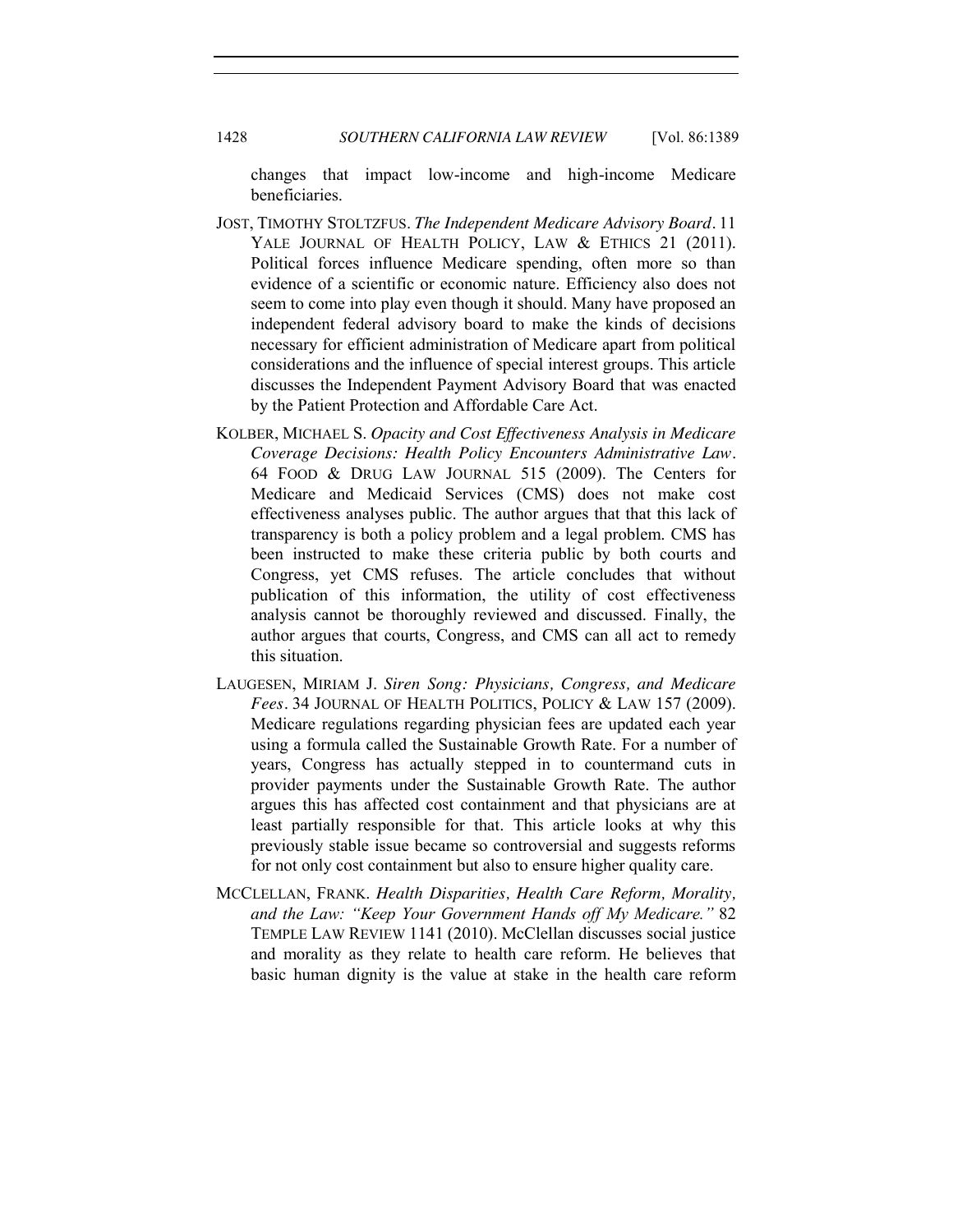debates and that it cannot exist in a system that has great disparities in the benefits that various groups and communities are provided. He ponders whether Americans are truly willing to protect and promote human dignity as it relates to health care.

- MCGUIRRE, THOMAS G. & OTHERS. *An Economic History of Medicare Part C.* 89 MILBANK QUARTERLY 289 (2011). Private sector insurance plans were introduced into the Medicare program some time ago. Giving seniors more choice in their Medicare coverage and moving efficiencies of the private sector to Medicare were the two stated goals on the enactment of Medicare Part C, currently known as Medicare Advantage. This article reviews the background of Medicare Part C and focuses on the major impacts of the program. Also, Medicare Advantage is compared and contrasted with employer-sponsored health insurance plans that involve managed care. The authors found that access to private plans was inconsistent and that Medicare Advantage has generally cost more than traditional Medicare. They urge reforms to the Medicare Advantage program to reduce costs, improve quality, and encourage participation in private plans.
- PRECHT, PAUL & OTHERS. *Informed Choice: The Case for Standardizing and Simplifying Medicare Private Health Plans.* 10 CARE MANAGEMENT JOURNALS 151 (2009). This article compares Medigap plans and Medicare private health plans. There are wide-ranging differences in the amounts of coverage provided to seniors through Medicare private health plans making it very difficult for Medicare beneficiaries to compare plans. The authors believe that there needs to be some standardization among these plans, much like what occurred for Medigap plans, to better protect seniors and to ensure appropriate levels of benefits. This standardization will also have the by-product of protecting against fraud and deceptive marketing tactics.
- RUBIN, JOSHUA. *The Effects of Medicare's Donut Hole and Congress's Solution.* 20 ANNALS OF HEALTH LAW ADVANCE DIRECTIVE 148 (2010). The Medicare Prescription Drug, Improvement and Modernization Act created a gap in prescription coverage after \$2830 was spent by the Medicare beneficiary that many refer to as the "donut hole." Congress corrected its mistake in 2010 by enacting the Health Care and Education Reconciliation Act, which ends the "donut hole" in 2020. Rubin addresses the issues surrounding the coverage gap and Congress's attempt to close the gap. Additionally, he discusses health care reform and alternatives for seniors to utilize until the gap closes in 2020.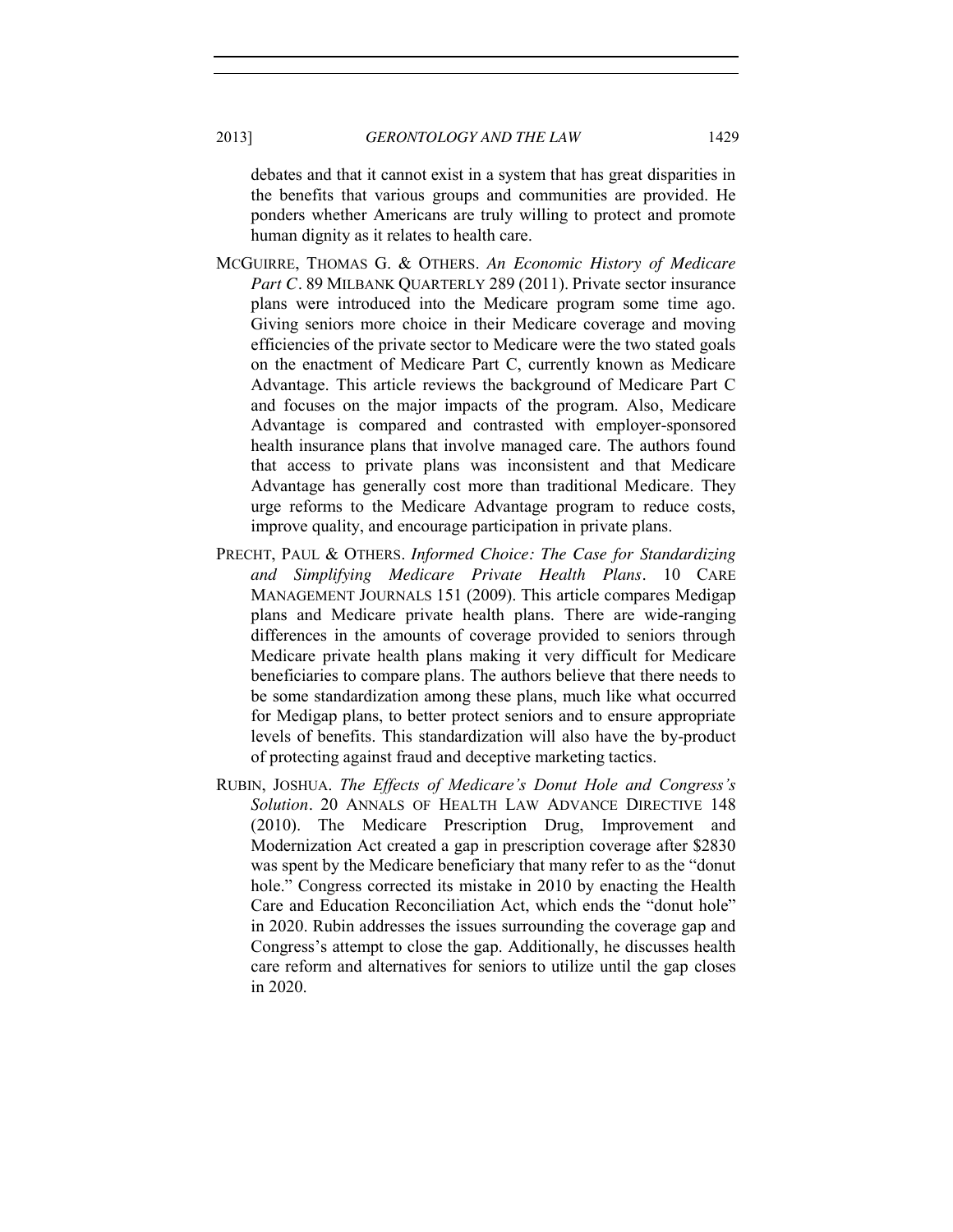# 1430 *SOUTHERN CALIFORNIA LAW REVIEW* [Vol. 86:1389

TANENBAUM, SANDRA J. *Pay for Performance in Medicare: Evidentiary Irony and the Politics of Value.* 34 JOURNAL OF HEALTH POLITICS, POLICY & LAW 717 (2009). This article discusses pay for performance in the Medicare program and the wide-spread support it receives. Pay for performance pays providers when they meet performance indicators. It is looked to as a method to not only improve the quality of care but to control costs. Tanenbaum argues that this wide-spread support of pay for performance exists despite the lack of empirical evidence of its effectiveness, which is problematic given that legislators make decisions and policies based on this information. She discusses the "politics of value," or the concept that a thing has value relative to another thing, as the cause for the popularity of pay for performance in Medicare.

### E. COMPETENCY / CAPACITY FOR DECISIONMAKING (INCLUDING GUARDIANSHIPS)

#### 1. Book

DROGIN, ERIC YORK & BARRETT, CURTIS L. EVALUATION FOR GUARDIANSHIP*.* Oxford, UK: Oxford University Press, 2010. This book addresses guardianship for adults in a context that looks at both personal and financial needs. The authors begin by laying the foundation for adult guardianship. They outline the history of guardianship, explain the basic process and compare various state approaches to this area. They then move on to forensic mental health concerns and devote a chapter to empirical matters. The second half of the book deals with application issues and addresses preparation for evaluation, collection, and interpretation of data, and concludes with testimony and report writing.

#### 2. Articles

ELLOR, JAMES W. & OTHERS. *Guardianship of Frail Elders: Student-Supported Process for Legislative Change.* 35 EDUCATIONAL GERONTOLOGY 596 (2009). In 2004, a group of social work students, law students, faculty, guardianship professionals, and judges in Texas convened to draft new legislation and close major gaps in guardianship services in that state. This article is based on their experience. The authors provide a model for students to become involved in policy in a way that can change laws and provide valuable hands-on experience in research and community organization. The authors observe that Texas is not the only state in need of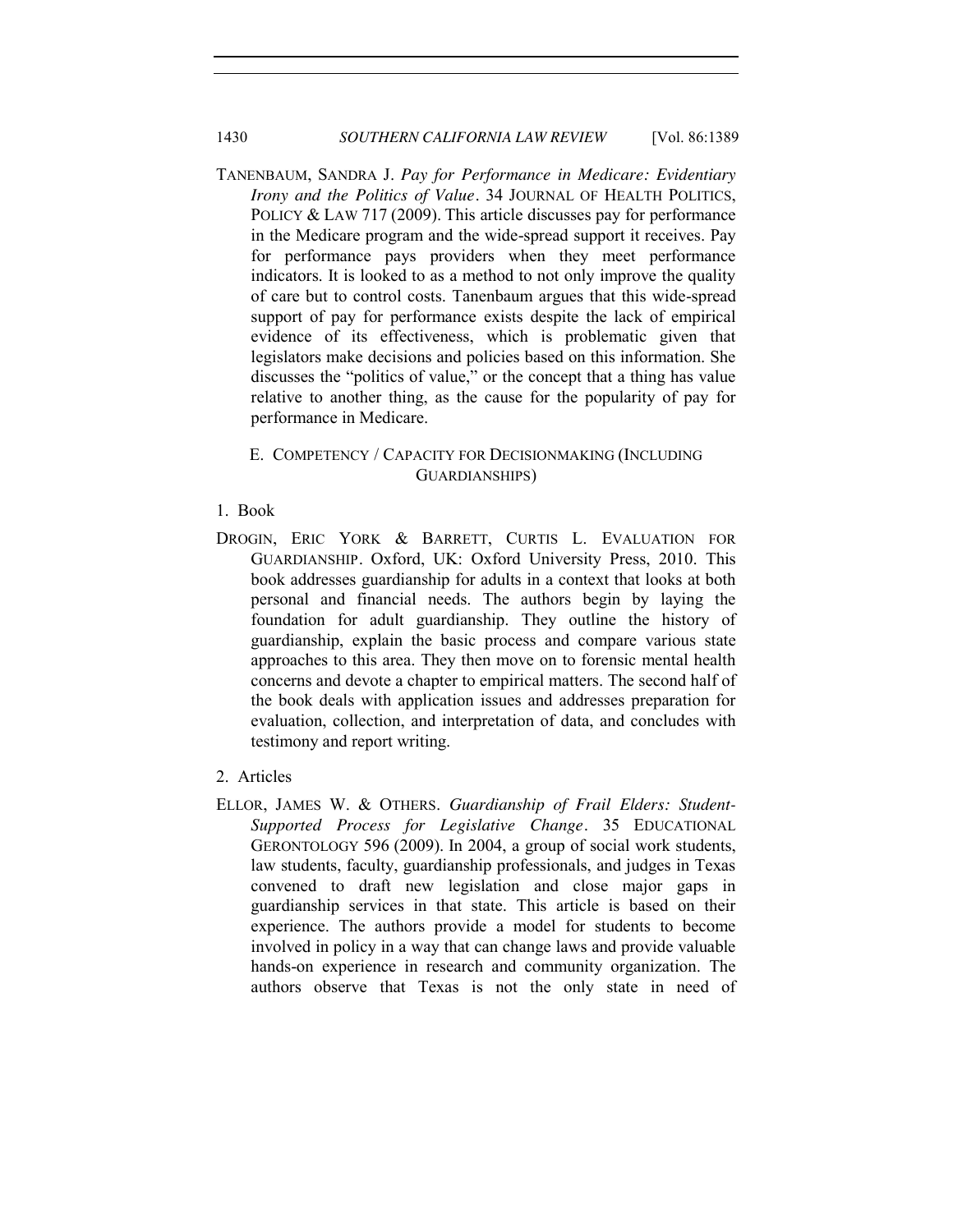improvement of its guardianship laws; others may use the information in this article to both learn and join forces with other groups to create change.

- IVASHKOV, YULIA & VAN NORMAN, GAIL A. *Informed Consent and the Ethical Management of the Older Patient.* 27 ANESTHESIOLOGY CLINICS 569 (2009). Informed consent for elderly patients can pose both legal and ethical dilemmas. This article discusses the history and elements of informed consent, addresses issues specifically facing elders in the consent process, and provides information on evaluating the competence of an older patient. The authors touch briefly on surrogate consent, informed refusal and do-not-resuscitate orders. They conclude by stressing that doctors should avoid bias toward older patients and their wishes and promote the patient's autonomy.
- KAPP, MARSHALL B. *Legal Issues Arising in the Process of Determining Decisional Capacity in Older Persons.* 11 CARE MANAGEMENT JOURNALS 101 (2010). Disorders like dementia, depression and other mental issues among the elderly can require an assessment of capacity. The author observes that a major difference often exists between a general psychological assessment for diagnostic or therapeutic purposes and one conducted to determine a person's capacity to make decisions related to medical care and legal or financial transactions, for example. He discusses common issues that arise in capacity assessments and reviews the process that these evaluations follow. He then addresses confidentiality and practice standards. In conclusion, the author states that forensic evaluation of decisional capacity involves ambiguity and at least some risk of liability and therefore requires a careful approach.
- KAPP, MARSHALL B. *Medical Decision-Making for Incapacitated Elders: A "Therapeutic Interests" Standard.* 33 INTERNATIONAL JOURNAL OF LAW & PSYCHIATRY 369 (2010). When elders lack sufficient capacity to make and express decisions, health care providers often rely on surrogates who seek to apply the best interests standard in making decisions for the incapacitated individual. In this article, the author observes that defining the best interests standard in terms of best or ideal choices often sets out an unrealistic requirement for surrogates to meet. The author contends that instead, a standard based on the incapacitated person's "therapeutic" interests is more attainable and thus better to use with regard to legal, ethical, and medical standpoints.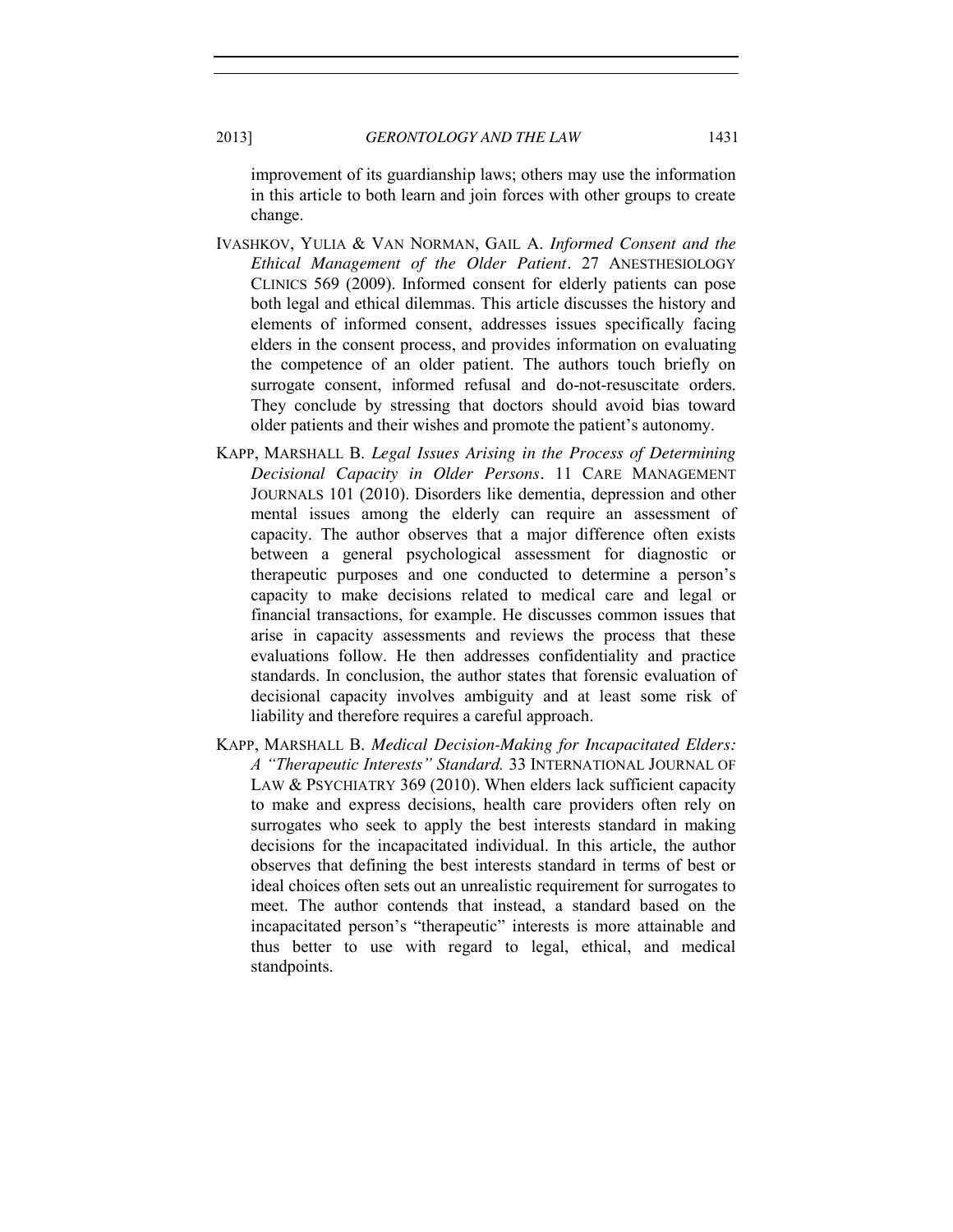# 1432 *SOUTHERN CALIFORNIA LAW REVIEW* [Vol. 86:1389]

- KAPP, MARSHALL B. *Older Clients with Questionable Legal Competence: Elder Law Practitioners and Treating Physicians.* 37 WILLIAM MITCHELL LAW REVIEW 99 (2010). When working with elderly clients, capacity issues can arise in many situations, including medical treatment choices, decisions about where to reside, and financial and legal transactions. Competence is an interdisciplinary determination, and that determination involves legal issues, behavioral science, and medical evaluation. Friction often exists in the interaction of attorney and physician in competency matters. This article outlines the major reasons for such interprofessional discord and recommends approaches for dealing with the disagreement in a way that benefits the client.
- ROSENBERG, JOSEPH A. *Poverty, Guardianship, and the Vulnerable Elderly: Human Narrative and Statistical Patterns in a Snapshot of Adult Guardianship Cases in New York City.* 16 GEORGETOWN JOURNAL ON POVERTY LAW & POLICY 315 (2009). This article elucidates the guardianship process by presenting an analysis of 20 adult guardianship cases in New York City. The author uses these cases to help show the human side of adult guardianship and illustrate how the process affects society's vulnerable elderly. He concludes with several recommendations including increased funding for social services and professional guardians, as well as a requirement that institutional petitioners show they took steps to avoid guardianship prior to initiating proceedings. He places particular importance on avoiding and limiting guardianships whenever possible in order to retain the dignity of autonomy.
- SKELTON, FELICIA & OTHERS. *Determining If an Older Adult Can Make and Execute Decisions to Live Safely at Home: A Capacity Assessment and Intervention Model.* 50 ARCHIVES OF GERONTOLOGY & GERIATRICS 300 (2010). Determining an older person's capacity to live safely and self-sufficiently in the community is a complex process that involves clinical evaluations, bioethical concerns, and often legal declarations of capacity. An interdisciplinary team of clinicians developed a capacity assessment and intervention model to address critical gaps in the process. This article details the experience of one patient through the capacity assessment process and explains the typical procedures involved. The authors then look at two additional cases that involve additional common issues one might encounter during a capacity assessment.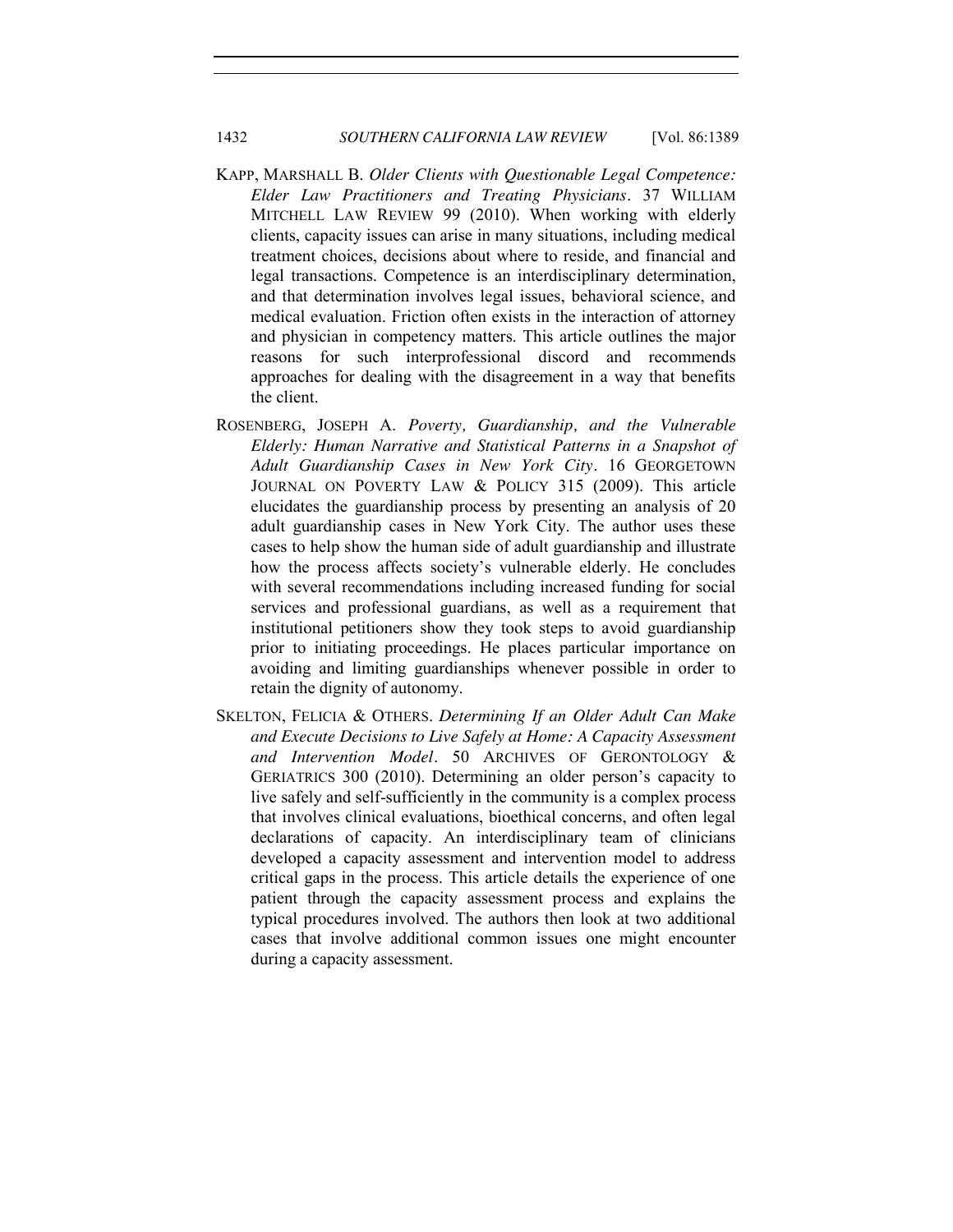# F. RIGHT TO DIE / DECISIONS ABOUT DYING (INCLUDING ADVANCE DIRECTIVES)

# 1. Articles

- BOMBA, PATRICIA. *Landmark Legislation in New York Affirms Benefits of a Two-Step Approach to Advance Care Planning Including MOLST: A Model of Shared, Informed Medical Decision-Making and Honoring Patient Preferences for Care at the End of Life.* 17 WIDENER LAW REVIEW 475 (2011). This article discusses the development of two advance care planning laws in New York State and their integration with the Family Health Care Decisions Act and the Palliative Care Information Act. The author notes that some of this legislation could be used as a model for the rest of the nation. The article discusses the history, development, and implementation of the legislation and reports results from a related pilot study. She states that professional training, consumer education, and implementation in advance care planning are crucial in making sure patient wishes are honored. Finally, the author recommends additional policies to improve end-oflife care.
- NACHMAN, DOROTHY D. *Living Wills: Is It Time to Pull the Plug?* 18 ELDER LAW JOURNAL 289 (2011). Although many Americans value the right to self-determination at life's end, most do not have their medical wishes honored when the time comes. The procedures currently in place—particularly the use of forms—are not adequate to ensure that a patient's prior choices are followed once he or she is no longer competent to make decisions. This article discusses the failures of the current methods used to express final life choices and suggests a better and more consistent process to ensure that a patient's desires for care are met. Specifically, the author recommends open discussions among the patient, the patient's health care provider, and care agent. This, she states, will result in more effective advocacy to ensure the patient's wishes are carried out.
- PLAWECKI, LAWRENCE H. & AMRHEIN, DAVID W. *When "No" Means No: Elderly Patients' Right to Refuse Treatment.* 35 JOURNAL OF GERONTOLOGICAL NURSING 16 (2009). One right that is especially important to geriatric patients is the right to refuse treatment. This article addresses the issue of when a geriatric patient may refuse care without the nurse caregiver facing legal liability. The authors review this legal history of the right to refuse treatment and then discuss issues related to evaluating competency and capacity. Finally, they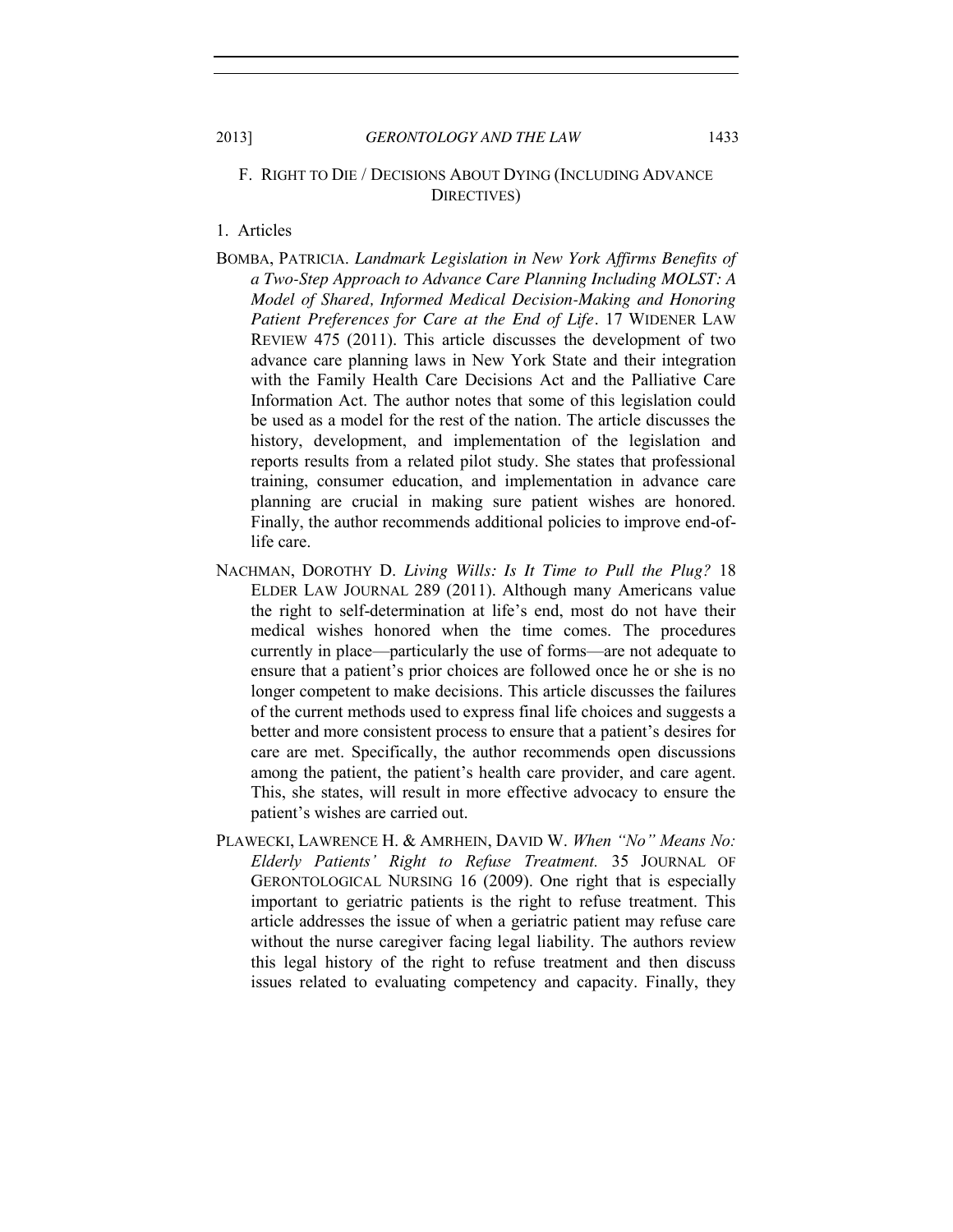outline the circumstances under which a caregiver may accept a patient's consent or refusal of treatment.

- POPE, THADDEUS MASON & ANDERSON, LINDSEY E. *Voluntarily Stopping Eating and Drinking: A Legal Treatment Option at the End of Life.* 17 WIDENER LAW REVIEW 363 (2011). Patients have the right to refuse life-sustaining medical treatment through various means of instruction. Many ill patients who are not dependent on life-sustaining treatment do not have this option, however, because, although they are suffering, there is no treatment to refuse. This article addresses another right these patients have. They may voluntarily stop oral eating and drinking in order to hasten the process of dying. The authors set out to fill a gap in legal analysis of voluntarily stopping eating and drinking (VSED), since many health care providers are uncertain of the legality of the process.
- SCHWARTZ, ROBERT. *End-of-Life Care: Doctors' Complaints and Legal Restraints.* 53 SAINT LOUIS UNIVERSITY LAW JOURNAL 1155 (2009). Historically, the first goal of medicine has been to save lives. On the other hand, doctors agree that it is sometimes appropriate to withhold treatment and allow patients to die, but the law often does not allow them to do so. The author contends that similar scenarios have created a need to refine the law with regard to end-of-life care. He reviews the history of legislation aimed at clarifying the complex issues associated with end-of-life care and also briefly discusses physician-assisted death. He concludes that lawmakers should listen to suggestions made by doctors. Although they may not fully understand the law, they do appreciate the consequences of the law in a way that lawyers cannot.
- SCHWARZ, JUDITH K. *Death by Voluntary Dehydration: Suicide or the Right to Refuse a Life-Prolonging Measure?* 17 WIDENER LAW REVIEW 351 (2011). Health care professionals increasingly discuss voluntarily stopping eating and drinking (VSED) as an acceptable palliative choice for competent, suffering patients who desire to speed the process of death. Palliative care professionals tend to consider VSED an ethical and legal option. Opinions differ, however, as to the value of discussing this option with patients who are suffering and clearly want to control the circumstances of their death. In this article, the author relates a case of a patient who requested hospice support of her choice for VSED.
- SONDERLING, KEITH E. *POLST: A Cure for the Common Advance Directive—It's Just What the Doctor Ordered.* 33 NOVA LAW REVIEW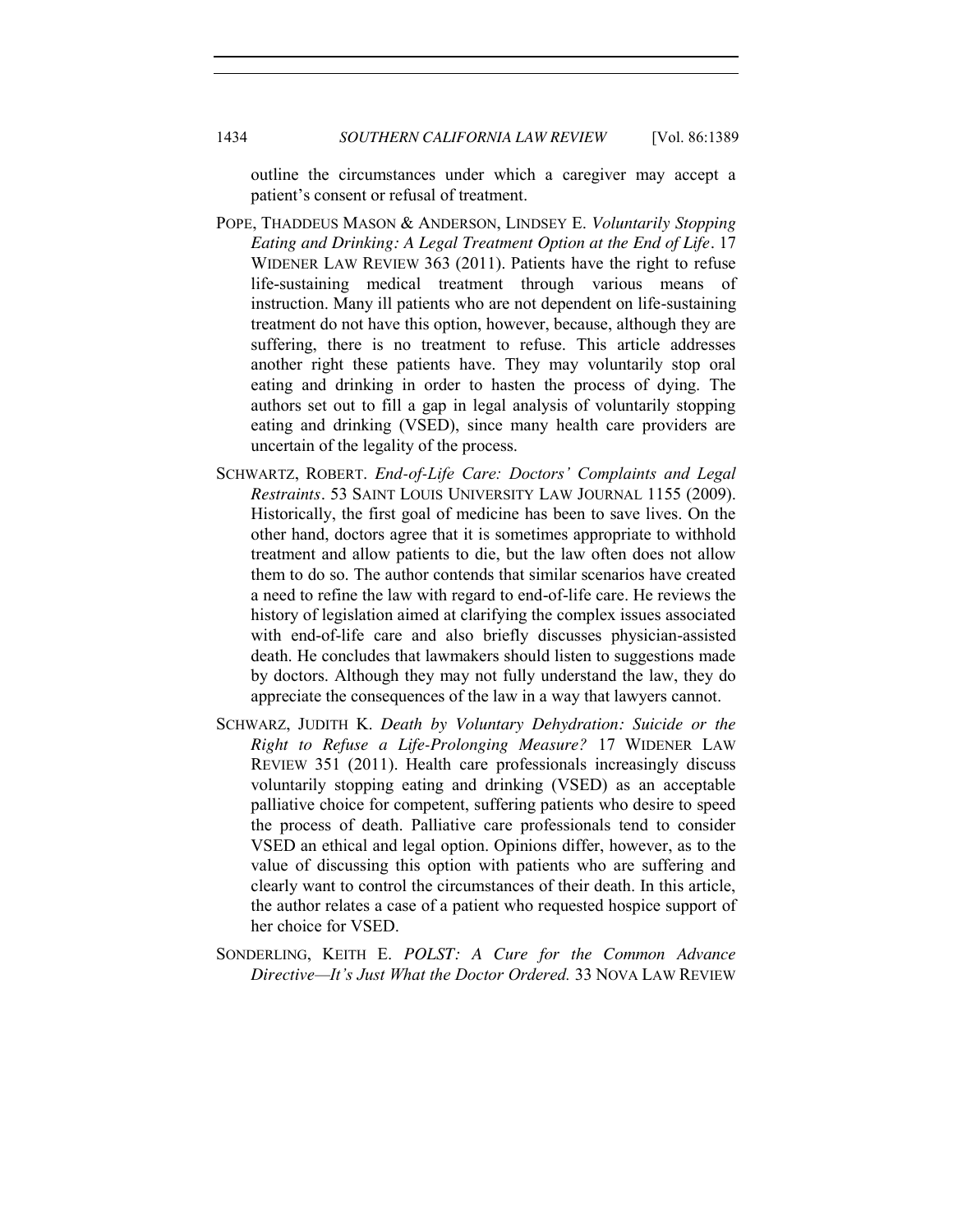451 (2009). Advance directives are a way for patients to control endof-life medical decisions. They stipulate the care patients want to receive or refuse, as well as specify the people authorized to make decisions if the patient becomes incapacitated. For many reasons, the original intent of advance directives may not be accomplished, however. Medical and legal professionals have worked together to remedy this problem. One solution they have created is the POLST, or Physician Orders for Life-Sustaining Treatment form. The POLST is a medical document that translates the patient's end-of-life choices into physician orders. This article outlines the history of the POLST form and discusses similar legislation in several states including Florida, which has recently failed to pass POLST legislation.

TUCKER, KATHRYN L. *When Dying Takes Too Long: Activism for Social Change to Protect and Expand Choice at the End of Life.* 33 WHITTIER LAW REVIEW 109 (2011). Modern medicine is so advanced that it can sometimes delay death to the extent that death takes too long, and suffering becomes unbearable. This article discusses efforts to provide dying patients with more end-of-life care choices. The author analyzes major cases and legislation directed at expanding or reducing end-of-life choices. She explains each approach and makes several suggestions to make aid in dying more widely available, such as government by medical professional practice standards rather than by traditional legal standards. She concludes by observing that terminally ill patients have more access to information and more choices available to them today than in the past, and choices will continue to expand in the future.

### VI. SOCIAL POLICY / SOCIAL ISSUES

### A. SOCIAL POLICY

- 1. Books
- HUDSON, ROBERT B., ED. BOOMER BUST?: ECONOMIC AND POLITICAL ISSUES OF THE GRAYING SOCIETY. Westport, CT: Praeger, 2009. Seventy-six million Baby Boomers are reaching or approaching retirement age in the U.S., while life expectancy increases and birth rates decline. Hudson has compiled articles from several scholars and leaders in economics, political science, and finance to address the debate over what this population shift means to the future of the U.S. Topics covered include expected subjects such as the economics of retirement and health care, and the impact of aging Boomers in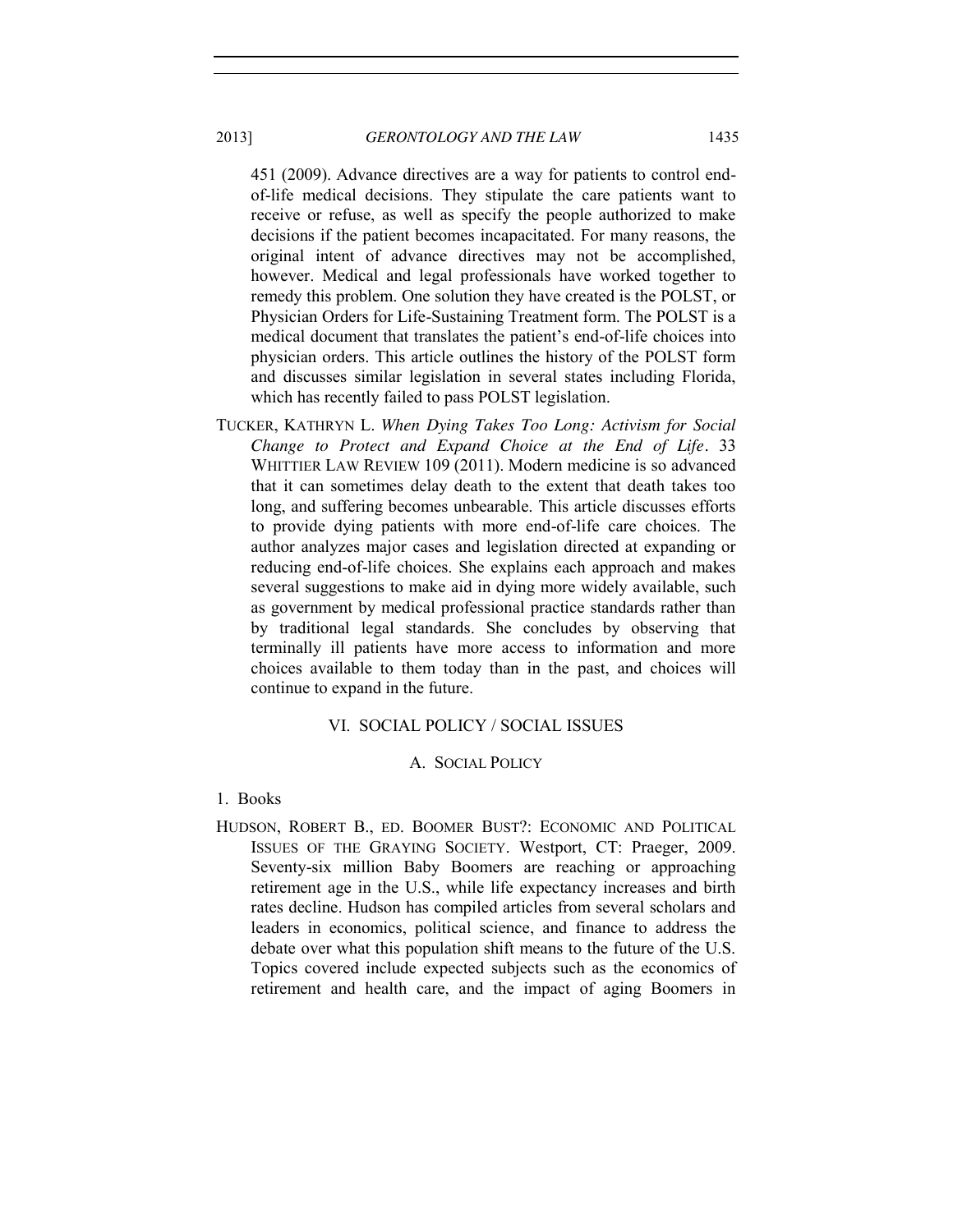politics. The book also addresses less traditional topics like financial gerontology, continuing education for older people, and new definitions of work for an aging labor force.

- LEVINE, MARTIN LYON, ED. THE ELDERLY: LEGAL AND ETHICAL ISSUES IN HEALTHCARE POLICY. Burlington, VT: Ashgate, 2009. This collection of articles is divided into four parts and covers various areas related to health care policy for the elderly, beginning with demographics, medical and cultural models, and ethical choices. Part II focuses on decisionmaking. It includes the topics of consent and full disclosure, competence, and decisionmaking for the incompetent. Also included are end-of-life topics such as decisionmaking at life's end, advance directives, and choices for deliberate death. Part III addresses the health care system, including long-term care. The fourth and final section is titled "Distributive Justice" and includes articles about ethnicity, discrimination, and age-based rationing.
- 2. Articles
- ADLER, GERI & ROTTUNDA, SUSAN J. *Mandatory Testing of Drivers on the Basis of Age and Degenerative Diseases: Stakeholder Opinions.* 22 JOURNAL OF AGING & SOCIAL POLICY 304 (2010). Recent concerns about safety issues and the abilities of aging drivers have resulted in discussions about policies such as requiring certain assessments in order to retain a driver's license. The authors report research examining the mindsets of aging adults, licensing authorities, and law enforcement on such requirements for drivers who have Alzheimer's disease and Parkinson's disease. Results of the study indicate that most study participants were in favor of testing drivers diagnosed with Alzheimer's disease. Some supported testing for drivers with Parkinson's disease and those over the age of 90. Based on the results, the authors make several recommendations for legislators, including in-person renewals and vision testing.
- APLIN, GARRICK F. D. *Elderly Drivers: Balancing Public Safety with Permanent Personal Mobility.* 87 WASHINGTON UNIVERSITY LAW REVIEW 379 (2009). A current and growing problem is elderly drivers causing car accidents that are often deadly. A higher percentage of the population will be at least sixty-five years of age with the aging of the Baby Boom generation. The author discusses the importance of the issue and the possibilities for strengthening elderly driver regulations in states. Additionally, alternative sources for transporting the elderly are considered.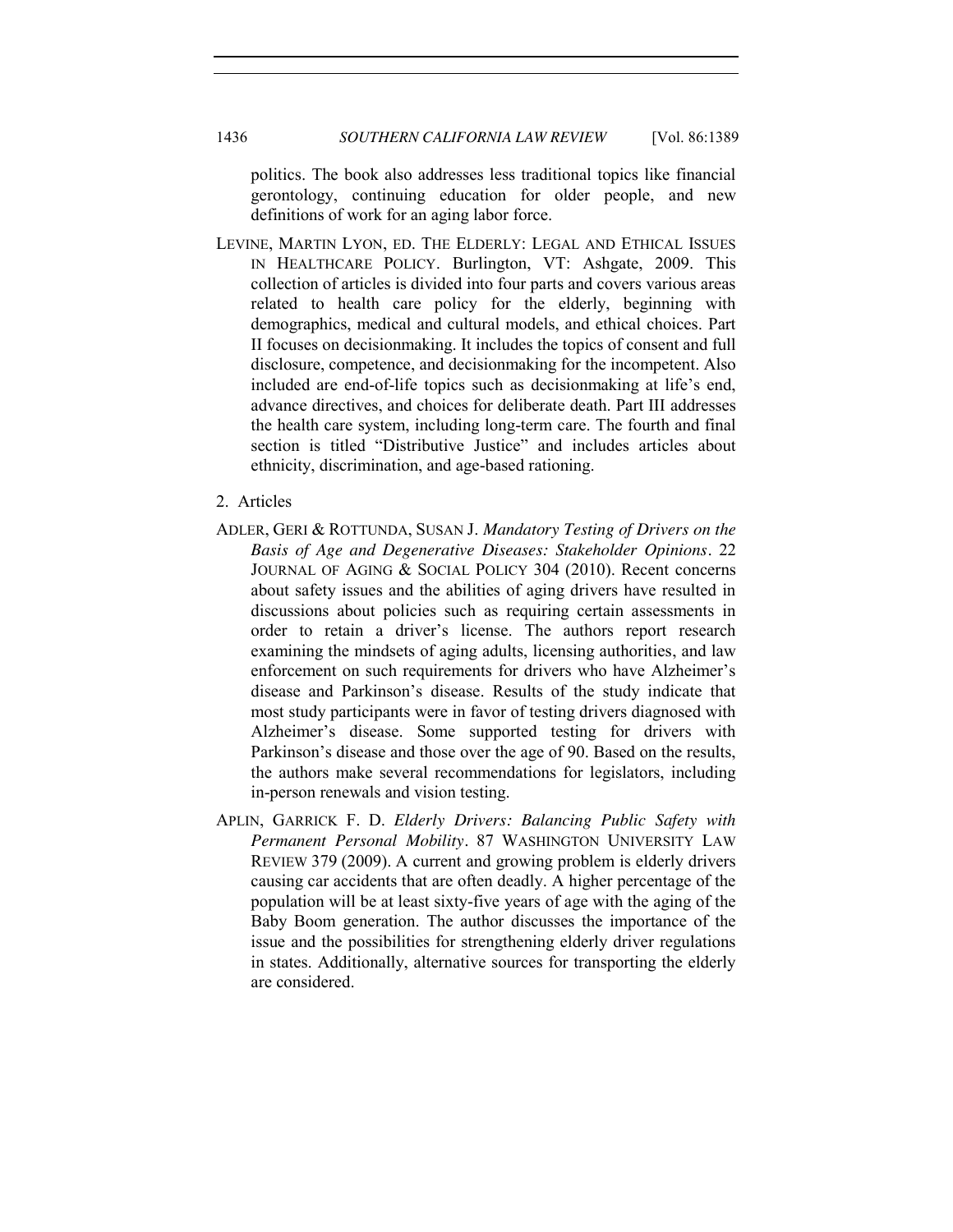- BYOCK, IRA R. & OTHERS. *Beyond Polarization, Public Preferences Suggest Policy Opportunities to Address Aging, Dying, and Family Caregiving.* 26 AMERICAN JOURNAL OF HOSPICE & PALLIATIVE MEDICINE 200 (2009). Despite documented problems with the end-oflife health care system, policymakers have been reluctant to address such issues. This article discusses the findings of a survey about endof-life issues showing 80 percent of respondents care about matters such as having their dignity respected, wishes honored, pain managed, and families left financially secure. Other common issues, such as sustaining life as long as possible or options such as assisted suicide or prayer, appealed to less than 50 percent of respondents. Based on this information, the authors advocate devoting resources to the areas important to the greatest number of people. By avoiding polarizing issues, officials can advance substantive, broadly supported actions that expand access and improve the quality of end-of-life services.
- CHOI, SUNHA. *Longitudinal Changes in Access to Health Care by Immigrant Status Among Older Adults: The Importance of Health Insurance As a Mediator.* 51 GERONTOLOGIST 156 (2011). This article reports the results and implications of a study on the role that health insurance plays in older immigrants' access to health care. The study indicated that recent immigrants are less likely than longer-term immigrants and U.S.-born individuals to have Medicare and private insurance over time. The author explains the study and results and contends that policymakers should increase affordable health care insurance options to increase later-life immigrants' coverage. Doing this would likely prevent the need to use more expensive forms of health care over time.
- GAGE, SUSAN & MELILLO, KAREN DEVEREAUX. *Substance Abuse in Older Adults: Policy Issues.* 37 JOURNAL OF GERONTOLOGICAL NURSING 8 (2011). The number of older adults who need treatment for drug and alcohol addiction is expected to increase significantly by 2020. Even with Medicare coverage, copayments can make such care unaffordable for many. The Positive Aging Act could alleviate this situation in two ways. It could provide ways of integrating mental health services for elders into primary care, and it could promote mental health outreach teams in community settings where older adults spend time. Another potentially useful approach would be to increase funding to states to educate primary care providers about substance abuse issues in the older population so that they can help recognize it and provide treatment options.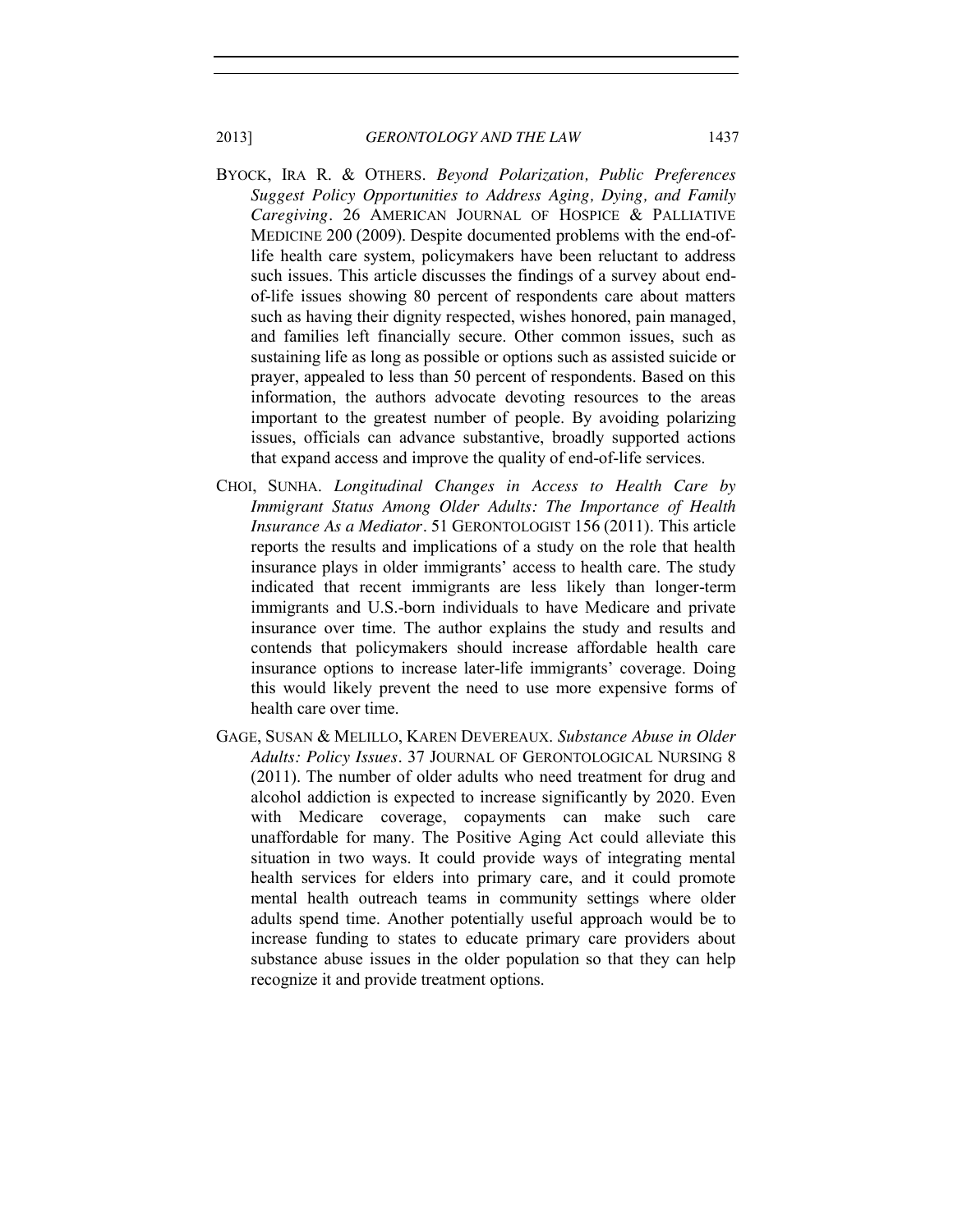# 1438 *SOUTHERN CALIFORNIA LAW REVIEW* [Vol. 86:1389

- HINRICHSEN, GREGORY A. & OTHERS. *Influencing Public Policy to Improve the Lives of Older Americans.* 50 GERONTOLOGIST 735 (2010). This article outlines the formal and informal processes by which public policy is shaped in the U.S. Congress so that gerontologists who choose to do so can take steps to affect agingrelated policy. Based on their experience in the U.S. Senate and similar arenas, the authors offer suggestions as to how gerontologists can establish long-term relationships with policymakers, both to offer their expertise and to influence future policy. For example, gerontologists can work to dispel stereotypes and help members of Congress and their staff understand how aging relates to wider policy concerns. By collaborating with advocacy groups and drawing upon the experience of other researchers, gerontologists can help improve the lives of aging Americans.
- HORTON, SHALONDA & JOHNSON, REGINA J*. Improving Access to Health Care for Uninsured Elderly Patients.* 27 PUBLIC HEALTH NURSING 362 (2010). This article analyzes the barriers that limit access to health care among the elderly uninsured. In addition to insurance, barriers include lack of transportation, limited family support, culture or ethnicity, and inadequate numbers of health care providers with geriatric experience and education. The authors make several suggestions to improve health care access among the elderly uninsured. They recommend that the federal government work proactively to address barriers and decrease disparities for elders. They also suggest assigning case managers for new users of the public health system, collaborating with community organizations to provide outreach, and using training programs to increase cultural competency for providers. In closing, the authors assert that additional research is necessary to better assess the health care needs of the growing elderly population.
- HOUDE, SUSAN CROCKER & MELILLO, KAREN DEVEREAUX. *Caring for an Aging Population: Review of Policy Initiatives.* 35 JOURNAL OF GERONTOLOGICAL NURSING 8 (2009). The aging of the U.S. population means that a larger workforce will be needed to care for elders. Educating this new workforce may prove problematic, however. Faculty and training opportunities are scarce, and curricula are inconsistent. The authors make suggestions to address these issues, including ways to improve the competence of the geriatric workforce and enhance recruitment and retention. They observe that several different models of care, along with appropriate financing, will be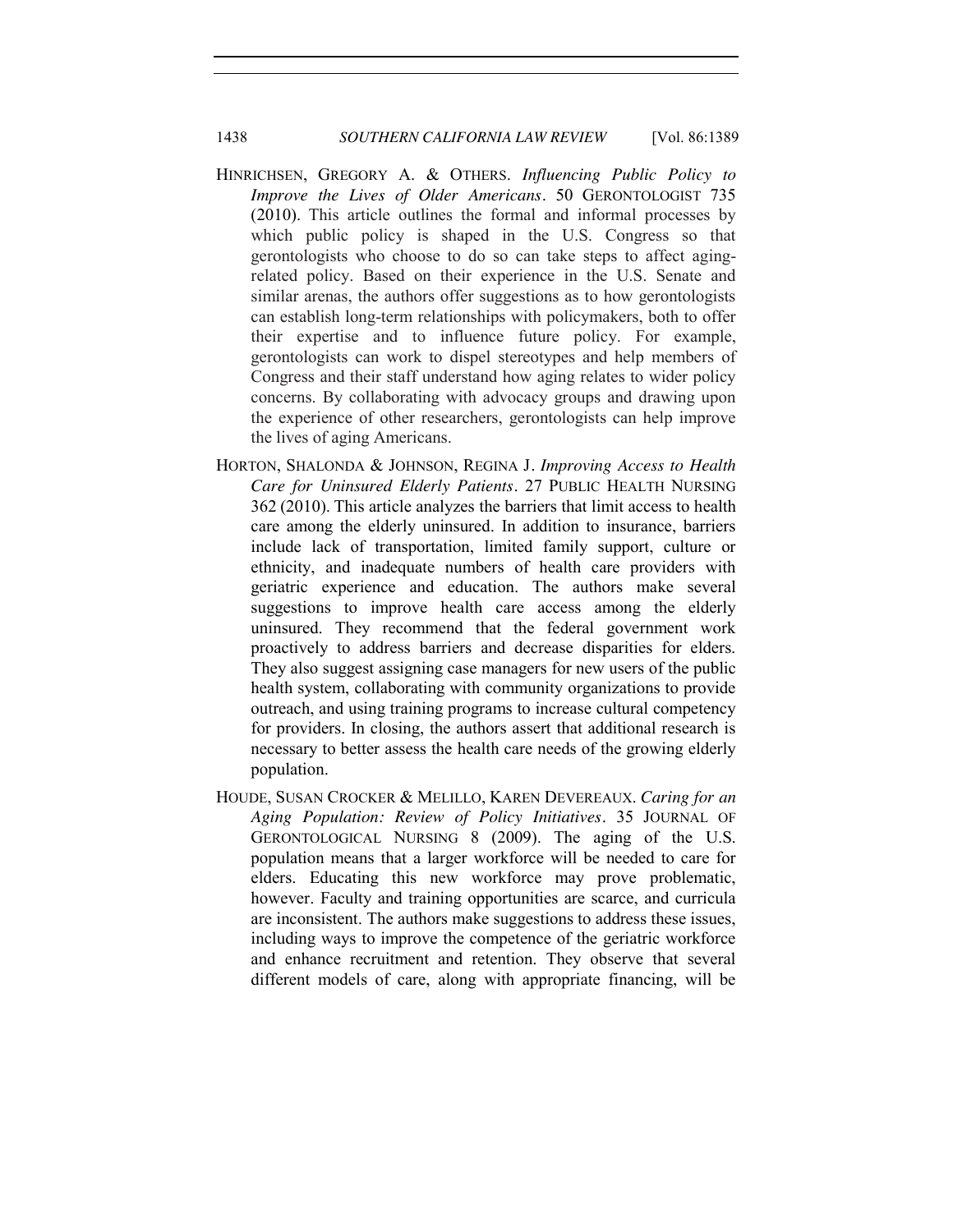required to meet the diverse needs of older adults. Finally, they review several policy initiatives that also address geriatric workforce concerns.

- KNAPLUND, KRISTINE S. *The Right of Privacy and America's Aging Population.* 86 DENVER UNIVERSITY LAW REVIEW 439 (2009). The constitution has long protected privacy, including the choice to have intimate relationships. Moreover, several studies have recognized the human need for intimacy and physical contact. Recent studies indicate that this need extends to the elderly. Elders may face particular problems when they wish to have relationships in nursing homes and other facilities, both from their families and from the nursing homes. This article addresses two privacy issues for the elderly: the lack of freedom for those in assisted living facilities and nursing homes, and the lack of social support that elders often face if they choose to remain in their own homes. The authors conclude by offering some possible solutions based on enforcing current federal laws and providing education to families and nursing home staff.
- MCELDOWNEY, RENEE & TEASTER, PAMELA B. *Land of the Free, Home of the Brave: Voting Accommodations for Older Adults.* 21 JOURNAL OF AGING & SOCIAL POLICY 159 (2009). Although the fundamental right to vote generally continues throughout life, elderly people can face specific concerns that need to be addressed. For example, difficulty seeing or hearing, dementia, and other age-related conditions may affect one's ability to vote. What is the future of Americans who may become physically or mentally impaired, and what are state governments doing to ensure voting access for these individuals? This article considers these issues by looking at several areas, including the history of voting accommodations in the U.S., current policies for accommodating elderly voters, and the effects that recent legislation has had on these accommodations. The authors conclude that although elders do receive some help, more progress must be made to ensure that older voters remain enfranchised.
- KOHN, NINA A. *The Lawyer's Role in Fostering an Elder Rights Movement.* 37 WILLIAM MITCHELL LAW REVIEW 49 (2010). The author notes that lawyers have been important and significant members of previous civil rights movements. This article argues that there should be a civil rights movement on behalf of elderly rights and that attorneys should play an important role in that movement as they have in the previous movements.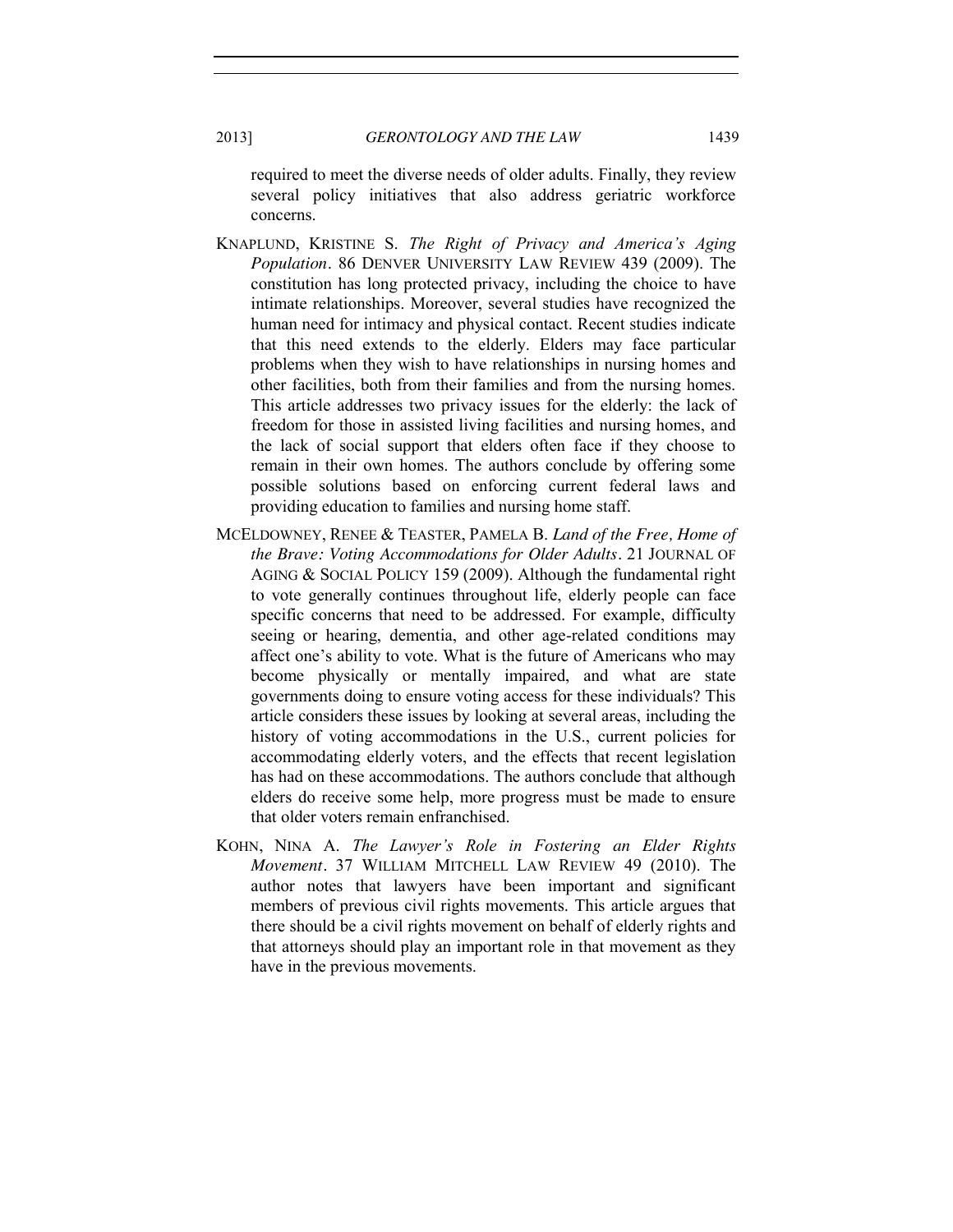# 1440 *SOUTHERN CALIFORNIA LAW REVIEW* [Vol. 86:1389

- MYERS, MICHAEL J. *Old Lawyers, Blue Eyes, and the Medicalization of Aging.* 11 MARQUETTE ELDER'S ADVISOR 105 (2009). In this somewhat philosophical article, the author argues that old age has come to be thought of as a disease. The treatment of this disease is highly profitable to those who promise that aging can be slowed, stopped, or even reversed. Chronic health conditions like arthritis used to be accepted as part of growing old, but now they are symptoms of the aging disease. He recommends a health care reform that would include fixed, competitively earned compensation for providers and monetary rewards for patients who do not use medical service. Independent commissions would oversee fees and insurance rates, as well as implement a national health care education program. He would also extend scope-of-practice boundaries to include personnel like nurse practitioners and physician assistants.
- OKAFOR, MARIA C. *Avenues and Barriers to Access of Services for Immigrant Elders: State and Local Policies for OAA Units on Aging.*  52 JOURNAL OF GERONTOLOGICAL SOCIAL WORK 555 (2009). The U.S. population is both aging and diversifying, and the role and rights of elder immigrants in this society is the subject of extensive debate. This article discusses the types of services older immigrants can access, along with those areas that still need improvement. The author outlines the history of the older immigrant issue and then discusses current policies and problems. She concludes by proposing several recommendations on federal, state, and local levels, aimed at eliminating barriers that elder immigrants face in accessing services.
- RADWAN, THERESA J. PULLEY & MORGAN, REBECCA C. *The Elderly in Bankruptcy and Health Reform.* 18 GEORGETOWN JOURNAL ON POVERTY LAW & POLICY 1 (2010). Repeated studies have indicated that at least half of bankruptcy filings result from medical expenses, and some suggest that health-related expenses are particularly likely to cause bankruptcy for older people. The issue needs further examination as legislators consider issues related to health care, credit card debt, and unemployment. The authors' previous study showed that elder bankruptcy was related much more to credit card debt than to medical expenses, but it did not find the reason for the credit card debt. This article reports their most recent study about the nature of the credit card debt that leads to bankruptcy for older people. The study produced mixed results but indicated that although medical expenses played a role in the bankruptcies, limited income and daily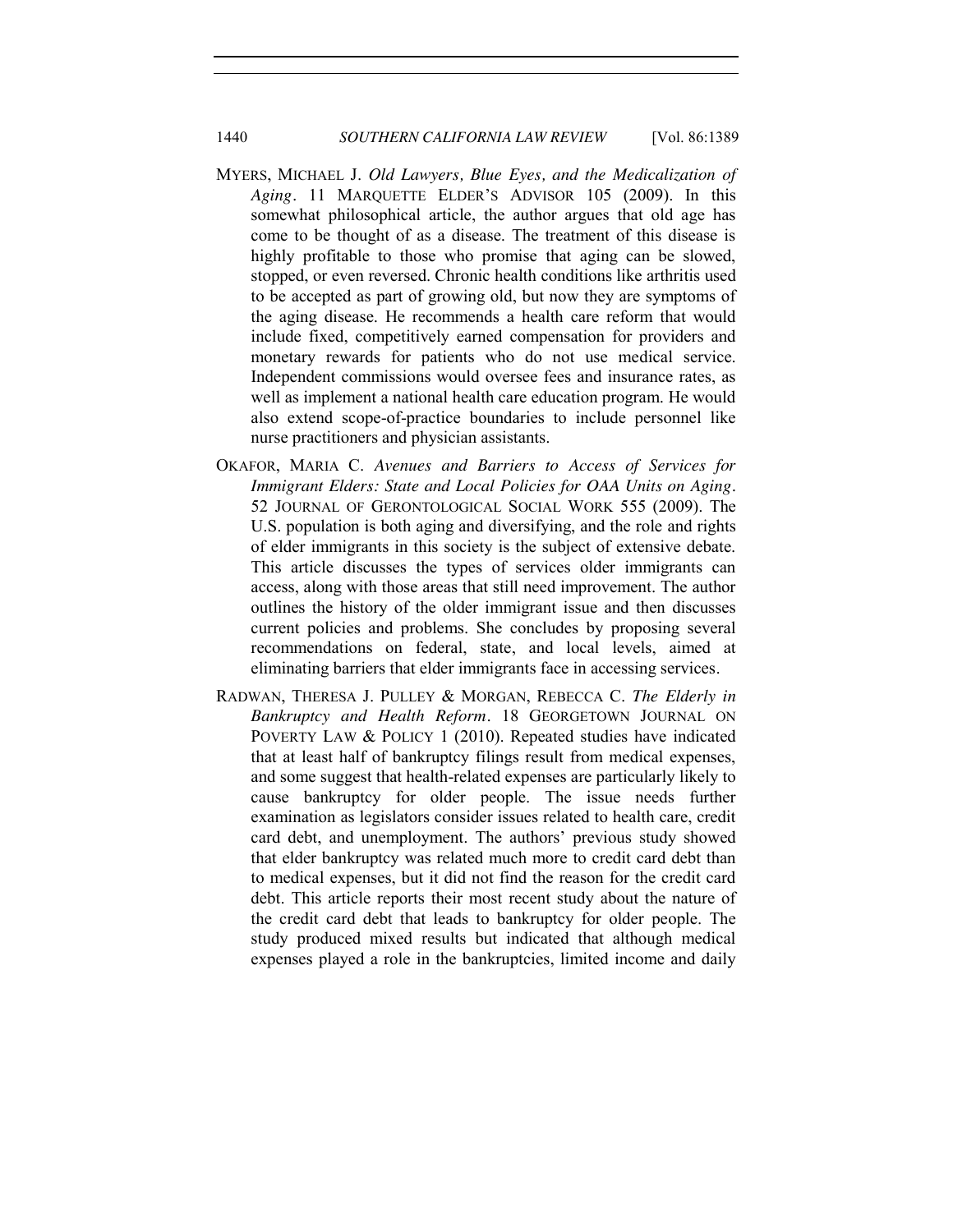living expenses, such as groceries and automobile expenses, may play just as large a role.

- REESE, PETER P. & KARLAWISH, JASON H. *How Should We Use Age to Ration Health Care? Lessons from the Case of Kidney Transplantation.* 58 JOURNAL OF THE AMERICAN GERIATRICS SOCIETY 1980 (2010). Due to a limited supply of organs, kidney transplantation has always involved an element of rationing. One proposed rationing system would allocate kidneys to those who would get the greatest survival benefit from transplantation. Although this would extend the lives of transplant recipients, it would also limit the ability of older patients to obtain a transplant. The authors contend that using studies based on cost effectiveness will put elders at a disadvantage. They propose additional research to help determine which patients actually benefit most from treatment, along with allocation principles that result in more just apportionment of resources.
- ROBINSON, KAREN M. *Policy Issues in Mental Health Among the Elderly.* 45 NURSING CLINICS OF NORTH AMERICA 627 (2010). Twenty-five percent of older adults suffer from depression, anxiety, or other psychiatric issues, yet the pervasiveness of mental health disorders among elders is frequently overlooked. This article discusses policy issues related to chronic mental health problems in the elderly. The author first addresses mental health parity, a recent legal development in which private health insurers must provide an equivalent level of coverage for the treatment of mental health disorders that is provided for physical disorders. In the second part of the article, the author analyzes issues of the mental health workforce as they relate to nurses, the largest segment of health care workers.
- WINICK, BRUCE J. & PEREZ, ALINA M. *Aging, Driving, and Public Health: A Therapeutic Jurisprudence Approach.* 11 FLORIDA COASTAL LAW REVIEW 189 (2010). By 2030, 46 million drivers, or 25 percent of the total driving population, will be over the age of 65. Aging and related factors are connected to a higher rate of automobile accidents. State practices for addressing issues associated with aging drivers vary and are not always effective. This article uses therapeutic jurisprudence as a public health approach to analyze existing policies regarding elder drivers. This approach considers the psychological and social consequences to the elderly of restricting or revoking their driving privileges. As a solution, the authors propose a model called the Save Driving Center that provides screening, assessment, education, and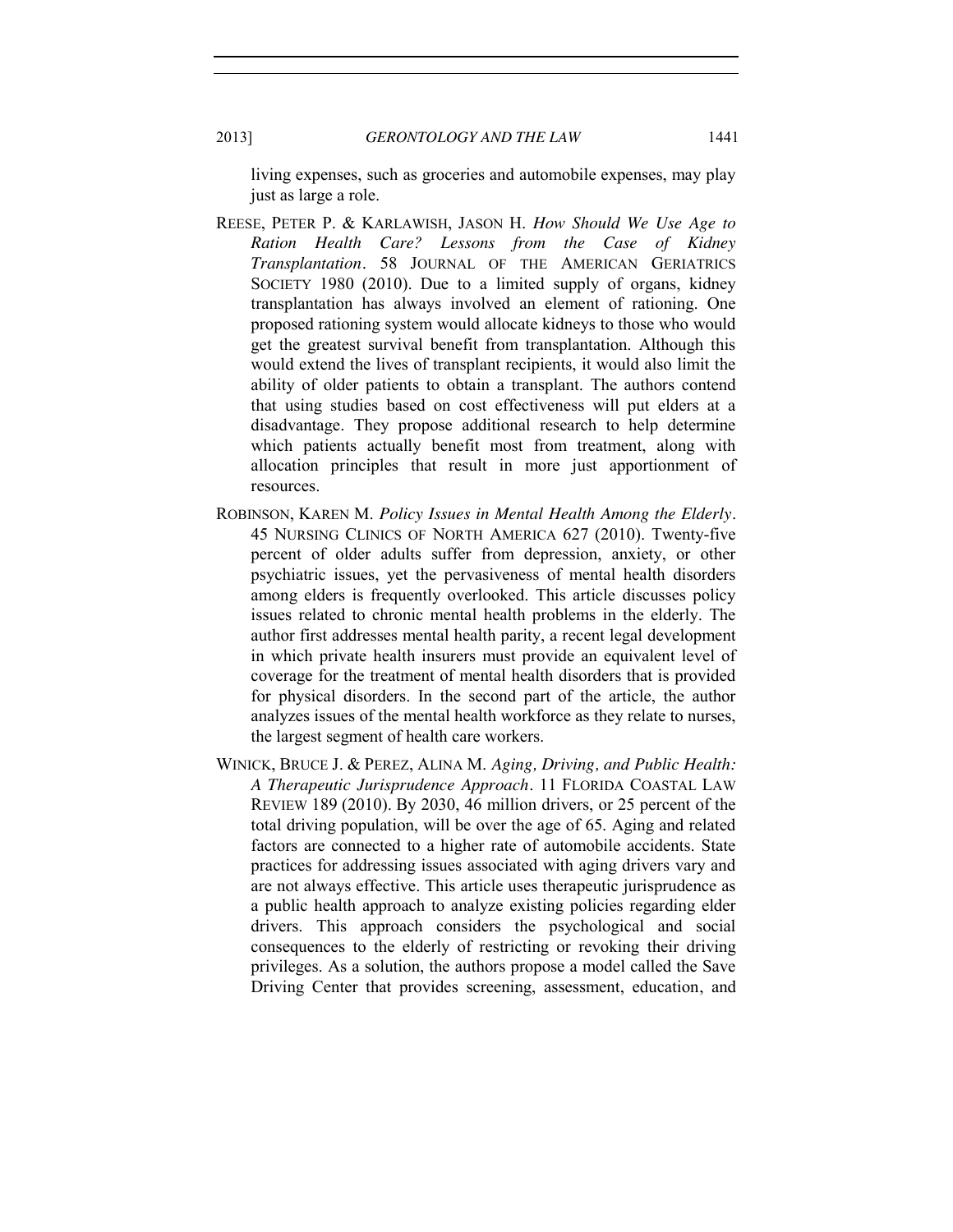# 1442 *SOUTHERN CALIFORNIA LAW REVIEW* [Vol. 86:1389

counseling to better balance the community's health and safety with the emotional well-being of older drivers.

YEO, GWEN. *How Will the U.S. Healthcare System Meet the Challenge of the Ethnogeriatric Imperative?* 57 JOURNAL OF THE AMERICAN GERIATRICS SOCIETY 1278 (2009). By 2050, one-third of older Americans are projected to be members of minority populations. Health care providers and policymakers will need to understand the diverse needs of the different groups, in order to ensure they receive effective services. Issues such as English proficiency, culturally related health beliefs, and preferences about end-of-life care all must be considered. This article makes several recommendations for policy and practice in ethnic-specific and multiethnic programs to provide better service to ethnically diverse elders.

### B. VICTIMIZATION OF THE ELDERLY

- 1. Book
- PAYNE, BRIAN K. CRIME AND ELDER ABUSE: AN INTEGRATED PERSPECTIVE. 3RD ED. Springfield, IL: Charles C. Thomas Publisher, 2011. Crime against elders is a serious and growing problem. Only by understanding the issues can lawmakers, health care providers, and others contribute to alleviating this problem. The author addresses a wide range of victimization, such as physical, emotional, and financial abuse. Perpetrators of abuse can be family, health care providers, companies, or professional criminals. Each chapter describes the victimization experience of one elder and then discusses the ramifications of the event. The author also talks about current legislation, regulations, and other safeguards intended to protect the elderly. He concludes by making recommendations for additional research and policy changes.
- 2. Articles
- ANETZBERGER, GEORGIA J. *The Evolution of a Multidisciplinary Response to Elder Abuse.* 13 MARQUETTE ELDER'S ADVISOR 107 (2011). Elder abuse is a complex and pervasive problem, with a wide range of settings and perpetrators. The consequences of this problem are overwhelming, both in monetary cost and in the human damage inflicted. For years, many professionals have taken a multidisciplinary approach to solving this problem. Although the values of such a response are well known, little research has been done on the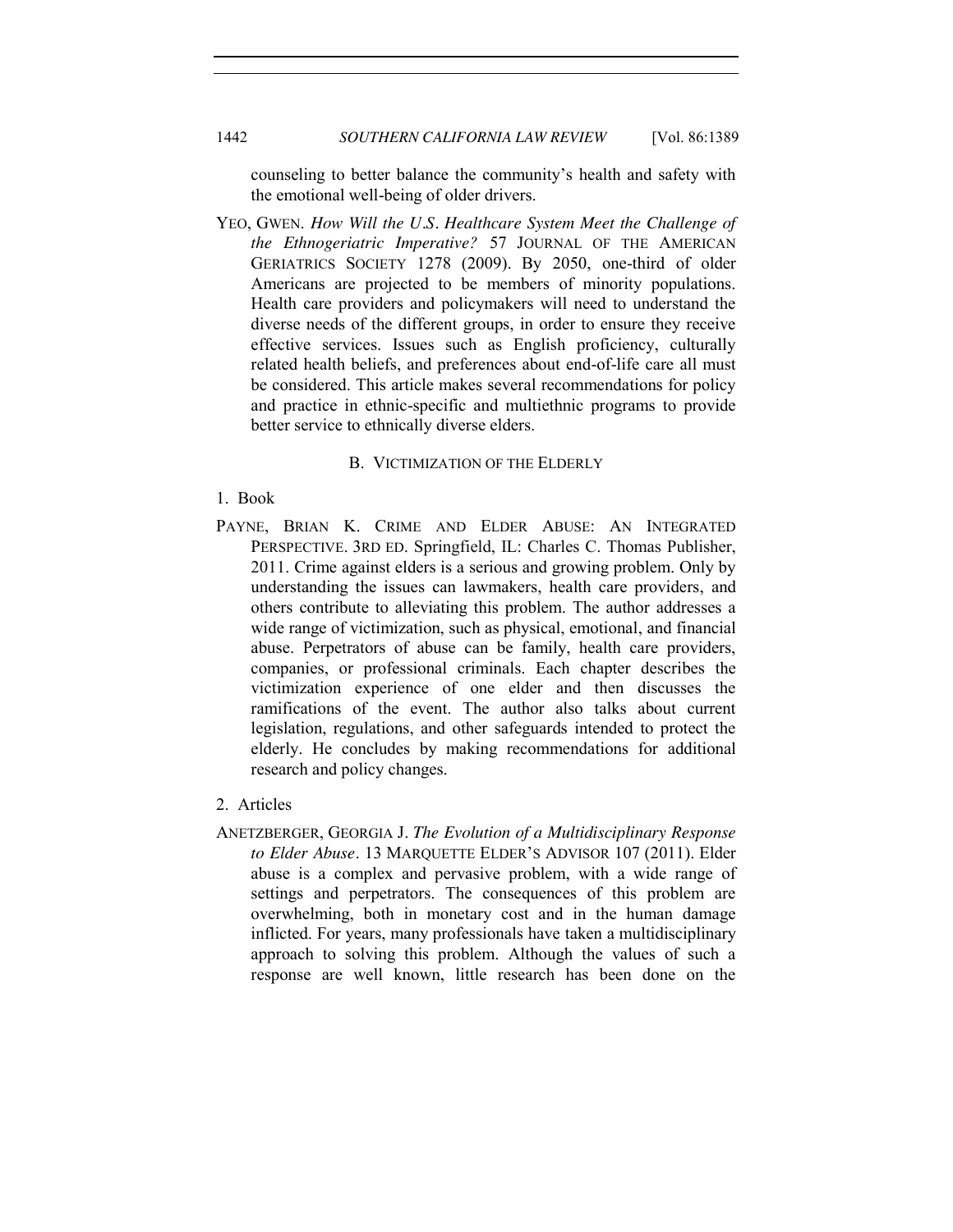challenges of this method. This article details the history of the multidisciplinary response, examines the various forms this method takes, and evaluates the outcomes and potential limitations of such an approach. The author concludes that, like the problem itself, a multidisciplinary approach is complicated and challenging and needs more research to fully examine its potential.

- ANETZBERGER, GEORGIA J. & BALASWAMY, SHANTHA. *Elder Abuse Awareness and Action: The Role of State Summits.* 22 JOURNAL OF ELDER ABUSE & NEGLECT 180 (2010). The problem of elder abuse has prompted many states to convene summits to address the issue and determine effective responses. This article details the first nationwide research conducted on these state-level summits. The authors analyze factors that precipitate the formation of such summits, outline what they accomplish and outline what elements determine a successful summit. To date, 40 percent of U.S states have held summits, with those numbers increasing since 2000. The summits appear to be having some success; 50 percent of survey respondents believed that summit goals were met and 60 percent stated that the resulting recommendations were implemented. Since elder abuse is such a complex problem, action such as this, on every level of government, is necessary if society has any hope for a solution.
- ANETZBERGER, GEORGIA J. & TEASTER, PAMELA B. *Future Directions for Social Policy and Elder Abuse: Through the Looking Glass of Generational Characteristics.* 22 JOURNAL OF ELDER ABUSE & NEGLECT 207 (2010). This article examines various facets of the complex future of elder abuse social policy in the light of generational characteristics. Using the characteristics of, the authors first define the demographics, values, personalities, and major shared experiences for Baby Boomers, Gen Xers and Nexters. They then examine the potential patterns of elder abuse as these generations age. Finally, they forecast the future social policy attitudes of the generations and analyze how each will deal with the problem of elder abuse.
- ANSELLO, EDWARD F. & O'NEILL, PEGGY. *Abuse, Neglect, and Exploitation: Considerations in Aging with Lifelong Disabilities.* 22 JOURNAL OF ELDER ABUSE & NEGLECT 105 (2010). Like any older person, people with disabilities run some risk of mistreatment. Individuals with dementia are especially vulnerable. In this article, the authors review the characteristics of people with disabilities and discuss why those members of society are at greater risk of abuse and neglect. They describe the special role that family plays in the safety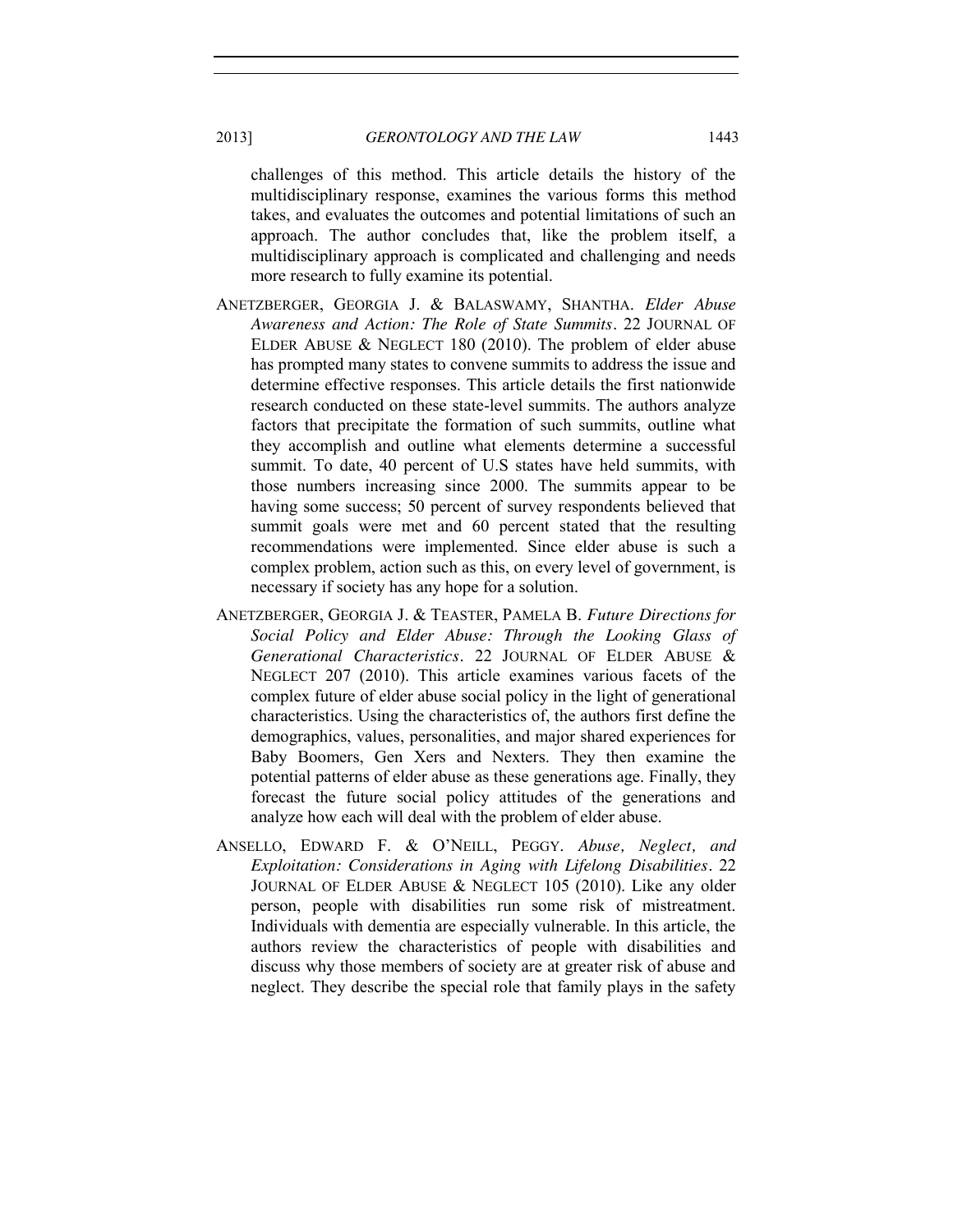and well-being of those with disabilities. They conclude that the prevalence of abuse and neglect among these people is uncertain, in part because this is a relatively new segment of the population. Finally, the authors make several recommendations for practice and policy, such as multiple concurrent initiatives to address the deficiencies in research and information. Through these and other policies, identification and prevention of abuse may occur.

- ANTHONY, ELIZABETH K. & OTHERS. *Assessing Elder Mistreatment: Instrument Development and Implications for Adult Protective Services.* 52 JOURNAL OF GERONTOLOGICAL SOCIAL WORK 815 (2009). Assessing mistreatment of elders is a complex procedure requiring great skill and experience. Many factors further complicate the process, including limited research and attention to the problem, inconsistent definitions, and untested causation theories. The authors review the properties of fifteen potential assessment tools. They discuss their findings and make recommendations for practice, policy, and future research. Their suggestions include implementation of a multidisciplinary approach involving professionals in Adult Protective Services, the criminal and civil justice systems, and medical settings.
- BRYAN, CLARISSA. *Beyond Bedsores: Investigating Suspicious Deaths, Self-Inflicted Injuries, and Science in a Coroner System.* 7 NAELA JOURNAL 199 (2011). Studies indicate that between 1 million and 1.5 million elderly are abused or neglected every year. One study estimates that only one in 14 occurrences of elder abuse is reported. With such high rates of abuse and low levels of reporting, it is likely that many deaths attributed to natural or self-inflicted causes may actually be the result of abuse or neglect. Since most coroners are not trained medical professionals, many such deaths likely go unnoticed. This article addresses the problem of the lay coroner system and offers a solution by way of medicolegal investigations to help ensure that these incidents do not go undetected.
- CONNOLLY, MARIE-THERESE. *Where Elder Abuse and the Justice System Collide: Police Power, Parens Patriae, and 12 Recommendations.* 22 JOURNAL OF ELDER ABUSE & NEGLECT 37 (2010). The complex problem of elder abuse requires an integrated response involving health care, social service, and law. This article addresses the third aspect—the juncture of elder abuse and the law. The author focuses on elder abuse prosecutions, legal actions to protect older people, and the elder abuse initiatives that some courts have undertaken. She also presents twelve recommendations to improve the justice system's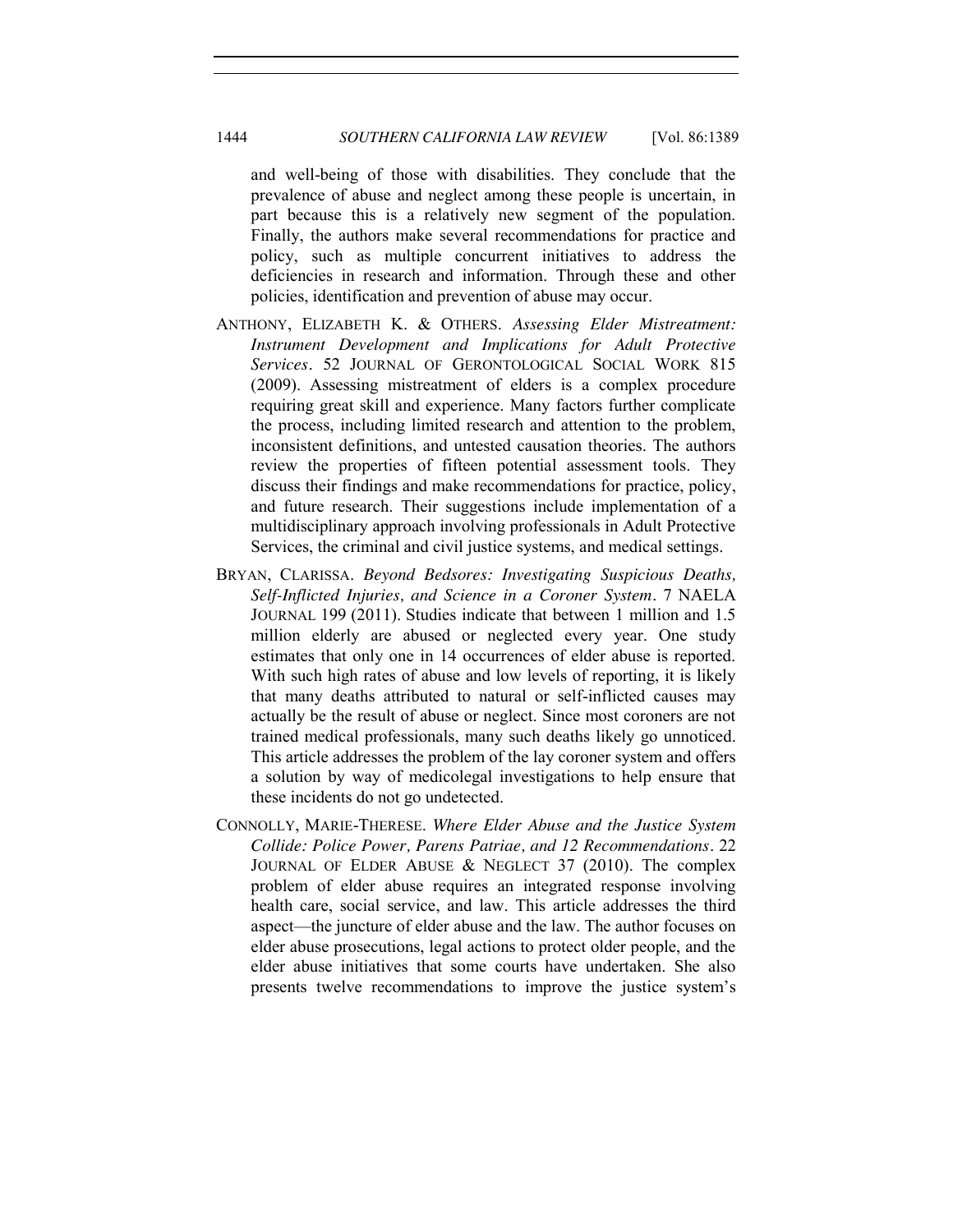response to elder abuse, including enhancing victim assistance and conducting additional research. The article repeatedly emphasizes that the best way to address elder abuse is through a multidisciplinary approach.

- COOK-DANIELS, LOREE. *Lesbian, Gay, Bisexual, and Transgender Aging Issues Become Federal Concerns.* 13 VICTIMIZATION OF THE ELDERLY & DISABLED 67 (2011). After decades of work by advocates, LGBT issues have finally seen progress in the past several years. Favorable results for LGBT elders have been fewer and farther apart. The author reports that despite a dearth of research in this area, progress is gradually occurring, however, including the appointment of two high-level officials in the Obama Administration who are gay and out. A number of projects have gained funding, and LGBT couples are receiving more benefits than ever before. Significant work remains, though, and a new administration could easily reverse much of the recent progress. The author concludes with some predictions for the future of LGBT elder abuse victims in light of the recent policy changes.
- DONG, XINQI & SIMON, MELISSA A. *Enhancing National Policy and Programs to Address Elder Abuse.* 305 JOURNAL OF THE AMERICAN MEDICAL ASSOCIATION 2460 (2011). The number of older Americans is increasing rapidly, and many of these individuals are at risk for abuse. Recent studies indicate that about one in ten elders is subject to some form of abuse, but only a small fraction of the abuse is ever reported. This article outlines two elder abuse laws—the Older American Act and the Violence Against Women Act. The authors also highlight four areas in which the system still needs improvement funding, policy, research, and training and education. They conclude that the Elder Justice Act, part of the Patient Protection and Affordable Care Act and which authorizes federal response to elder abuse, must be fully utilized to address the gaps in the current system.
- DORE, MARGARET K. *"Death with Dignity": A Recipe for Elder Abuse and Homicide (Albeit not by Name).* 11 MARQUETTE ELDER'S ADVISOR 387 (2010). Washington and Oregon have statutes allowing physicians to write life-ending prescriptions for patients. Although both acts purportedly provide choice and control for end-of-life situations, the laws have several flaws. For example, neither law requires the patient's consent for administration of the lethal dose. Dore examines the two laws in detail and concludes that rather than providing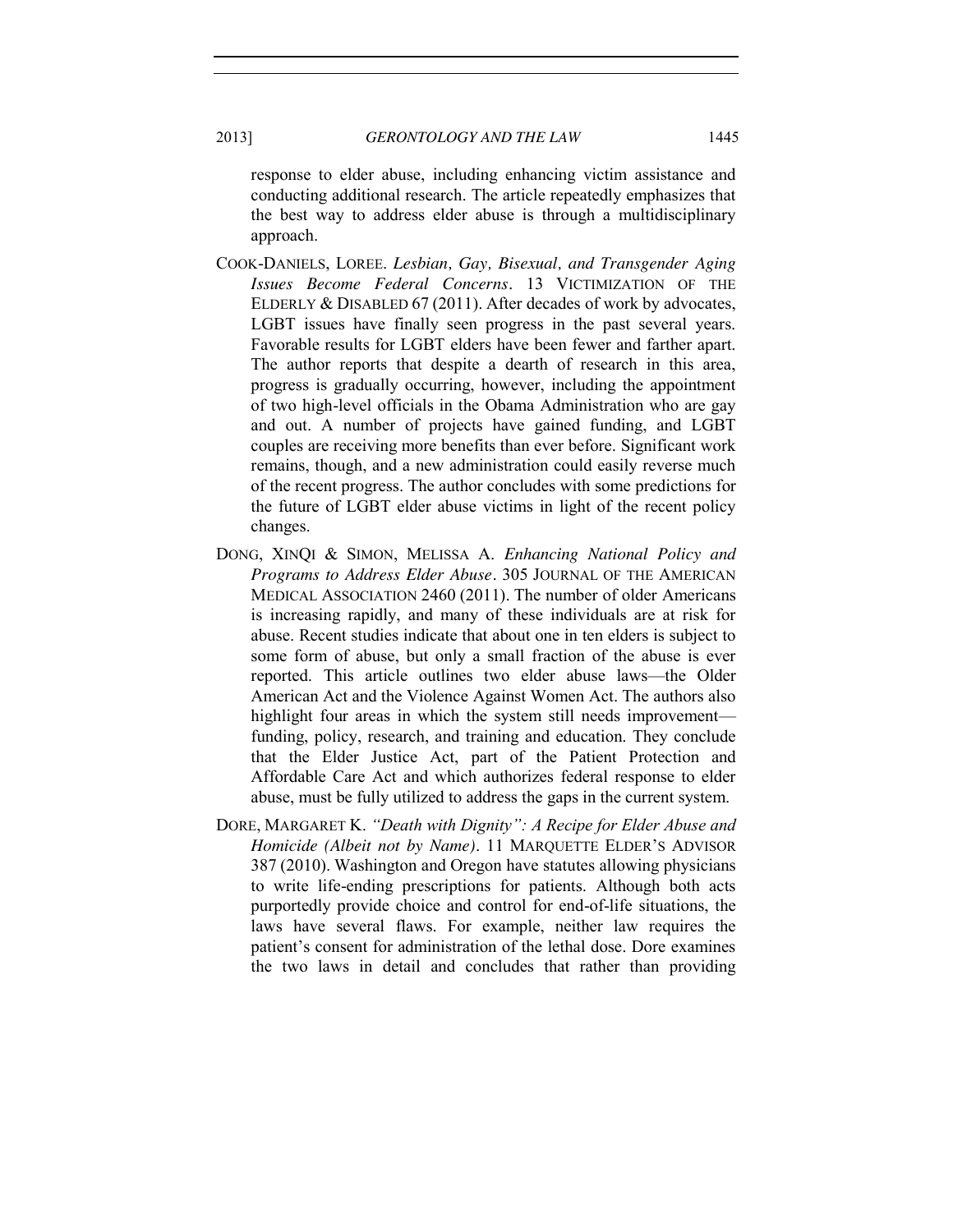benefits, they actually allow people to pressure others into an early or even involuntary death.

- HARKNESS, DONNA S. *"Just Let Me Borrow Your Charge Card, Ma": How the Enlightened Borrower Paradigm and the Improvident Extension of Credit Facilitate Exploitation of the Elderly by Those Nearest and Dearest to Them.* 16 GEORGETOWN JOURNAL ON POVERTY LAW & POLICY 367 (2009). Due to a lifetime of living frugally and paying bills on time, many elderly are debt-free homeowners. This position, combined with the relative ease with which they can obtain credit, sometimes leads younger relatives who are struggling financially to approach their elders and request the use of their credit. If the younger relative's circumstances worsen, he or she may not repay the debt, leaving the elder to deal with the consequences. This article follows three cases of this nature and explains how credit companies and current law exacerbate the problem. The author concludes by proposing a possible solution.
- HODELL, EMILY C. & OTHERS. *The Perception of Elder Sexual Abuse in the Courtroom.* 15 VIOLENCE AGAINST WOMEN 678 (2009). Elder mistreatment includes any deliberate action or inaction that causes physical or emotional harm to an elder, including sexual abuse by someone in a trusting relationship. Because of the growing older population and recent legislation enabling prosecution of elder abuse cases, awareness of elder mistreatment has risen in recent years. This article reports findings of a study on juror perception of elder sexual mistreatment. The study indicates that jurors tend to question the credibility of elders in such cases. Further research is necessary to determine what factors affect the believability of elders in sexual assault cases, especially in light of the increasing number of elder mistreatment cases filed each year.
- HOWZE, KAREN A. & WHITE, JENNIFER L. *Judicial Response to Elder Abuse.* 61 JUVENILE & FAMILY COURT JOURNAL 57 (2010). Reported cases of elder abuse are growing, while the courts' response remains fair to poor. The justice system must take a coordinated approach to addressing elder abuse. Areas that need improvement include the various forms of abuse that currently lack proper definition, the dearth of research and reliable data, and the overall absence of effective laws, remedies, or precedent. Issues involving victim capacity as well as limited community resources further complicate matters. The authors address these and other complex issues and offer a number of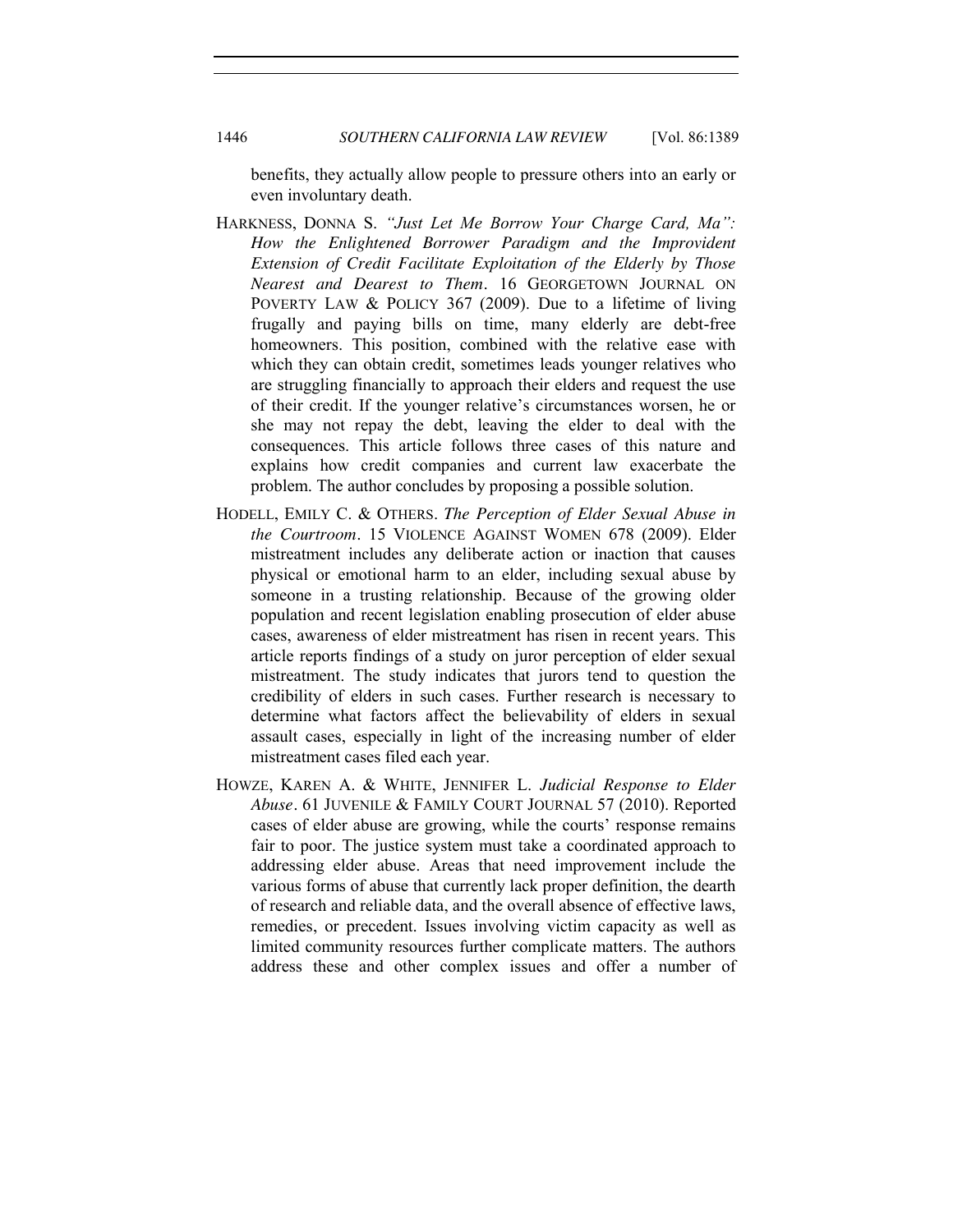strategies for both courts and law enforcement to enhance the justice process in elder abuse matters.

- LANDREY, MARGARET M. & LEAHY, MONIQUE C. M. *Proof of Elder Abuse in Civil and Criminal Actions.* 57(4) MEDICAL TRIAL TECHNIQUE QUARTERLY 1 (2011). The authors observe that a significant percentage of older Americans have been subjected to abuse and neglect—as much as 10 percent of the elderly population. Moreover, up to 80 percent of cases go unreported. This article reviews the various laws designed to protect elders from abuse. The authors review the various definitions of abuse, explain several state and federal laws designed to prevent abuse, and review bases for civil actions on elder abuse. They conclude by offering multiple resources for practitioners, such as model interrogatories and several litigation checklists.
- LINDBERG, BRIAN W. & OTHERS. *Bringing National Action to a National Disgrace: The History of the Elder Justice Act.* 7 NAELA JOURNAL 105 (2011). The Elder Justice Act was part of the Patient Protection and Affordable Care Act signed into law by President Obama in 2010. The Act is the first federal law to explicitly state that that older people have the right to be free of abuse, neglect, and exploitation. This article details the history of the elder justice movement and explains the language and effects of the Act. The authors conclude by analyzing the Act's impact on elder law practice and asserting that concerned advocates can make a lasting difference.
- LOWENSTEIN, ARIELA. *Elder Abuse and Neglect—"Old Phenomenon": New Directions for Research, Legislation, and Service Developments.* 21 JOURNAL OF ELDER ABUSE & NEGLECT 278 (2009). After asking whether elder abuse and neglect is a social problem, the author argues that it is. With its many facets, elder abuse is crucial to government policies addressing the issues of an aging population. One of the most important strategies in preventing abuse is raising awareness of the problem, such as has been done by INPEA, the International Network for the Prevention of Elder Abuse. Lowenstein addresses elder abuse as stemming from factors like the aging of the world's population, and she highlights the need for additional work to draw attention to this important issue.
- MALKS, BETTY F. & OTHERS. *Changing Systems to Address Elder Abuse: Examples from Aging Services, the Courts, the Long-Term Care Ombudsman, and the Faith Community.* 22 JOURNAL OF ELDER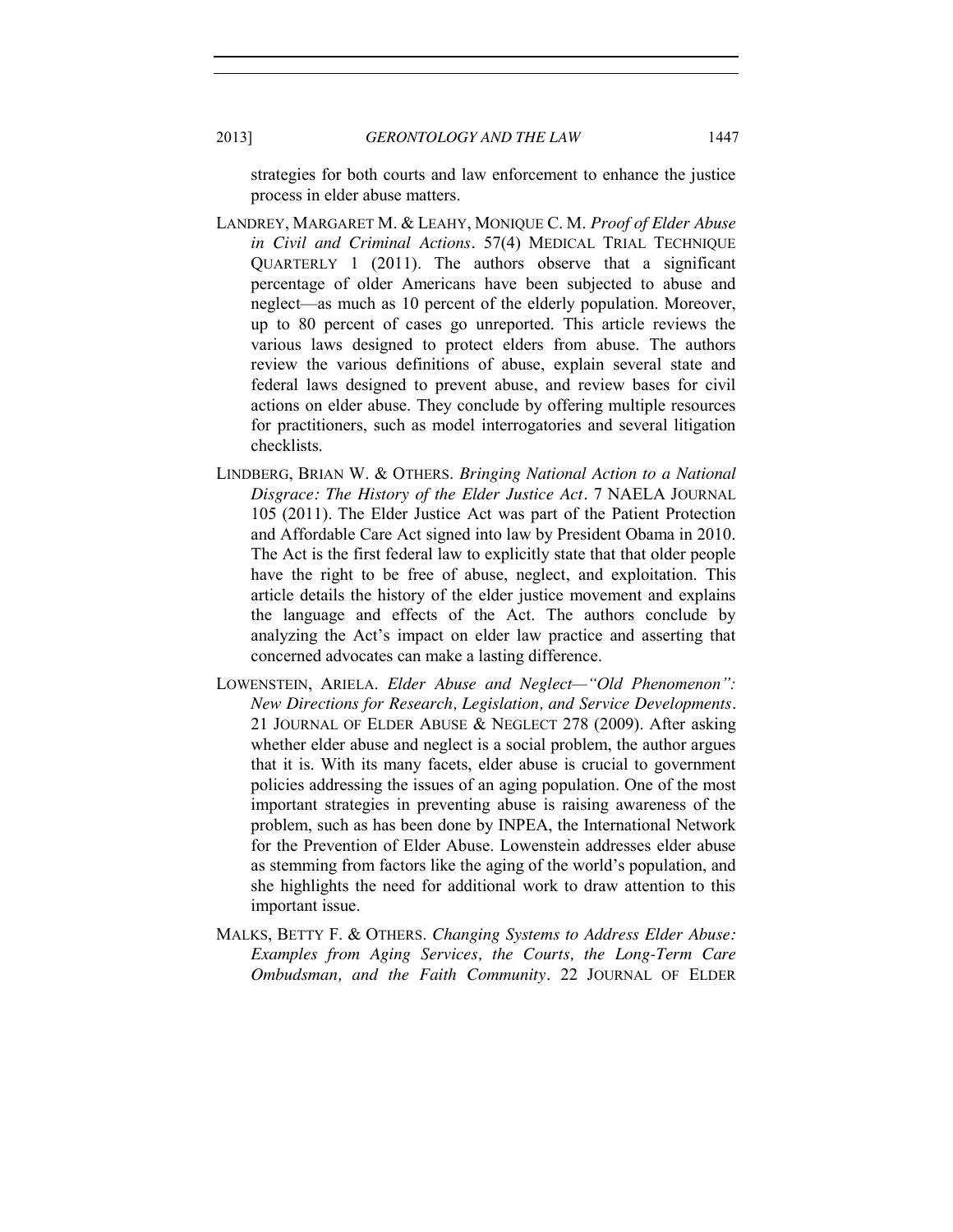ABUSE & NEGLECT 306 (2010). "Systems change," or altering the way a community makes decisions about policies, programs, and resource allocation, can be an effective approach to alleviating elder abuse. The authors first evaluated the needs of their target audiences and then devised several strategies to deal with the problems. Their tactics included offering new practices for courts, creating elder law clinics, and educating older adults about issues such as predatory lending. Clergy and other community leaders also participated and learned how to make a difference. The authors share their strategies and offer advice to those interested in taking a similar approach.

- MIXSON, PAULA M. *Public Policy, Elder Abuse, and Adult Protective Services: The Struggle for Coherence.* 22 JOURNAL OF ELDER ABUSE & NEGLECT 16 (2010). Elder abuse is a complex and evolving issue, and the best approach for addressing it may be by a generalized policy that allows for interpretation in specific circumstances. The policy must be sound, however. This article reviews the history of Adult Protective Services (APS) and discusses policy issues that affect APS, such as mandatory reporting and lack of consistent definitions. The author proposes some major policy changes that could improve services, such as caseload limits, improved infrastructure, and revised reporting laws. She concludes by quoting a fable on the importance of community involvement to illustrate the argument that everyone should care about APS because eventually any of us could need it.
- PAYNE, BRIAN K. *Understanding Elder Sexual Abuse and the Criminal Justice System's Response: Comparisons to Elder Physical Abuse.* 27 JUSTICE QUARTERLY 206 (2010). Although significant research has considered sexual assault and the manner in which the criminal justice system handles the cases, little of it focuses on elderly victims. This article details a study of elder sexual and physical abuse cases in an effort to determine how the justice system processes such matters. The results indicate that elder sexual abuse cases cover a wide range, and the courts treat them differently than elder physical abuse cases. The cases tend to involve certain patterns, such as female, impaired victims and repeat offenders. The authors offer several suggestions to address the issue, such as prevention strategies and training for those who work with the elderly.
- PIETSCH, JAMES H. *Who's Afraid of Protecting Older Persons?— Addressing the False Illusion of Having to Keep "Elder" out of Elder Abuse Laws.* 16 GEORGETOWN JOURNAL ON POVERTY LAW & POLICY 391 (2009). Although few would argue with the concept that society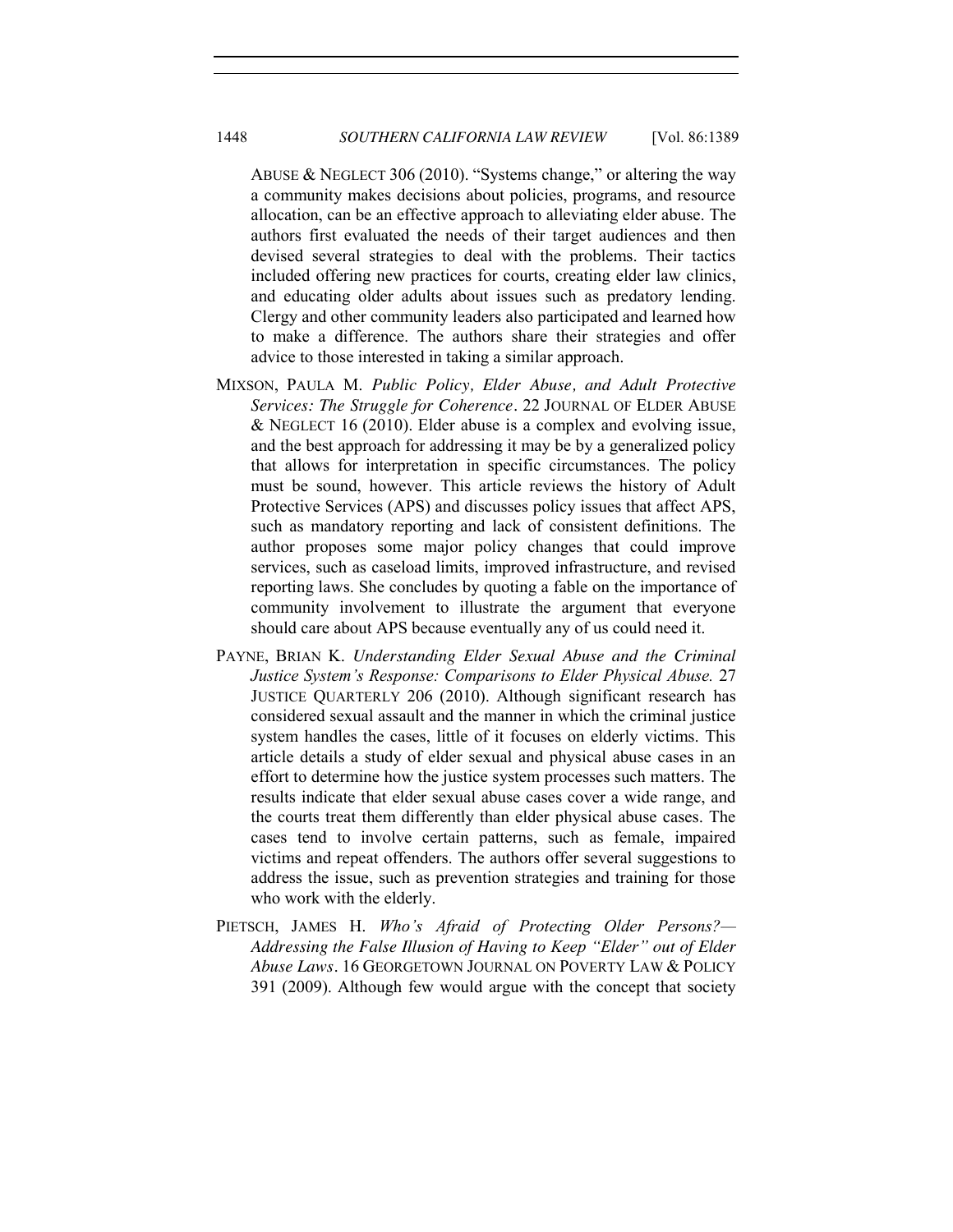needs to protect vulnerable elders from abuse, attempts at passing legislation to that effect meet with a surprising amount of resistance. In this article, the author analyzes opposition to the inclusion of age criteria in elder abuse statutes and discusses the debate about whether older people deserve special protection by the law. Using Hawaii as an example, he outlines the interaction of the federal and state legal systems in addressing elder abuse. Finally, he concludes with an overview of recent attempts to enhance protections for the elderly in Hawaii.

- SCHECTER, MARA & DOUGHERTY, DONNA. *Combating Elder Abuse Through A Lawyer / Social Worker Collaborative Team Approach: JASA Legal / Social Work Elder Abuse Prevention Program (LEAP).* 10 CARE MANAGEMENT JOURNALS 71 (2009). This article describes the Legal / Social Work Elder Abuse Program of the Jewish Association for Services for the Aged. The authors detail the history and mission of the Program and outline some of its successes. The interdisciplinary team, comprised of attorneys and social workers, improves the likelihood that clients will take action to change their lives and stay safe. The Program collaborates with local court personnel and judges to help enhance its service. It also educates those likely to encounter abused elders, such as hospital staff, so that they can refer appropriate clients for help. These tactics help the Program respond to the needs of the vulnerable elderly and fight elder abuse.
- SCHMIDT, WINSOR C. & OTHERS. *Study Finds Certified Guardians with Legal Work Experience Are at Greater Risk for Elder Abuse Than Certified Guardians with Other Work Experience.* 7 NAELA JOURNAL 171 (2011). Guardianship is a cost-effective method to assist elders who lack the capacity to manage their own affairs but can live without institutionalization. This article provides an overview of the guardianship process and related issues and reports on the authors' research regarding certified guardians in Washington. Results presented include a positive relationship between guardians having legal work experience and the likelihood of having received sanctions. The study also indicates an uneven geographical distribution of certified legal guardians. This information may be useful in many ways, such as in determining the need for more effective judicial oversight and auditing of guardians in order to increase guardian quality and performance.
- TEASTER, PAMELA B. & OTHERS. *A Glass Half Full: The Dubious History of Elder Abuse Policy.* 22 JOURNAL OF ELDER ABUSE & NEGLECT 6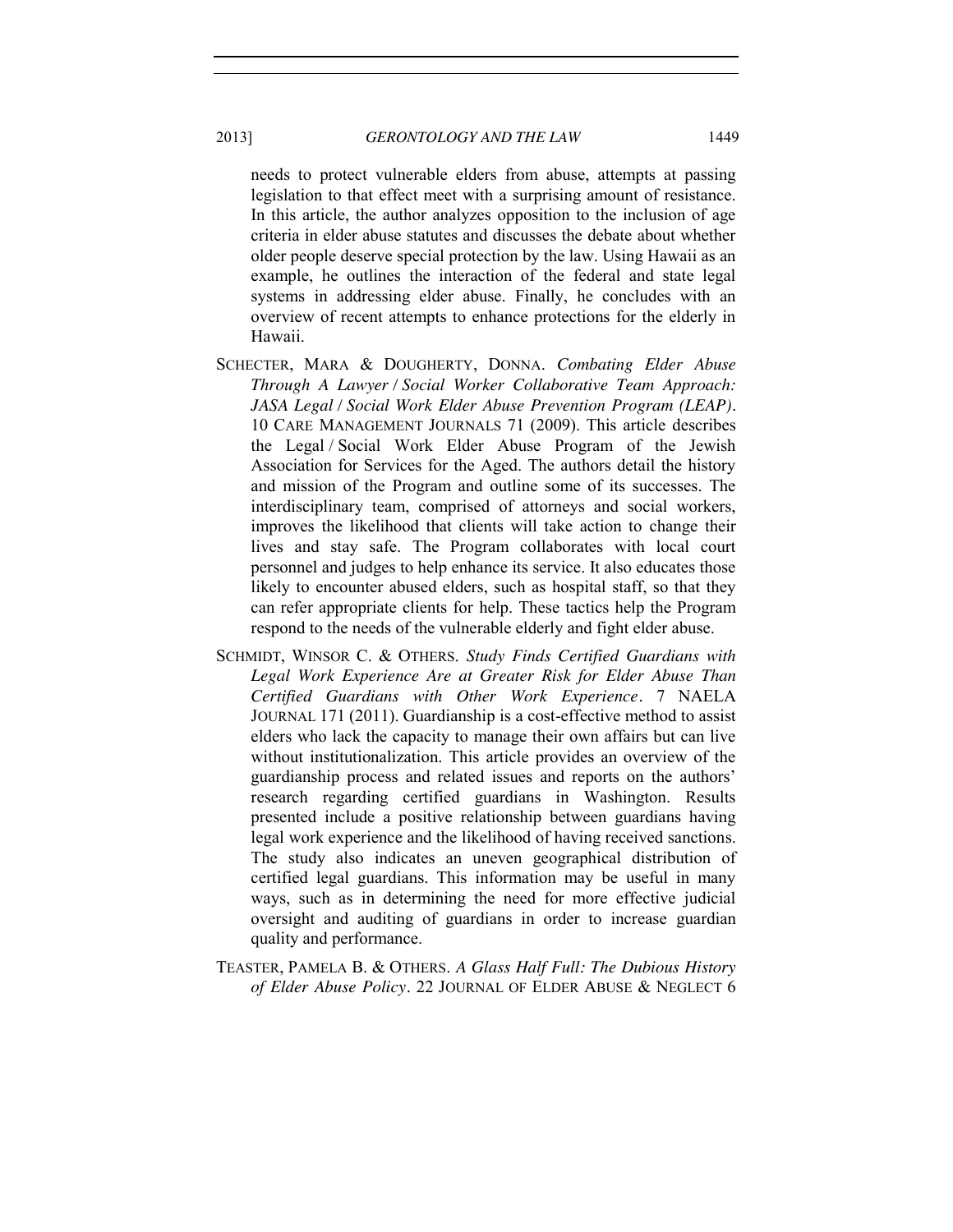(2010). The 30-year history of U.S. elder abuse policy is irregular and piecemeal, and federal legislation has never thoroughly addressed the issue. This article discusses the scope of elder abuse policy, focusing on the Social Security Block Grant, the only source of federal funding for Adult Protective Services programs. The authors observe that because the population is steadily aging, elder abuse has garnered increasing attention. Such initiatives as early Congressional reports and hearings, White House Conferences on Aging, and work by several activists whose efforts have led to repeated introductions of the Elder Justice Act into Congress, but without a successful passage to date.

VANARELLI, DONALD D. *Financial Exploitation of the Elderly: Impact on Medicaid Eligibility.* 6 NAELA JOURNAL 39 (2010). Older or disabled people commonly entrust their finances to third parties for various reasons. The person to whom the elder has entrusted her affairs sometimes misuses those resources, however, and with the increasing numbers of elderly in the U.S., such abuse is a serious problem. In additional to the common issues that accompany financial abuse, such activities can also affect elders' Medicaid eligibility; for example, a transfer of property without her knowledge could render an elder ineligible for benefits. This article explains Medicaid eligibility rules, discusses several applicable cases, and outlines the elements that an elder can expect to establish during an application or appeal.

### C. AGED OFFENDERS

#### 1. Book

ADAY, RONALD H. & KRABILL, JENNIFER J. WOMEN AGING IN PRISON: A NEGLECTED POPULATION IN THE CORRECTIONAL SYSTEM. Boulder, CO: Lynne Rienner Publishers, 2011. The "graying of America" is having a large effect on the prison population. Many women enter prison after years of mistreatment and unhealthy living to find that imprisonment works to accelerate aging. Furthermore, prisoners generally exhibit the health of someone ten years older so that a 50 year-old inmate is considered elderly. There are a variety of reasons why the health and well-being of older female prisoners has been largely ignored, this work aims to illuminate those issues, what prison is like for the older female inmate, and policy issues that affect future concerns.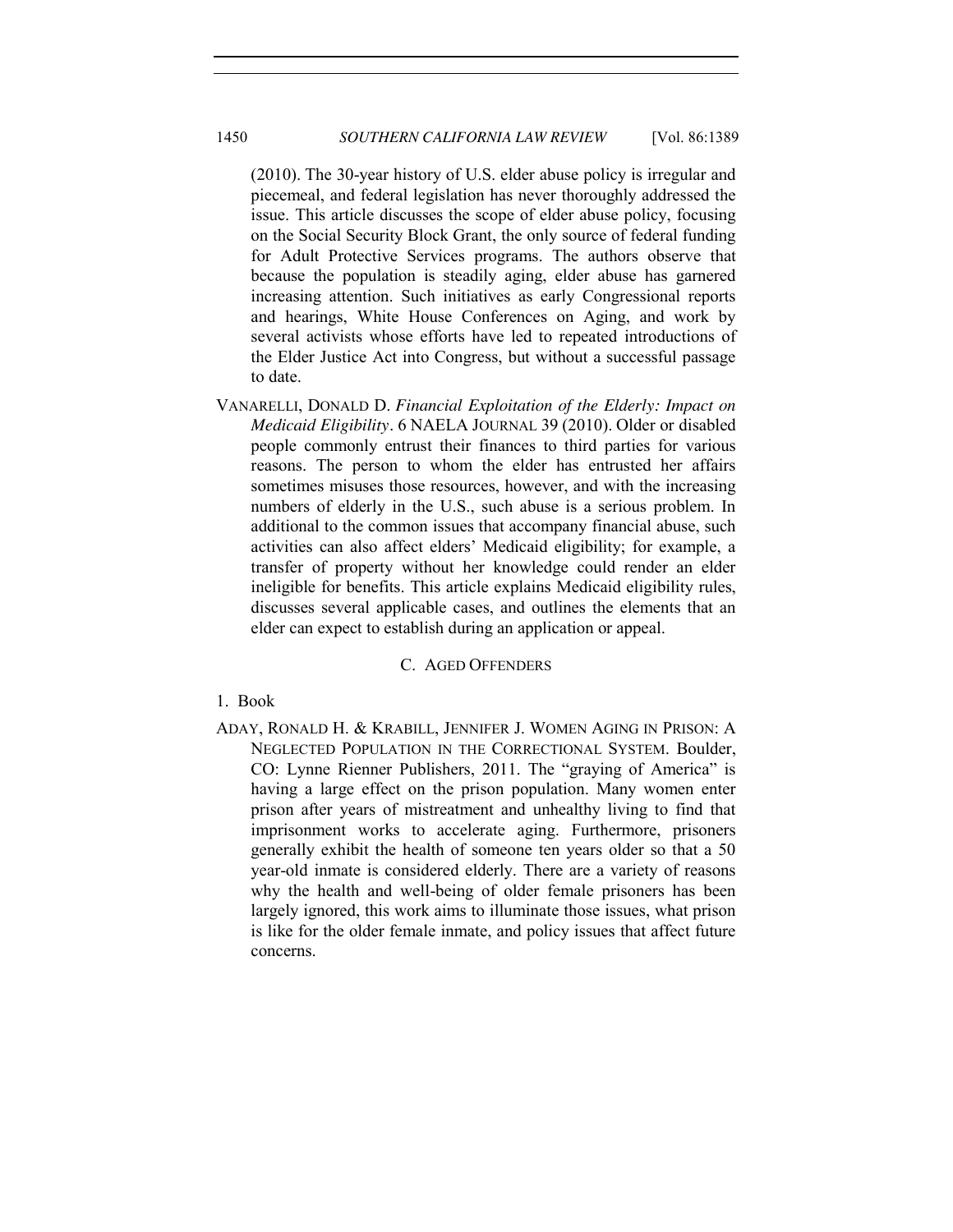### 2. Articles

- GAVIN, STACY L. *What Happens to the Correctional System when a Right to Health Care Meets Sentencing Reform.* 7 NAELA JOURNAL 249 (2011). What happens when the constitutional right to health care for prisoners and the refusal of Medicare to pay for services rendered during incarceration collide? This article addresses how the aging prison population will require more and more medical care and who pays for that medical care. States pay for the vast majority of prisoner health care despite a push for prisoners to pay for their own health care costs while incarcerated. The history and current status of the problem is reviewed and several possible solutions are enumerated and analyzed. The author finds that most solutions will be difficult to implement leaving no real solution to the problem of health care costs for elderly prisoners.
- HABES, HEATHER. *Paying for the Graying: How California Can More Effectively Manage Its Growing Elderly Inmate Population.* 20 SOUTHERN CALIFORNIA INTERDISCIPLINARY LAW JOURNAL 395 (2011). California's "three-strikes" law and "truth-in-sentencing" legislation has led to more inmates with longer sentences. More inmates serving longer sentences means a greater number require health services, both physical and mental, as they age. In addition, California has been required by federal court to reduce the number of inmates in its current prison system because the lack of proper health care for those prisoners was ruled as cruel and unusual punishment. The author of this article proposes the release of elderly prisoners as a way to comply with the court-ordered reduction of the prison population as they are the costliest prisoners to care for and they have lower rates of recidivism.
- MILLER, DAWN. *Sentencing Elderly Criminal Offenders.* 7 NAELA JOURNAL 221 (2011). This article examines the types of sentences that are given to elderly offenders and whether elderly offenders should receive shorter sentences due to their age. The author looks at empirical evidence of elderly offender sentencing and the theories associated with sentencing policies. Arguments on both sides of whether elderly offenders should get lighter sentences are explored and the author also addresses whether long sentences for elderly offenders violate the Cruel and Unusual Punishment Clause of the Constitution. The author concludes by looking at solutions and offering recommendations for dealing with aging offenders.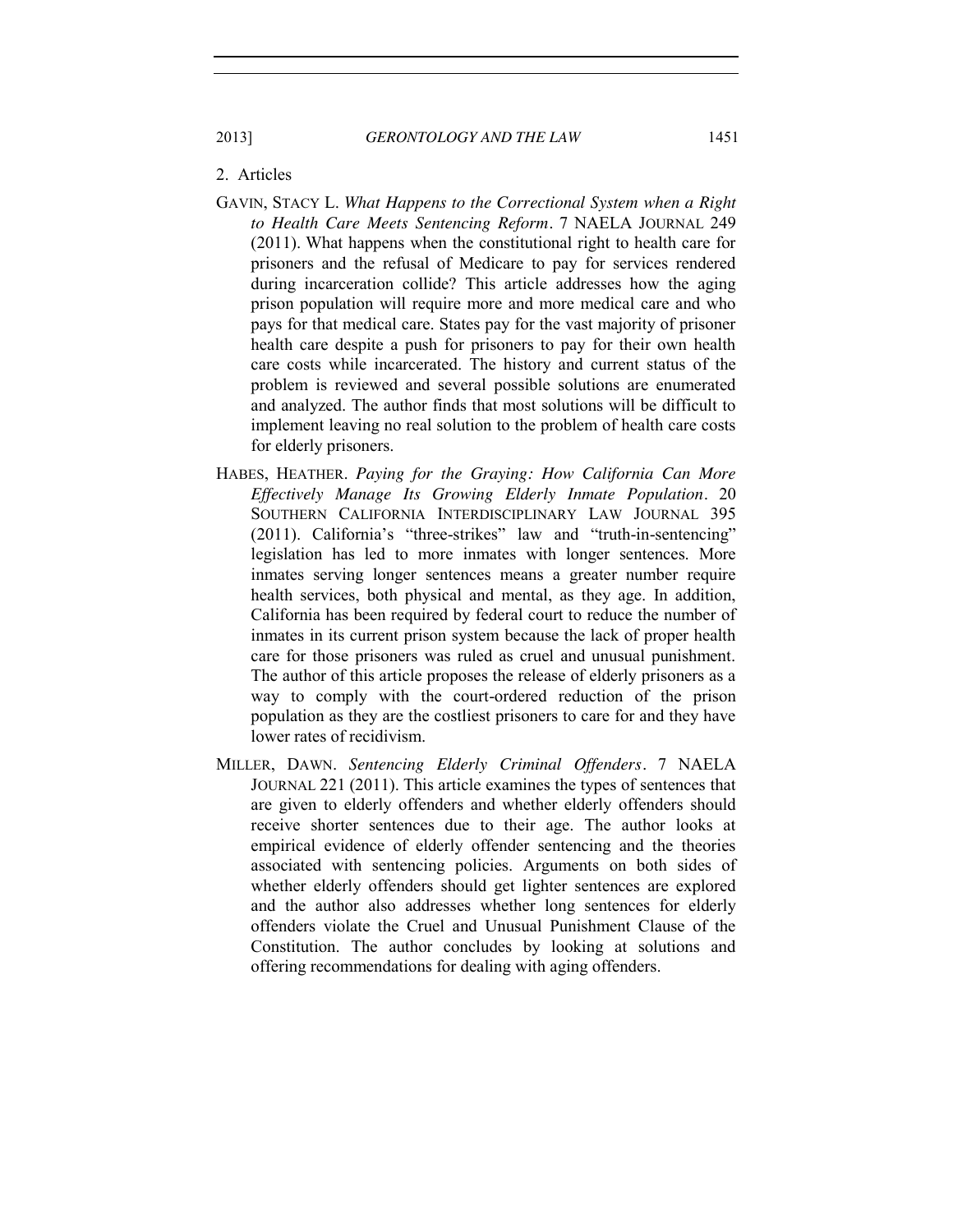- TAYLOR, ELIZABETH. *Elderly Sex Offenders: What Should Be Done?* 18 ELDER LAW JOURNAL 419 (2011). The author examines the sentences handed down to elderly sex offenders and how that punishment differs from younger offenders. The treatment of elderly offenders is analyzed and the author makes several proposals in light of her analyses that include more prison time, mandatory minimums, and rehabilitation tailored to the elderly offender.
- VANDIVER, MARGARET & GIACOPASSI, DAVID J. *Geriatric Executions: Growing Old and Dying on Death Row.* 46(3) CRIMINAL LAW BULLETIN Article 4 (2010). Elderly prisoners have been executed in recent years and the number of future elderly prisoners executed is likely to grow given the numbers of current death row inmates over the age of sixty and the fact that some prisoners can be on death row for decades before execution. This article explores the confinement on death row of elderly prisoners and ultimately their execution by examining legal and philosophical issues raised. Of particular concern is the concept that decades on death row may be considered unconstitutional as cruel and unusual punishment. Furthermore, as prisoners age they may develop health issues, such as Alzheimer's and dementia, that make them incompetent to be executed.

#### VII. ELDER PRACTICE

# A. BOOKS

- BRASHIER, RALPH C. MASTERING ELDER LAW. Durham, NC: Carolina Academic Press, 2010. This accessible book explains the major aspects of elder law. Covered topics include public benefits, retirement systems, age discrimination, and health-related decisions. The author also addresses more theoretical concepts such as the conflict between protecting the vulnerable elderly while preserving their independence. The work sets forth and explains the current law while addressing issues about the future of this area.
- DORON, ISRAEL, ED. THEORIES ON LAW AND AGEING: THE JURISPRUDENCE OF ELDER LAW. Berlin, Germany: Springer, 2009. This book presents a collection of theoretical essays by prominent experts in law and aging. They address issues such as whether common features of older adults exist to the extent that a special theoretical approach is even warranted. They also ask whether describing the group is possible without invoking sweeping, detrimental stereotypes. The authors set out to develop the theoretical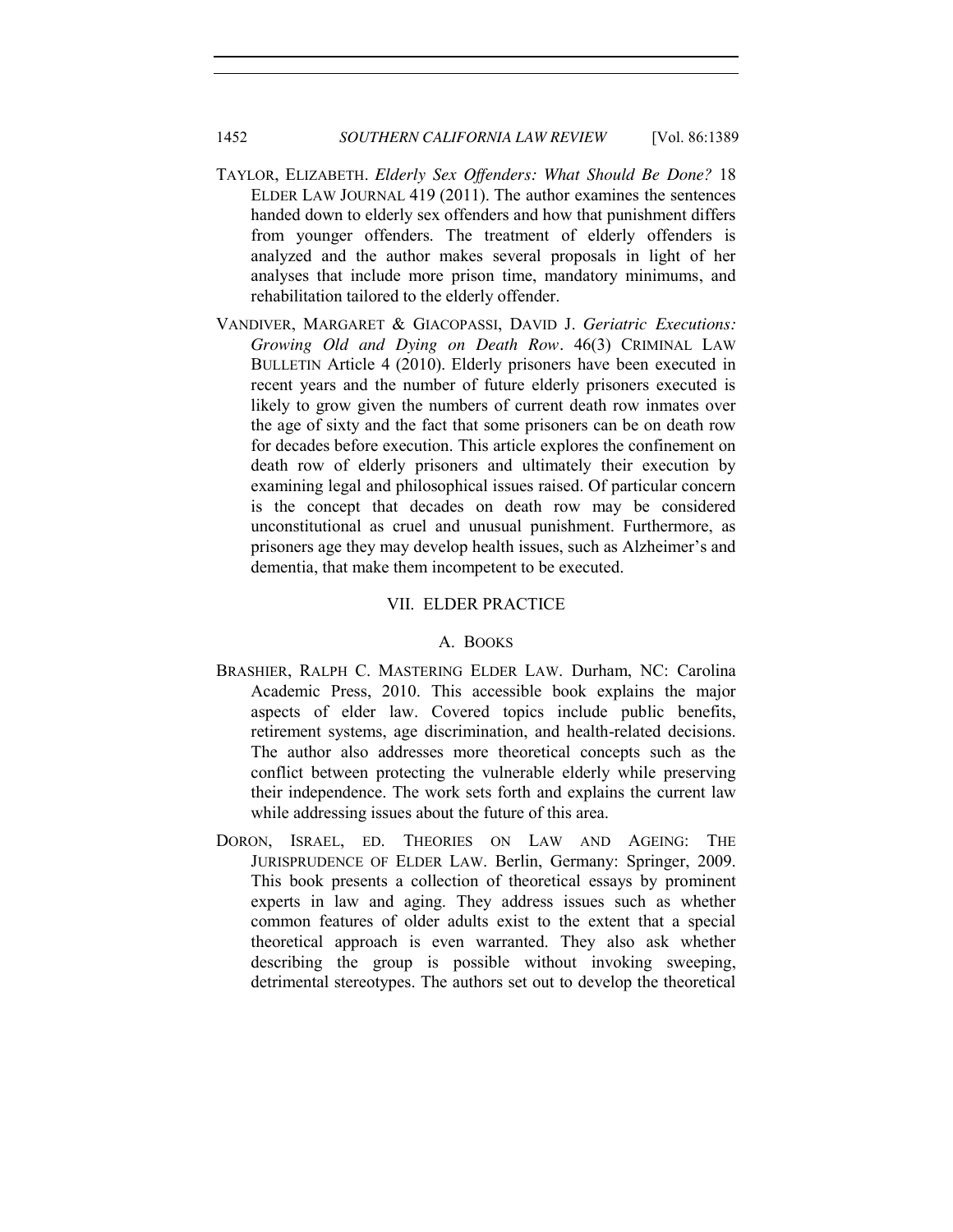framework for elder law that they contend has become necessary in order to justify its existence as a distinct field. They intend for the book to serve as a starting point for a new process of viewing law and aging as a rich, exciting area with a sound and varied foundation for growth.

- FROLIK, LAWRENCE A. & KAPLAN, RICHARD L. ELDER LAW IN A NUTSHELL, 5TH ED. St. Paul, MN: West, 2010. Topics covered in this edition of the Nutshell on Elder Law include the new Elder Justice Act, health care, major changes to Medicare, Medicaid, new Medigap plan options, nursing homes, housing alternatives, guardianship, Social Security, Supplemental Security Income, veteran's benefits, pensions, age discrimination, and the new federal long-term care insurance program.
- KROOKS, BERNARD & OTHERS. RECENT DEVELOPMENTS IN ELDER LAW: LEADING LAWYERS ON UNDERSTANDING THE LATEST ELDER LAW TRENDS, NAVIGATING THE PLANNING PROCESS, AND COUNSELING CLIENTS. Boston, MA: Aspatore, 2011. This thin volume is a collection of essays from experienced practitioners around the U.S. and provides an inside look at current issues confronting elder law attorneys. It incorporates such matters as the economic crisis, new regulations and health care reform, developments in retirement planning, and taxes and tax planning. It also addresses unprecedented legal issues developing as a result of the cognitive decline of the aging population. The authors discuss the role of the elder law attorney in these new and developing landscapes and provide tips for effective legal strategies.

#### B. ARTICLES

DORON, ISRAEL. *Municipal Elder Law: An Exercise in Legal Futurism.* 37 WILLIAM MITCHELL LAW REVIEW 80 (2010). A legislative gap exists in elder law in that the national government often fails to recognize that most useful ideologies can be materialized and implemented at the local level. The author of this article has conducted previous studies on this topic in his home country of Israel and more recently in Canada. At the time of publication, he planned a third study based in the U.S., to explore the use of American municipalities to protect the rights of elders. Based on his research, the current article presents a model for municipal bylaws and ordinances that could serve as a base for local governments to design legislative initiatives to promote the rights of older residents.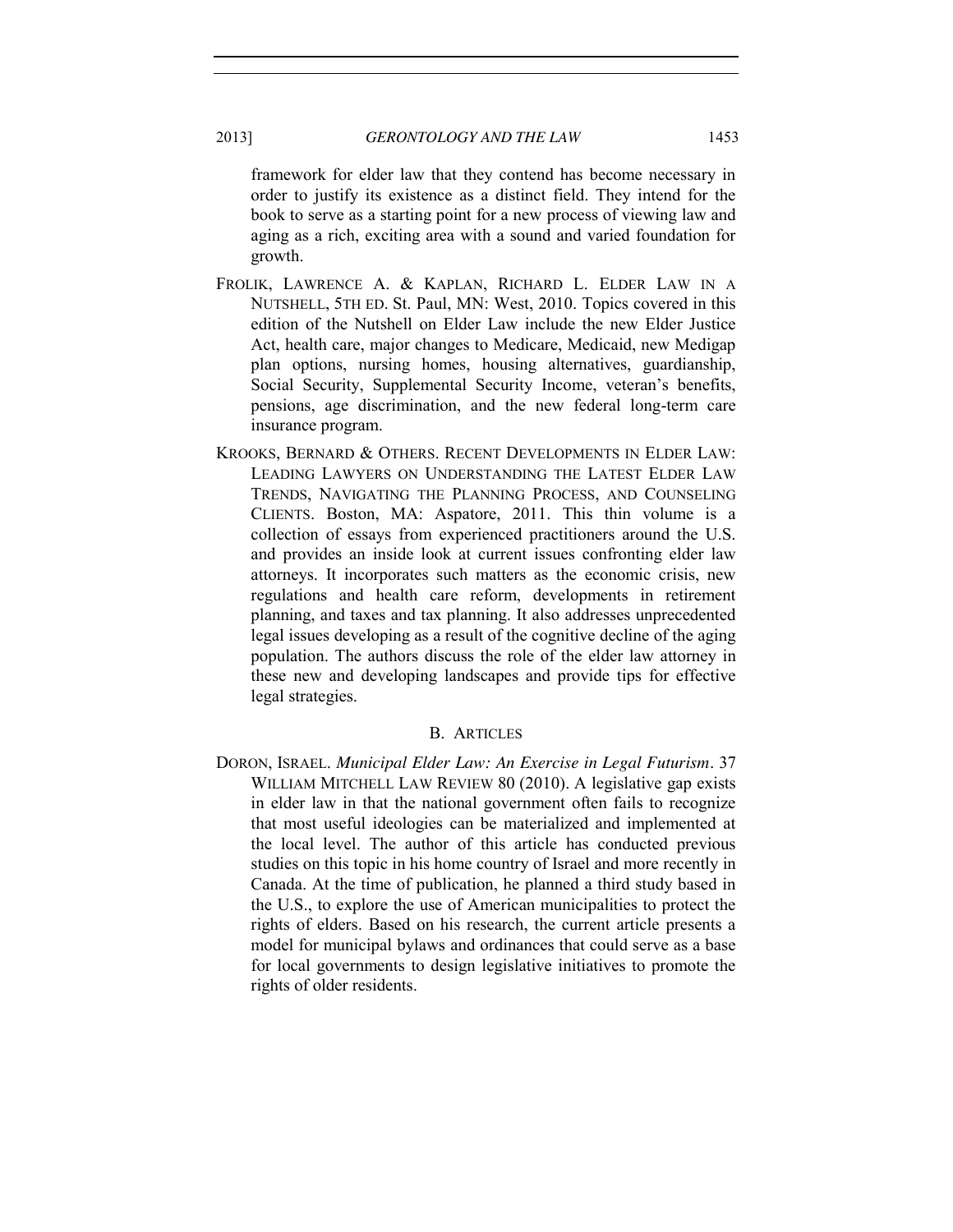- KAPLAN, RICHARD L. *Elder Law as Proactive Planning and Informed Empowerment During Extended Life.* 40 STETSON LAW REVIEW 15 (2010). Kaplan has been teaching an elder law course for many years and this article explains what he teaches in his course and how pedagogical decisions affect the scope of the course. He notes that elder law is not a set of specifically defined laws but a culmination of laws from many different practice areas.
- KNAUER, NANCY J. *LGBT Elder Law: Toward Equity in Aging.* 32 HARVARD JOURNAL OF LAW & GENDER 1 (2009). Although much progress has been made toward LGBT rights in the past several decades, many LGBT elders live solitary and closeted lives, fearful of exposure and resulting financial insecurity. They are often isolated from family and the larger LGBT community, and mainstream aging policies ignore them. Ageism within the LGBT community and homophobia among the aged population often exacerbate their position. This article urges broad policy reform to ensure justice in aging without regard to sexual orientation or gender identity.
- MORGAN, REBECCA C. *The Future of Elder Law Practice.* 37 WILLIAM MITCHELL LAW REVIEW 1 (2010). In this article the author discusses the definition and history of elder law practice and outlines the general demographics of elder clients. She then provides her ideas about the future of elder law and presents the results of a survey of elder law attorneys on their opinions of the future of the practice. Elder law is subject to changes in laws, programs, and policies, but the article predicts that it will continue to be a vibrant area of practice. In addition to the laws that steadily become more complicated, clients' planning needs are expanding, and their needs will continue to evolve.
- SABATINO, CHARLES P. *Elder Law: A Perspective on the Present and Future.* 20 EXPERIENCE 26 (2010). Elder law is different in many ways from traditional areas of practice; it involves a more holistic approach that incorporates not only law but core cultural values like autonomy, dignity, and quality of life. Attorneys form interdisciplinary alliances with social workers, geriatricians and medical professionals to achieve effective planning strategies. Elder law is an evolving field in which specific benefits, planning options, and health care issues change over time. Some trends, such as diversification, are useful in predicting the direction this practice will take. Other trends, like new practice niches, are harder to foresee. Society's aging makes it likely, however, that elder law will continue to mature into a complex and established field.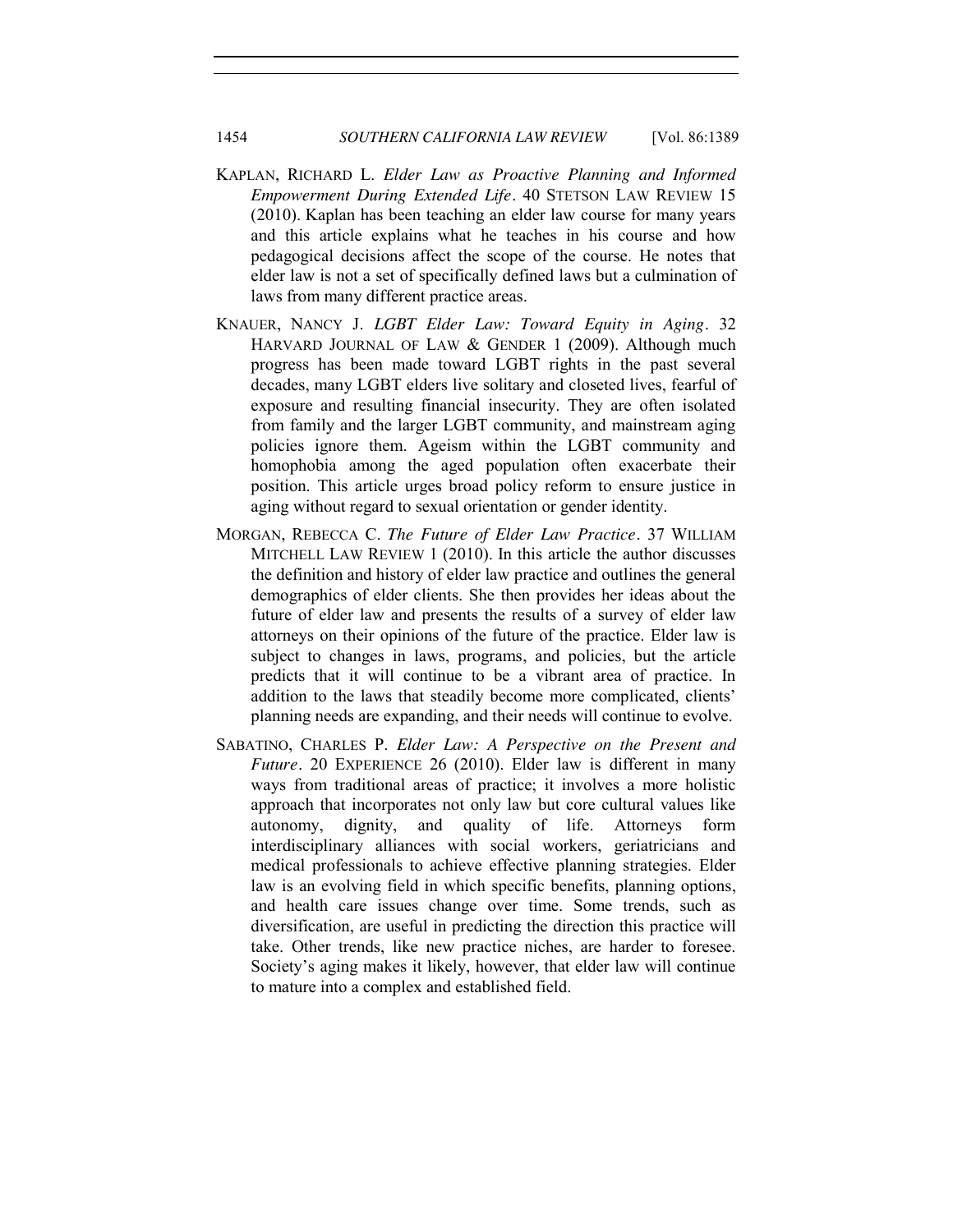WRIGHT, JENNIFER L. *Practical Concerns in Elder Law Mediation.* 80 HENNEPIN LAWYER 21 (2011). Elder law mediation can be faster and more economical than traditional litigation. It can also protect privacy and offer creative solutions that protect the welfare of elders and their loved ones. This article explores the definition of this relatively new concept and addresses concerns that are specific to this area, such as the various barriers to effective participation by the elder, mental capacity issues, and family dynamics that may prevent the elder's full participation. Although many of these issues present challenges to elder law mediation, the author argues that mediation has several advantages, such as the supportive environment it can provide, as well as the potential for addressing problems before they grow into crises.

# VIII. AUTHOR INDEX

| AARON, HENRY J.            | 1400       |
|----------------------------|------------|
| ADAY, RONALD H.            | 1450       |
| ADLER, GERI                | 1436       |
| AMRHEIN, DAVID W.          | 1433       |
| ANDERSON, GARY             | 1399       |
| ANDERSON, LINDSEY E.       | 1434       |
| ANETZBERGER, GEORGIA J.    | 1442, 1443 |
| ANSELLO, EDWARD F.         | 1443       |
| ANTHONY, ELIZABETH K.      | 1444       |
| APLIN, GARRICK F. D.       | 1436       |
| ASEN, ROBERT               | 1398       |
| ATHERLY, ADAM              | 1425       |
| AUSTIN, MICHAEL J.         | 1414       |
| BALASWAMY, SHANTHA         | 1443       |
| BARR, DONALD A.            | 1408       |
| BARRETT, CURTIS L.         | 1430       |
| <b>BERN-KLUG, MERCEDES</b> | 1412       |
| BERTOCCHI, MARIDA          | 1394       |
| BEVERLY, CLAUDIA           | 1409       |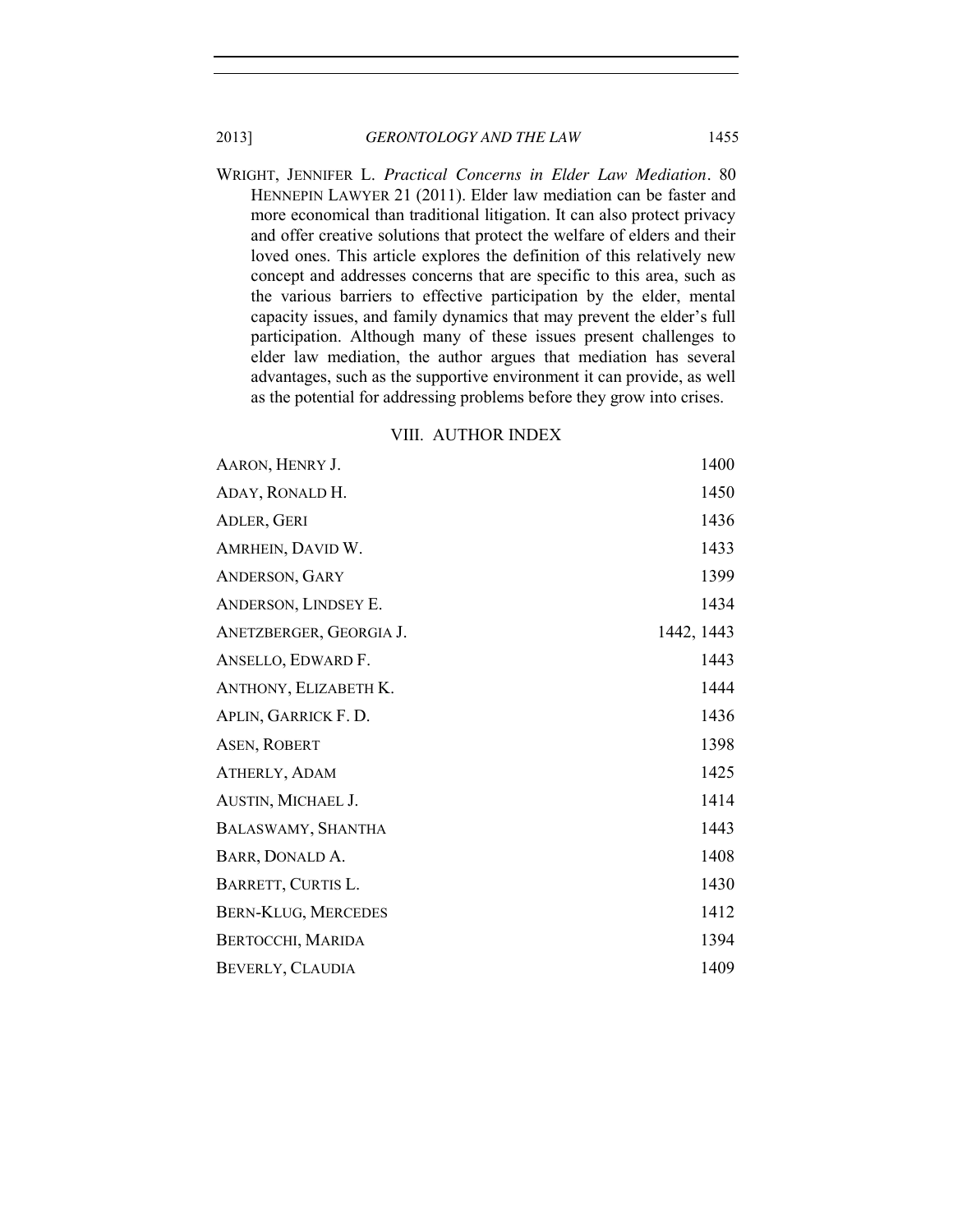| 1456                         | SOUTHERN CALIFORNIA LAW REVIEW | [Vol. 86:1389] |
|------------------------------|--------------------------------|----------------|
| <b>BLAHOUS, CHARLES</b>      |                                | 1395           |
| BLUM, JOHN D.                |                                | 1409           |
| BOMBA, PATRICIA              |                                | 1433           |
| <b>BOTHE, CHADWICK</b>       |                                | 1419           |
| BOULT, CHAD                  |                                | 1409           |
| BRASHIER, RALPH C.           |                                | 1452           |
| BREEN, GERALD-MARK           |                                | 1413           |
| BRENDEL, MARTINA             |                                | 1419           |
| BROWN, JEFFREY R.            |                                | 1399           |
| BRYAN, CLARISSA              |                                | 1444           |
| BUDDE, STEVEN A.             |                                | 1395           |
| <b>BURNS, DEBRA BRUBAKER</b> |                                | 1400           |
| BUTRICA, BARBARA B.          |                                | 1396           |
| BYOCK, IRA R.                |                                | 1437           |
| CAMPBELL, ANDREA LOUIS       |                                | 1425           |
| CAMPBELL, JOHN L.            |                                | 1396           |
| CANCELOSI, SUSAN E.          |                                | 1410           |
| CERMINARA, KATHY L.          |                                | 1410           |
| CHAHO, AMY J.                |                                | 1426           |
| CHAO, SHIRLEY Y.             |                                | 1413           |
| CHOI, SUNHA                  |                                | 1437           |
| CLEMENS, M. KENT             |                                | 1427           |
| COFFEY, GENE                 |                                | 1419           |
| COLEMAN, ROBERT              |                                | 1426           |
| CONNOLLY, MARIE-THERESE      |                                | 1444           |
| CONTINI, CHRISTAL            |                                | 1420           |
| <b>COOK-DANIELS, LOREE</b>   |                                | 1445           |
| COULAM, ROBERT F.            |                                | 1424, 1426     |
| <b>CROSSEN-SILLS, JACKIE</b> |                                | 1413           |
| DILLEY, PATRICIA E.          |                                | 1400           |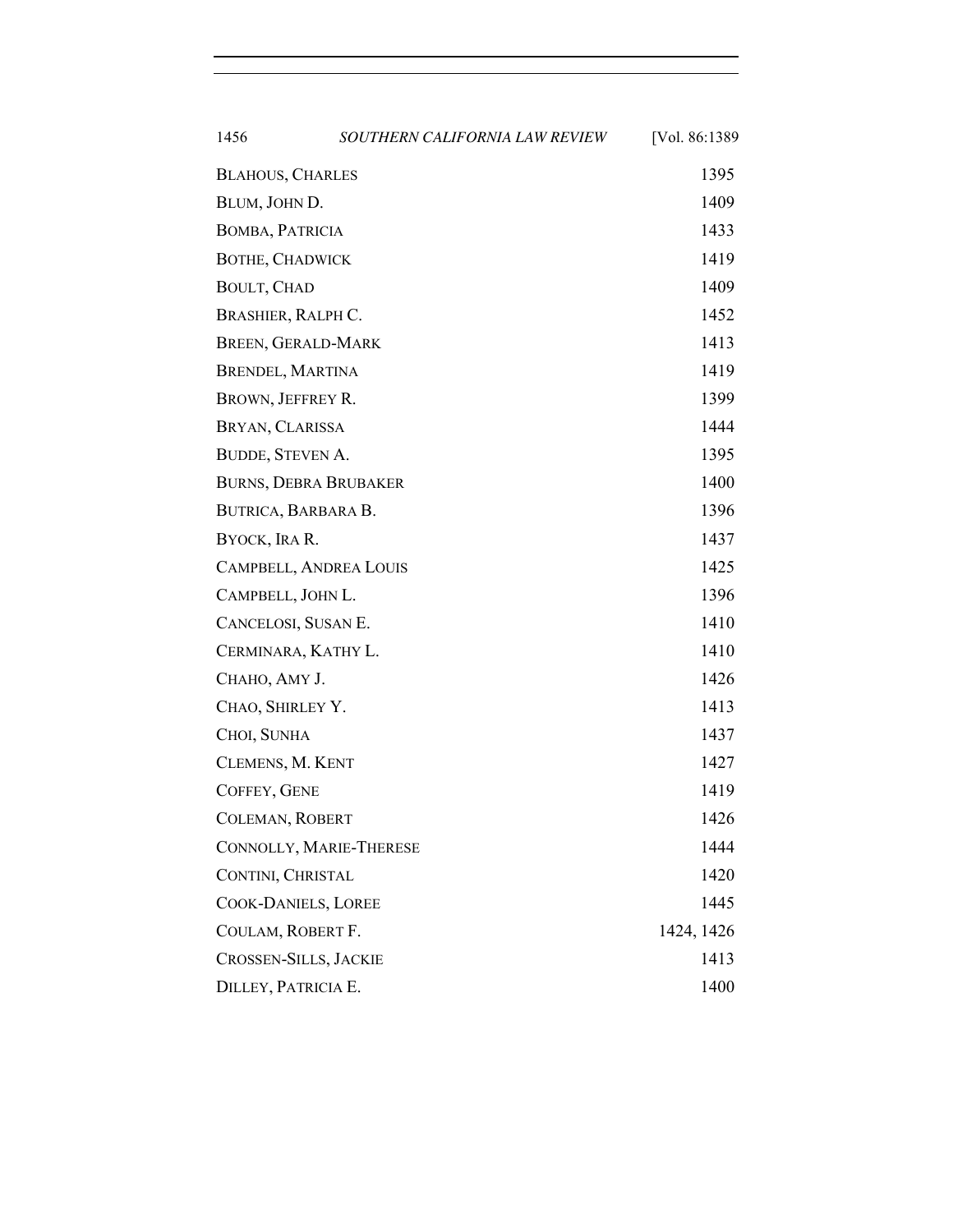| 2013]                      | <b>GERONTOLOGY AND THE LAW</b> | 1457             |
|----------------------------|--------------------------------|------------------|
| DONG, XINQI                |                                | 1445             |
| DORE, MARGARET K.          |                                | 1445             |
| DORON, ISRAEL              |                                | 1452, 1453       |
| DOTY, PAMELA               |                                | 1414             |
| DOUGHERTY, DONNA           |                                | 1449             |
| DROGIN, ERIC YORK          |                                | 1430             |
| ELLMAN, JEFFREY B.         |                                | 1401             |
| ELLOR, JAMES W.            |                                | 1430             |
| FLEMING, ROBERT B.         |                                | 1393             |
| FORMAN, JONATHAN BARRY     |                                | 1401             |
| FOSTER, RICHARD S.         |                                | 1427             |
| FOX, JACQUELINE            |                                | 1427             |
| FRANCIS, LESLIE PICKERING  |                                | 1405             |
| FRANCIS, WALTON            |                                | 1425             |
| FROLIK, LAWRENCE A.        |                                | 1392, 1396, 1453 |
| GAGE, SUSAN                |                                | 1437             |
| GAVIN, STACY L.            |                                | 1451             |
| GENTRY, WILLIAM M.         |                                | 1397             |
| <b>GHILARDUCCI, TERESA</b> |                                | 1402             |
| GIACOPASSI, DAVID J.       |                                | 1452             |
| <b>GOKHALE, JAGADEESH</b>  |                                | 1399             |
| <b>GOLDING, ELLIOT</b>     |                                | 1427             |
| <b>GOTTLICH, VICKI</b>     |                                | 1427             |
| GRABOWSKI, DAVID C.        |                                | 1417             |
| <b>GRAHAM, JED</b>         |                                | 1399             |
| GRANNEMANN, THOMAS W.      |                                | 1418             |
| GUILTINAN, ROSEMARY B.     |                                | 1420             |
| GUSTMAN, ALAN L.           |                                | 1394             |
| HABES, HEATHER             |                                | 1451             |
| HACKER, JACOB S.           |                                | 1397             |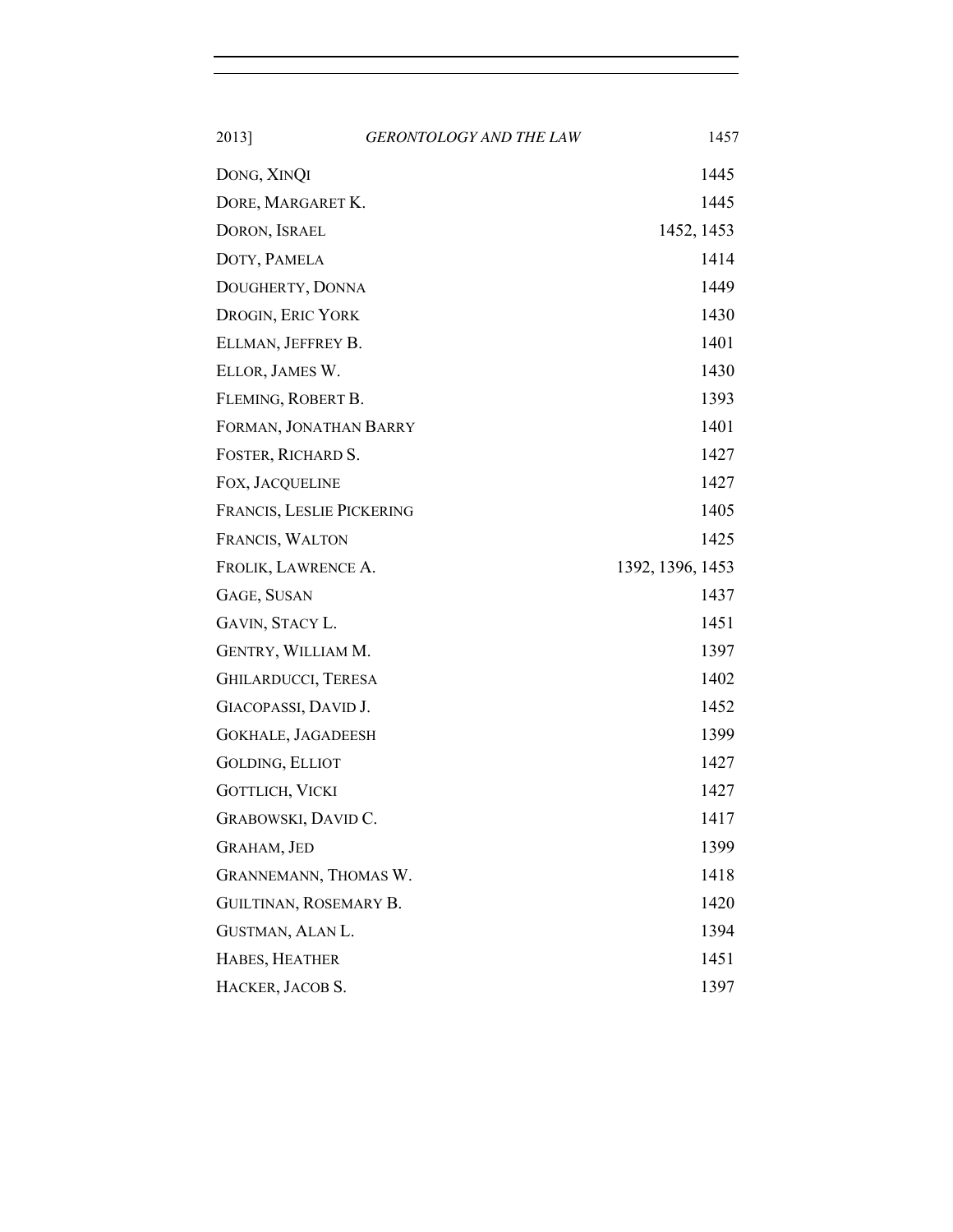| 1458                           | SOUTHERN CALIFORNIA LAW REVIEW | [Vol. 86:1389]         |
|--------------------------------|--------------------------------|------------------------|
| HARKNESS, DONNA S.             |                                | 1446                   |
| HECK, HANNAH                   |                                | 1402                   |
| HEGLAND, KENNEY F.             |                                | 1393                   |
| HERMER, LAURA D.               |                                | 1420, 1421             |
| HINRICHSEN, GREGORY A.         |                                | 1438                   |
| HODELL, EMILY C.               |                                | 1446                   |
| HORTON, SHALONDA               |                                | 1438                   |
| HOUDE, SUSAN CROCKER           |                                | 1438                   |
| HOWZE, KAREN A.                |                                | 1446                   |
| HUBERFIELD, NICOLE             |                                | 1421                   |
| HUDSON, ROBERT B.              |                                | 1393, 1435             |
| <b>IVASHKOV, YULIA</b>         |                                | 1431                   |
| <b>JESSEE, SEAN</b>            |                                | 1421                   |
| JOHNSON, JUDITH J.             |                                | 1406                   |
| JOHNSON, MARK A.               |                                | 1423                   |
| JOHNSON, REGINA J.             |                                | 1438                   |
| <b>JOST, TIMOTHY STOLTZFUS</b> |                                | 1428                   |
| KAPLAN, RICHARD L.             |                                | 1410, 1411, 1453, 1454 |
| KAPP, MARSHALL B.              |                                | 1408, 1431, 1432       |
| KARLAWISH, JASON H.            |                                | 1441                   |
| KASPAR, DANIEL J.              |                                | 1402                   |
| KATZ, MARTIN J.                |                                | 1406                   |
| KNAPLUND, KRISTINE S.          |                                | 1439                   |
| <b>KNAUER, NANCY J.</b>        |                                | 1454                   |
| KOHN, NINA A.                  |                                | 1439                   |
| KOLBER, MICHAEL S.             |                                | 1428                   |
| KONETZKA, R. TAMARA            |                                | 1414, 1418             |
| KRABILL, JENNIFER J.           |                                | 1450                   |
| <b>KRAIEM, DANIELA</b>         |                                | 1421                   |
| KROOKS, BERNARD                |                                | 1453                   |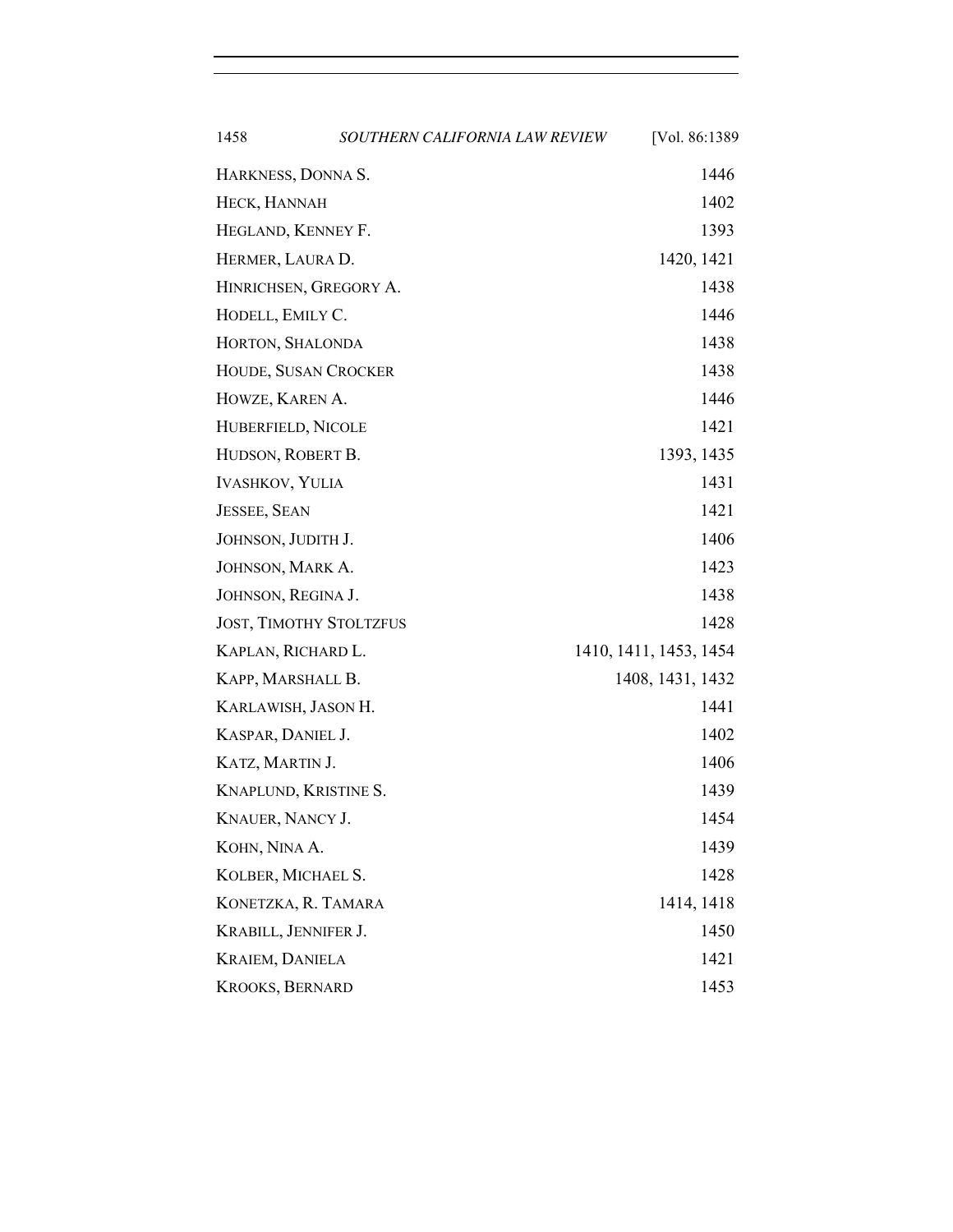| 2013]                    | <b>GERONTOLOGY AND THE LAW</b> | 1459       |
|--------------------------|--------------------------------|------------|
| LAMBERT, BRIAN C.        |                                | 1407       |
| LANDERS, RENEE M.        |                                | 1421       |
| LANDREY, MARGARET M.     |                                | 1447       |
| LAUGESEN, MIRIAM J.      |                                | 1428       |
| LEAHY, MONIQUE C. M.     |                                | 1447       |
| LEEMAN, PATRICK A.       |                                | 1421       |
| LEHNING, AMANDA J.       |                                | 1414       |
| LEVINE, MARTIN LYON      |                                | 1436       |
| LINDBERG, BRIAN W.       |                                | 1447       |
| LOWE, JONQUIL T.         |                                | 1398       |
| LOWENSTEIN, ARIELA       |                                | 1447       |
| MALKS, BETTY F.          |                                | 1447       |
| MCCLELLAN, FRANK         |                                | 1428       |
| MCELDOWNEY, RENEE        |                                | 1439       |
| MCGUIRRE, THOMAS G.      |                                | 1429       |
| MCKENNAN, MATTHEW        |                                | 1422       |
| MELILLO, KAREN DEVEREAUX |                                | 1437, 1438 |
| MERRETT, DANIEL J.       |                                | 1401       |
| MILLER, DAWN             |                                | 1451       |
| MILLER, EDWARD A.        |                                | 1415       |
| MITCHELL, OLIVIA S.      |                                | 1397, 1399 |
| MIXSON, PAULA M.         |                                | 1448       |
| MONAHAN, AMY B.          |                                | 1402       |
| MORGAN, KIMBERLY J.      |                                | 1425       |
| MORGAN, LESLIE A.        |                                | 1415       |
| MORGAN, REBECCA C.       |                                | 1440, 1454 |
| MYERS, MICHAEL J.        |                                | 1440       |
| NACHMAN, DOROTHY D.      |                                | 1433       |
| NEUMARK, DAVID           |                                | 1407       |
| NG, TERENCE              |                                | 1422       |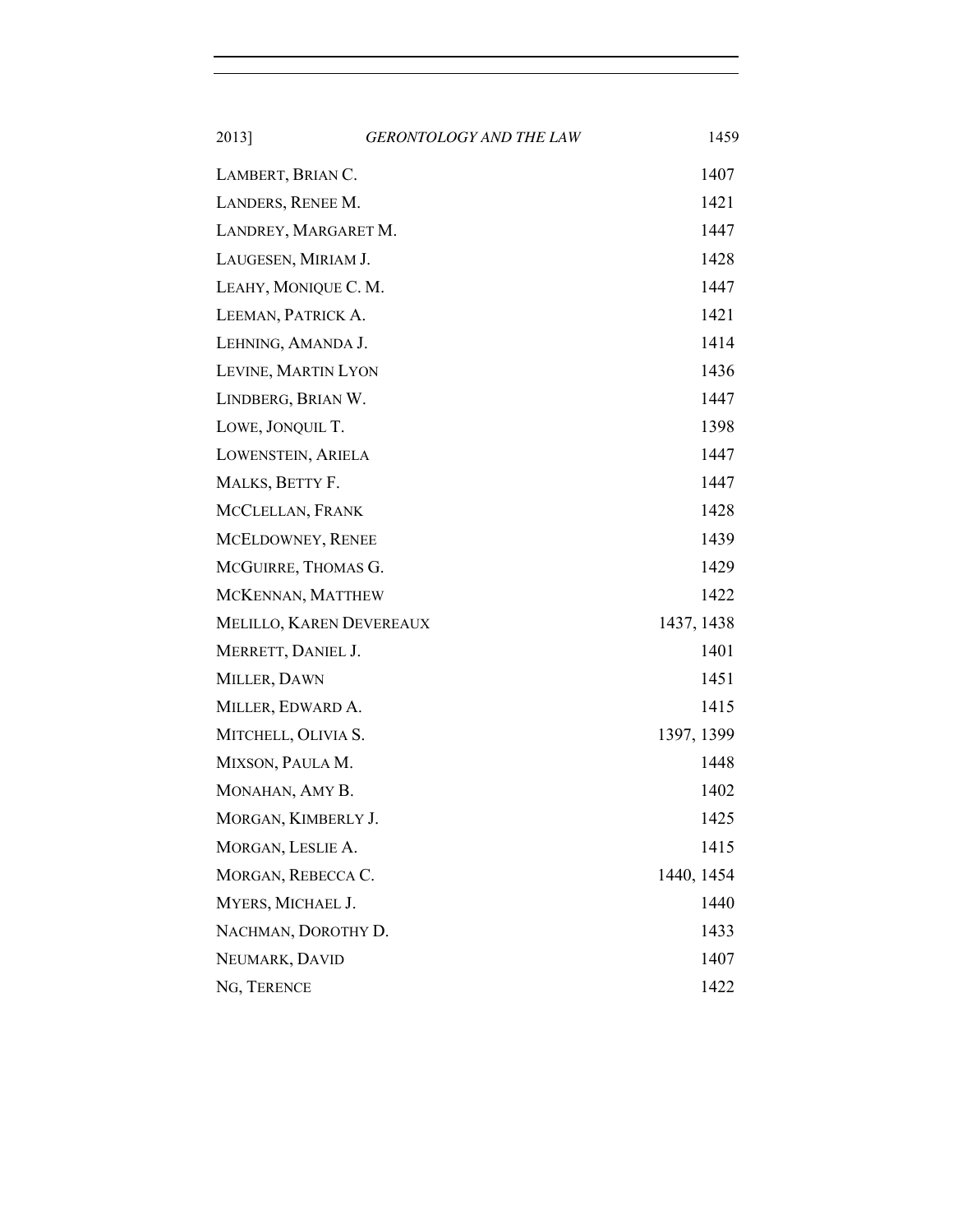| 1460                      | SOUTHERN CALIFORNIA LAW REVIEW | [Vol. 86:1389] |
|---------------------------|--------------------------------|----------------|
| NILES-YOKUM, KELLY        |                                | 1393           |
| NOLAN, LAURENCE C.        |                                | 1405           |
| OKAFOR, MARIA C.          |                                | 1440           |
| <b>OLSON, LAURA KATZ</b>  |                                | 1418           |
| O'MALLEY WATTS, MOLLY     |                                | 1422           |
| O'NEILL, PEGGY            |                                | 1443           |
| O'REILLY, JAMES T.        |                                | 1393, 1411     |
| PARK, JEONGYOUNG          |                                | 1415           |
| PASHLER, CHRISTOPHER E.   |                                | 1407           |
| PAULY, MARK V.            |                                | 1418           |
| PAYNE, BRIAN K.           |                                | 1442, 1448     |
| PEREZ, ALINA M.           |                                | 1441           |
| PERKINS, JANE             |                                | 1424           |
| PIETSCH, JAMES H.         |                                | 1448           |
| PLAWECKI, LAWRENCE H.     |                                | 1433           |
| POPE, THADDEUS MASON      |                                | 1434           |
| PRECHT, PAUL              |                                | 1429           |
| RADWAN, THERESA J. PULLEY |                                | 1440           |
| RAO, DEVI M.              |                                | 1422           |
| RAPPAPORT, ANNA M.        |                                | 1411           |
| RAUH, JOSHUA D.           |                                | 1403           |
| REAGAN, MARK E.           |                                | 1423           |
| REESE, PETER P.           |                                | 1441           |
| REIF, CATHERINE M.        |                                | 1423           |
| <b>REINKE, GAVIN</b>      |                                | 1403           |
| RICE, J. BRADFORD         |                                | 1423           |
| ROBINSON, KAREN M.        |                                | 1441           |
| ROGNE, LEAH               |                                | 1394           |
| ROSENBERG, JOSEPH A.      |                                | 1432           |
| ROSENBLATT, CAROLYN L.    |                                | 1416           |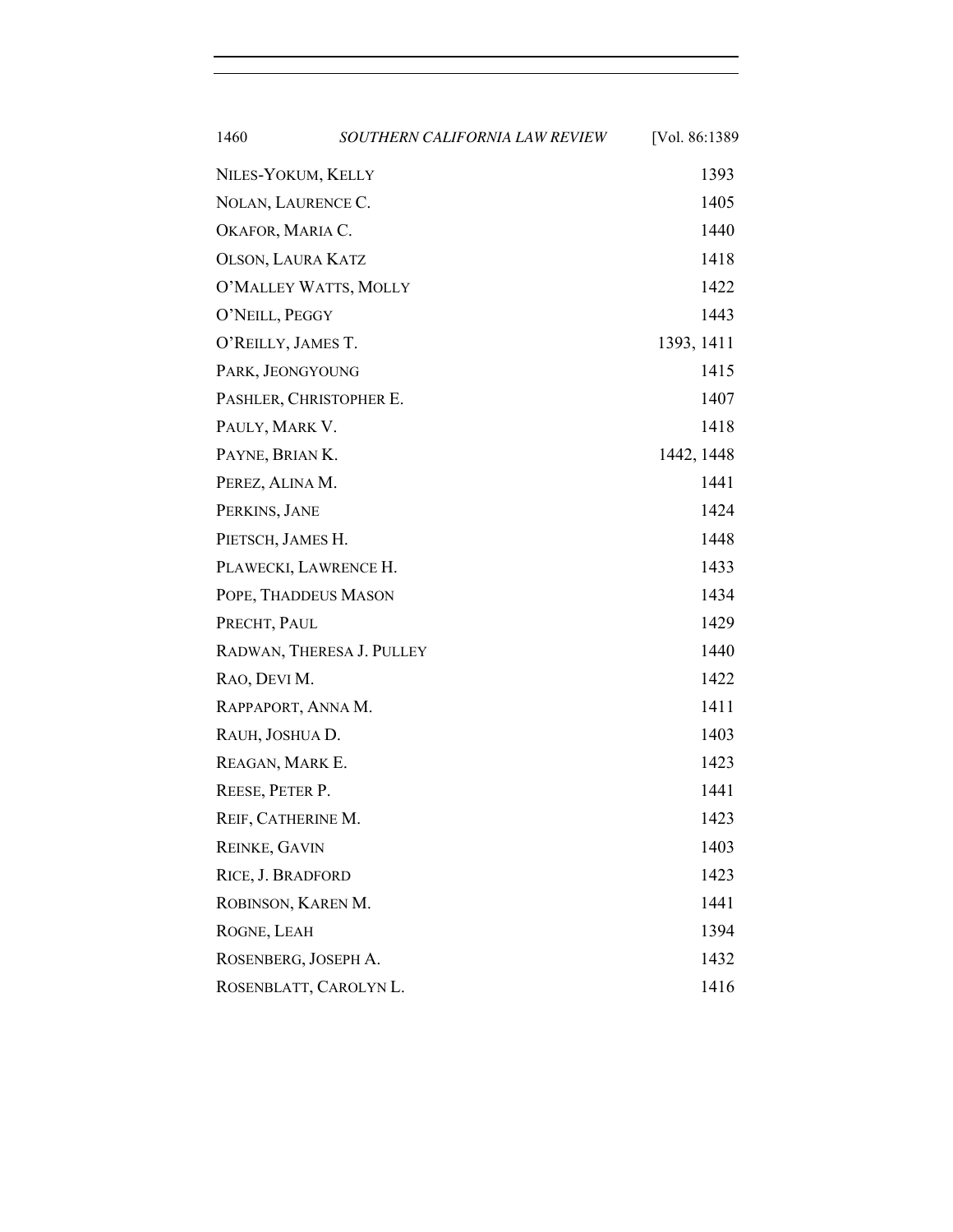| 2013]                   | <b>GERONTOLOGY AND THE LAW</b> | 1461             |
|-------------------------|--------------------------------|------------------|
| ROSENBURGH, MARTIN      |                                | 1397             |
| ROTHSCHILD, CASEY G.    |                                | 1397             |
| ROTTUNDA, SUSAN J.      |                                | 1436             |
| RUBIN, JOSHUA           |                                | 1429             |
| SABATINO, CHARLES P.    | 1454                           |                  |
| SALKIN, PATRICIA E.     | 1416                           |                  |
| SATIN, DAVID G.         |                                | 1409             |
| SAYLES, BRADLEY J.      |                                | 1424             |
| <b>SCHECTER, MARA</b>   |                                | 1449             |
| SCHMIDT, WINSOR C.      |                                | 1449             |
| SCHUCK, PETER H.        |                                | 1405             |
| <b>SCHWARTZ, ROBERT</b> |                                | 1434             |
| SCHWARZ, JUDITH K.      |                                | 1434             |
| SECUNDA, PAUL M.        |                                | 1403             |
| SEHRAWAT, SEEMA         |                                | 1416             |
| <b>SILVERS, ANITA</b>   |                                | 1405             |
| SIMON, MELISSA A.       |                                | 1445             |
| <b>SKELTON, FELICIA</b> |                                | 1432             |
| <b>SOMERS, SARAH</b>    |                                | 1424             |
| SONDERLING, KEITH E.    |                                | 1434             |
| SORRENTINO, KRYSTAL L.  |                                | 1403             |
| SPIEGEL, DAVID R.       |                                | 1417             |
| SPIELER, ANDREW C.      |                                | 1397             |
| STAUB, CLARE            |                                | 1398             |
| STEARNS, SALLY C.       |                                | 1415             |
| STEVENSON, DAVID G.     |                                | 1417             |
| STROUD, MARVIN H.       |                                | 1398             |
| TANENBAUM, SANDRA J.    |                                | 1430             |
| TAYLOR, ELIZABETH       |                                | 1452             |
| TEASTER, PAMELA B.      |                                | 1439, 1443, 1449 |